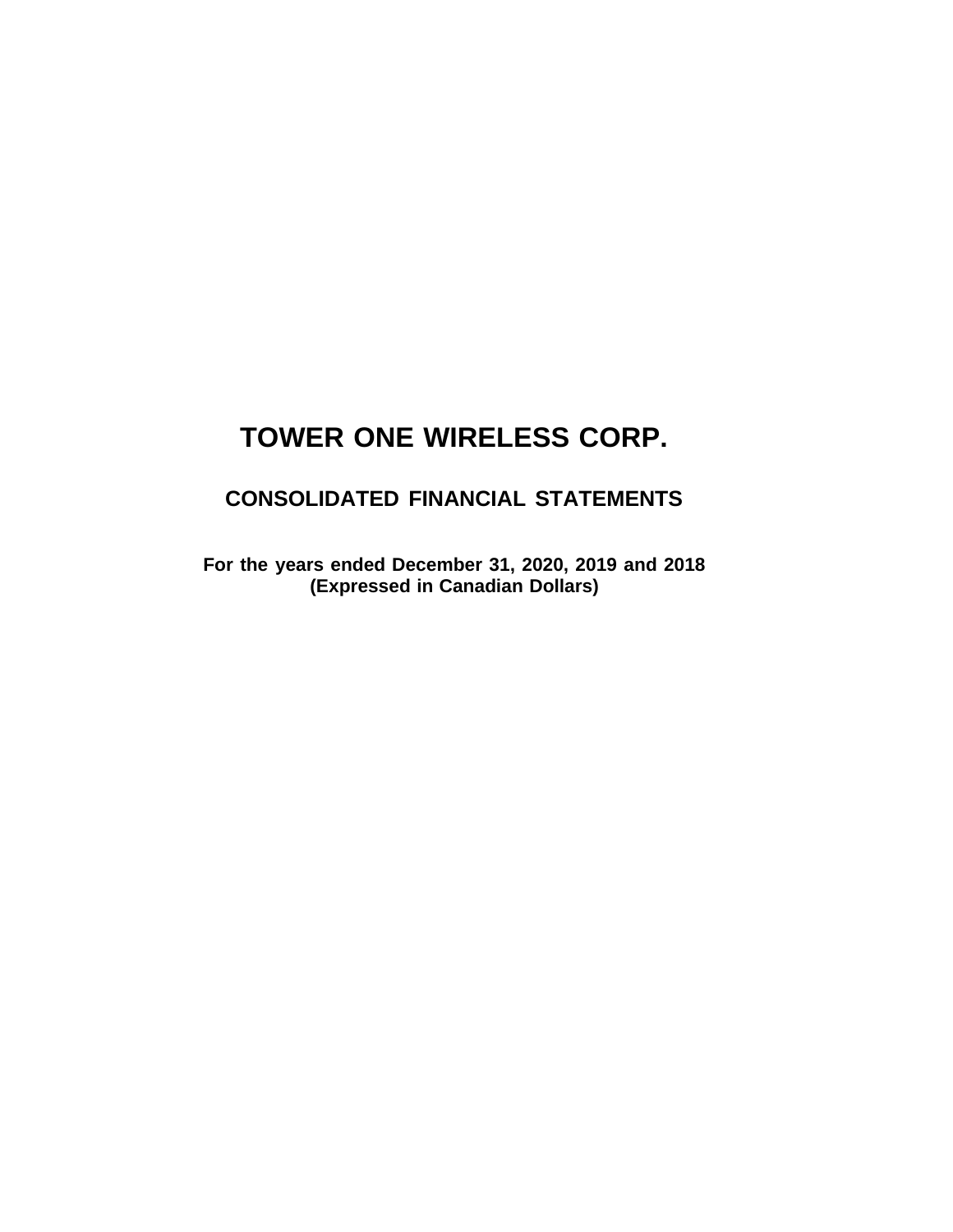

# **REPORT OF INDEPENDENT REGISTERED PUBLIC ACCOUNTING FIRM**

# **TO THE SHAREHOLDERS AND DIRECTORS OF TOWER ONE WIRELESS CORP.**

### *Opinion on the Consolidated Financial Statements*

We have audited the accompanying consolidated statements of financial position of Tower One Wireless Corp. (the "Company") as of December 31, 2020 and 2019, and the related consolidated statements of comprehensive loss, changes in equity (deficiency) and cash flows for the years then ended, and the related notes (collectively referred to as the "consolidated financial statements"). In our opinion, the consolidated financial statements present fairly, in all material respects, the financial position of the Company as of December 31, 2020 and 2019, and the results of its operations and its cash flows for the years then ended, in conformity with International Financial Reporting Standards ("IFRS"), as issued by the International Accounting Standards Board.

### *Material Uncertainty Related to Going Concern*

The accompanying consolidated financial statements have been prepared assuming that the Company will continue as a going concern. As discussed in Note 1 to the consolidated financial statements, the Company has suffered recurring losses from operations, has a net working capital deficiency, and may not be able to amend, refinance, or pay off its debt, that raise substantial doubt about its ability to continue as a going concern. Management's plans in regard to these matters are also described in Note 1. The consolidated financial statements do not include any adjustments that might result from the outcome of this uncertainty.

### *Other Matter*

The consolidated financial statements of the Company for the year ended December 31, 2018 were audited by another auditor who expressed an unmodified opinion on those consolidated financial statements on May 13, 2019.

## *Basis for Opinion*

These consolidated financial statements are the responsibility of the Company's management. Our responsibility is to express an opinion on the Company's consolidated financial statements based on our audits. We are a public accounting firm registered with the Public Company Accounting Oversight Board (United States) ("PCAOB") and are required to be independent with respect to the Company in accordance with the U.S. federal securities laws and the applicable rules and regulations of the Securities and Exchange Commission and the PCAOB.

We conducted our audits in accordance with the standards of the PCAOB. Those standards require that we plan and perform the audit to obtain reasonable assurance about whether the consolidated financial statements are free of material misstatement, whether due to error or fraud. The Company is not required to have, nor were we engaged to perform, an audit of its internal control over financial reporting. As part of our audits, we are required to obtain an understanding of internal control over financial reporting, but not for the purpose of expressing an opinion on the effectiveness of the Company's internal control over financial reporting. Accordingly, we express no such opinion.

Our audits included performing procedures to assess the risks of material misstatement of the consolidated financial statements, whether due to error or fraud, and performing procedures that respond to those risks. Such procedures included examining, on a test basis, evidence regarding the amounts and disclosures in the consolidated financial statements. Our audits also included evaluating the accounting principles used and significant estimates made by management, as well as evaluating the overall presentation of the consolidated financial statements. We believe that our audits provide a reasonable basis for our opinion.

> 2 **Vancouver** 1700 – 475 Howe St Vancouver, BC V6C 2B3

**T:** 604 687 1231 **F:** 604 688 4675

**Langley** 305 – 9440 202 St Langley, BC V1M 4A6 **T:** 604 282 3600 **F:** 604 357 1376

**Nanaimo** 201 – 1825 Bowen Rd Nanaimo, BC V9S 1H1

Smythe LLP | **smythecpa.com F:** 250 984 0886

**T:** 250 755 2111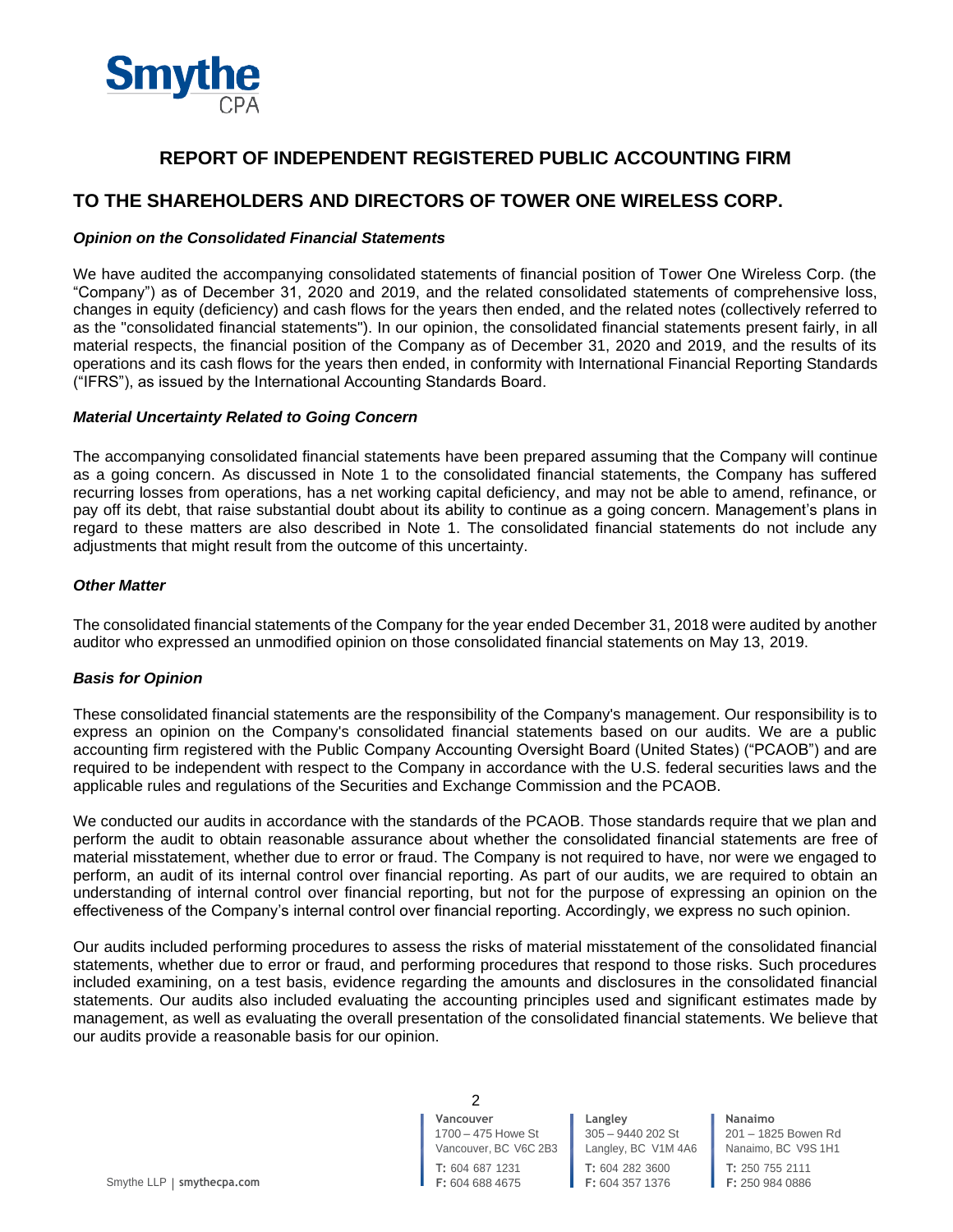

### *Critical Audit Matter*

The critical audit matter communicated below is a matter arising from the current period audit of the consolidated financial statements that was communicated or required to be communicated to the audit committee and that: (1) relate to accounts or disclosures that are material to the consolidated financial statements and (2) involved our especially challenging, subjective, or complex judgments. The communication of the critical audit matter does not alter in any way our opinion on the consolidated financial statements, taken as a whole, and we are not, by communicating the critical audit matter below, providing a separate opinion on the critical audit matter or on the accounts or disclosures to which it relates.

### *Impairment of property and equipment*

As discussed in note 10, the Company's carrying amount of property and equipment, which is substantially its tower equipment, as of December 31, 2020 amounts to \$6,175,128. The Company considers both external and internal sources of information in assessing whether there are any indications of impairment. External sources of information include changes in the market, economic, and legal environment in which the Company operates that are not within its control. Internal sources of information include indications of economic performance. When events or circumstances exist that indicate the property and equipment may not be recoverable, the recoverable amount is estimated as the greater of its value in use and its fair value less costs of disposal. An impairment loss is recognized if the carrying amount exceeds its estimated recoverable amount. Indicators of impairment were identified for certain property and equipment assets and a recoverable value assessment was required resulting in an impairment loss of \$441,292.

We identified the impairment assessment of property and equipment as a critical audit matter when determining recoverable amount because of the significant estimates and assumptions management uses in evaluating the recoverable value of the cash generating unit, which encompasses the property and equipment. This in turn led to a high degree of auditor judgment, subjectivity and effort in performing procedures to evaluate audit evidence relating to the estimates and judgments made by management in determining the recoverable values.

The primary audit procedures we performed to address this critical audit matter included, among others, the following:

- We evaluated management's assessment of indicators of impairment and assessed the completeness of external factors, including COVID-19, and internal factors, including financial performance that could be considered as indicators of impairment of the Company's property and equipment, including consideration of evidence obtained in other areas of the audit;
- We ensured the Company had the necessary rights and permits for construction and operation of towers in place, and ensured the towers were not subject to litigation or claims, or, if litigation or claims existed, that the probability of an adverse resolution is low; and
- As impairment indicators were identified, a recoverable value assessment was performed by management where we reviewed for reasonableness, including assessing the estimates of costs to dismantle and estimates of salvage values of the property and equipment.

Smythe LLP

Chartered Professional Accountants

We have served as the Company's auditor since 2020.

Vancouver, Canada April 28, 2021

> 3 **Vancouver** 1700 – 475 Howe St Vancouver, BC V6C 2B3 **T:** 604 687 1231

**F:** 604 688 4675

Langley, BC V1M 4A6 **T:** 604 282 3600 **F:** 604 357 1376

**Langley** 305 – 9440 202 St **Nanaimo** 201 – 1825 Bowen Rd Nanaimo, BC V9S 1H1

**T:** 250 755 2111

Smythe LLP | **smythecpa.com F:** 250 984 0886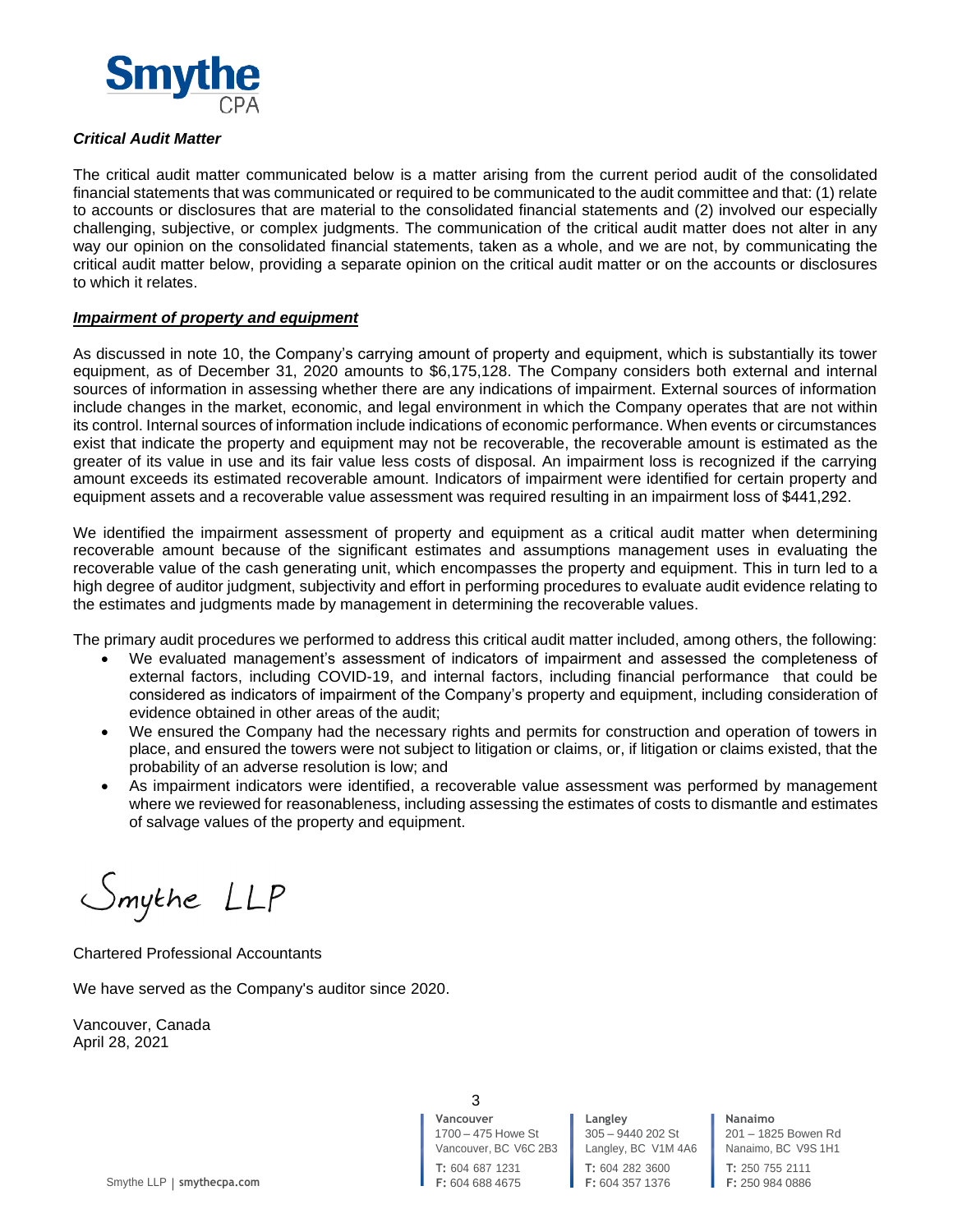# Consolidated Statements of Financial Position

As at December 31, 2020 and 2019 (Expressed in Canadian Dollars)

|                                          | <b>Note</b>                                     | 2020           | 2019           |
|------------------------------------------|-------------------------------------------------|----------------|----------------|
|                                          |                                                 | \$             | \$             |
| <b>Current Assets</b>                    | ASSETS (NOTES 13 and 15)                        |                |                |
| Cash                                     |                                                 | 122,759        | 56,629         |
| Amounts receivable                       |                                                 | 1,166,502      | 1,808,397      |
| Prepaid expenses and deposits            |                                                 | 371,013        | 234,091        |
| Unbilled revenues                        |                                                 |                | 109,064        |
| Assets held for sale                     | 12                                              | 30,967         | 751,726        |
|                                          |                                                 | 1,691,241      | 2,959,907      |
| Intangible assets                        | 9                                               | 1,357,658      | 1,602,728      |
| Right-of-use assets                      | 11                                              | 1,885,433      | 2,706,368      |
| Property and equipment                   | 10                                              | 6,175,128      | 8,732,046      |
| <b>Total Assets</b>                      |                                                 | 11,109,460     | 16,001,049     |
|                                          | <b>LIABILITIES AND SHAREHOLDERS' DEFICIENCY</b> |                |                |
| <b>Current Liabilities</b>               |                                                 |                |                |
| Accounts payable and accrued liabilities | 16                                              | 4,368,281      | 4,035,983      |
| Income tax payable                       | 24                                              | 610,977        | 380,863        |
| Interest payable                         | 13, 14, 15, 16                                  | 650,278        | 357,913        |
| Deferred revenue                         |                                                 | 278,443        | 443,500        |
| Customer deposits                        | 19                                              | 5,621,307      | 8,526,085      |
| Current portion of lease liabilities     | 11                                              | 92,308         | 206,079        |
| Convertible debentures                   | 13                                              |                | 745,000        |
| Current portion of loans payable         | 14                                              | 3,440,732      | 1,263,055      |
| Loans from related parties               | 16                                              | 3,870,748      | 4,060,187      |
| Bonds payable                            | 15                                              | 1,882,750      |                |
|                                          |                                                 | 20,815,824     | 20,018,665     |
| Long-term portion of lease liabilities   | 11                                              | 1,593,370      | 2,497,050      |
| Bonds payable                            | 15                                              |                | 1,787,351      |
| Long-term portion of loans payable       | 14                                              | 143,855        |                |
| <b>Total Liabilities</b>                 |                                                 | 22,553,049     | 24,303,066     |
| <b>Shareholders' Deficiency</b>          |                                                 |                |                |
| Share capital                            | 17                                              | 16,900,668     | 16,876,382     |
| Share subscriptions                      |                                                 | (30,000)       | (30,000)       |
| Contributed surplus                      | 17                                              | 1,706,089      | 2,303,721      |
| Non-controlling interest                 | 8                                               | (4,532,457)    | (3,357,287)    |
| Deficit                                  |                                                 | (25, 352, 460) | (23, 585, 459) |
| Accumulated other comprehensive loss     |                                                 | (135, 429)     | (509, 374)     |
| <b>Total Shareholders' Deficiency</b>    |                                                 | (11, 443, 589) | (8,302,017)    |
| <b>Total Equity and Liabilities</b>      |                                                 | 11,109,460     | 16,001,049     |

Approved on behalf of the Board of Directors:

*"Alejandro Ochoa" "Robert Nicholas Peter Horsley"*

The accompanying notes are an integral part of these consolidated financial statements.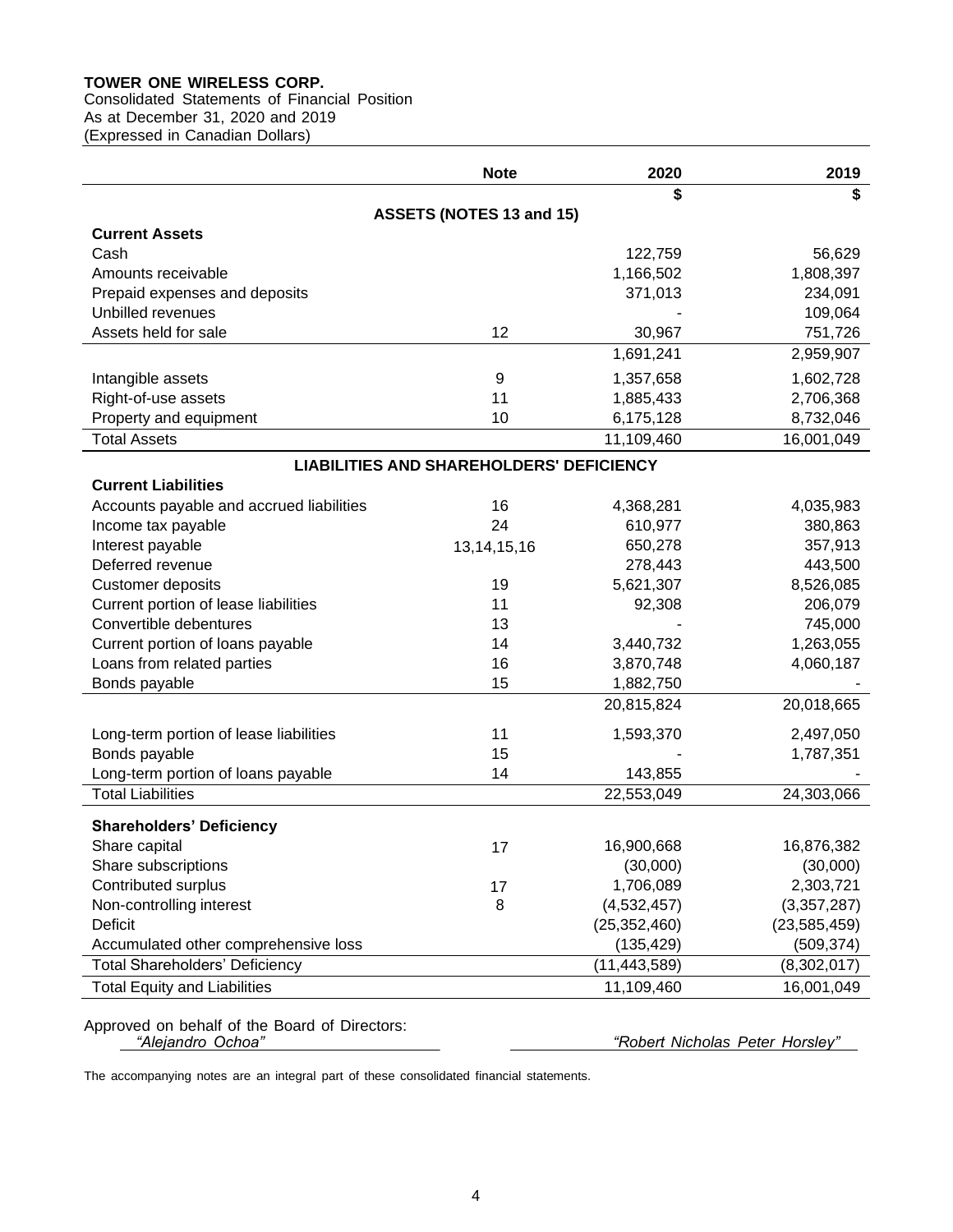Consolidated Statements of Comprehensive Loss For the Years Ended December 31, 2020, 2019 and 2018 (Expressed in Canadian Dollars)

|                                                       | <b>Note</b> | 2020          | 2019          | 2018          |
|-------------------------------------------------------|-------------|---------------|---------------|---------------|
|                                                       |             | \$            | \$            | \$            |
| <b>Revenues</b>                                       | 21          | 9,126,082     | 5,413,594     | 1,556,742     |
| <b>Cost of sales</b>                                  |             | 4,951,013     | 2,879,546     |               |
|                                                       |             | 4,175,069     | 2,534,048     | 1,556,742     |
| <b>Expenses</b>                                       |             |               |               |               |
| Advertising and promotion                             |             | 133,726       | 46,789        | 1,403,270     |
| Amortization                                          | 9, 10, 11   | 1,260,439     | 1,261,964     | 436,902       |
| <b>Bad debts</b>                                      |             | 38,410        | 150,551       |               |
| Foreign exchange                                      |             | 540,633       | 21,576        | 754,999       |
| Interest, financing charges and accretion             | 11, 13, 14, |               |               |               |
|                                                       | 15, 16      | 1,205,657     | 1,912,553     | 769,322       |
| Maintenance and operations                            |             | 942,370       | 1,001,161     | 1,517,698     |
| Office and miscellaneous                              |             | 869,732       | 949,670       | 675,553       |
| Professional fees and consulting                      | 16          | 2,395,170     | 2,366,030     | 1,834,575     |
| Share-based compensation                              | 16, 17      |               |               | 1,913,692     |
| Transfer agent and filing fees                        |             |               | 13,790        | 44,983        |
| Travel                                                |             | 154,043       | 214,065       | 201,888       |
|                                                       |             | 7,540,180     | 7,938,149     | 9,552,882     |
|                                                       |             |               |               |               |
| Loss before other items                               |             | (3,365,111)   | (8,203,072)   | (7,996,140)   |
| <b>Other items</b>                                    |             |               |               |               |
| Loss on extinguishment of debt                        | 16          |               | (393,026)     |               |
| Impairment                                            | 7, 9, 10    | (441, 292)    | (1,306,767)   | (2, 132, 942) |
| Impairment of advances and loans receivable           | 16          |               | (224, 975)    | (225, 732)    |
| Write-off of VAT receivable                           |             |               | (48, 735)     | (13, 859)     |
| Gain (loss) on net monetary position                  | 4           | 318,659       | (711,090)     | 924,340       |
|                                                       |             | (122, 633)    | 114,378       | (1,448,193)   |
| Net loss before income taxes                          |             | (3,487,744)   | (8,088,694)   | (9, 444, 333) |
| Current income tax expense                            | 24          | (186, 560)    | (380, 863)    |               |
| Deferred income tax recovery                          | 24          |               | 322,289       | 313,048       |
| <b>Net loss</b>                                       |             | (3,674,304)   | (8, 147, 268) | (9, 131, 285) |
| Other comprehensive loss:                             |             |               |               |               |
| Item that will be reclassified to profit or loss      |             |               |               |               |
| Foreign exchange translation adjustment               |             | 508,446       | (327, 696)    | (480, 132)    |
| <b>Comprehensive loss</b>                             |             | (3, 165, 858) | (8,474,964)   | (9,611,417)   |
| Net loss attributable to:                             |             |               |               |               |
| Shareholders of the Company                           |             | (2,364,633)   | (4,977,237)   | (9, 112, 971) |
| Non-controlling interest                              |             | (1,309,671)   | (3, 170, 031) | (18, 314)     |
| <b>Net loss</b>                                       |             | (3,674,304)   | (8, 147, 268) | (9, 131, 285) |
| Other comprehensive income (loss)<br>attributable to: |             |               |               |               |
| Shareholders of the Company                           |             | 373,945       | (155, 147)    | (326, 928)    |
| Non-controlling interest                              |             | 134,501       | (172, 549)    | (153, 204)    |
| Other comprehensive income (loss)                     |             | 508,446       | (327, 696)    | (480, 132)    |
|                                                       |             |               |               |               |
| Loss per common share - basic and diluted             |             | (0.04)        | (0.13)        | (0.10)        |
| Weighted average common shares outstanding            |             | 93,867,588    | 63,389,446    | 88,307,259    |

The accompanying notes are an integral part of these consolidated financial statements.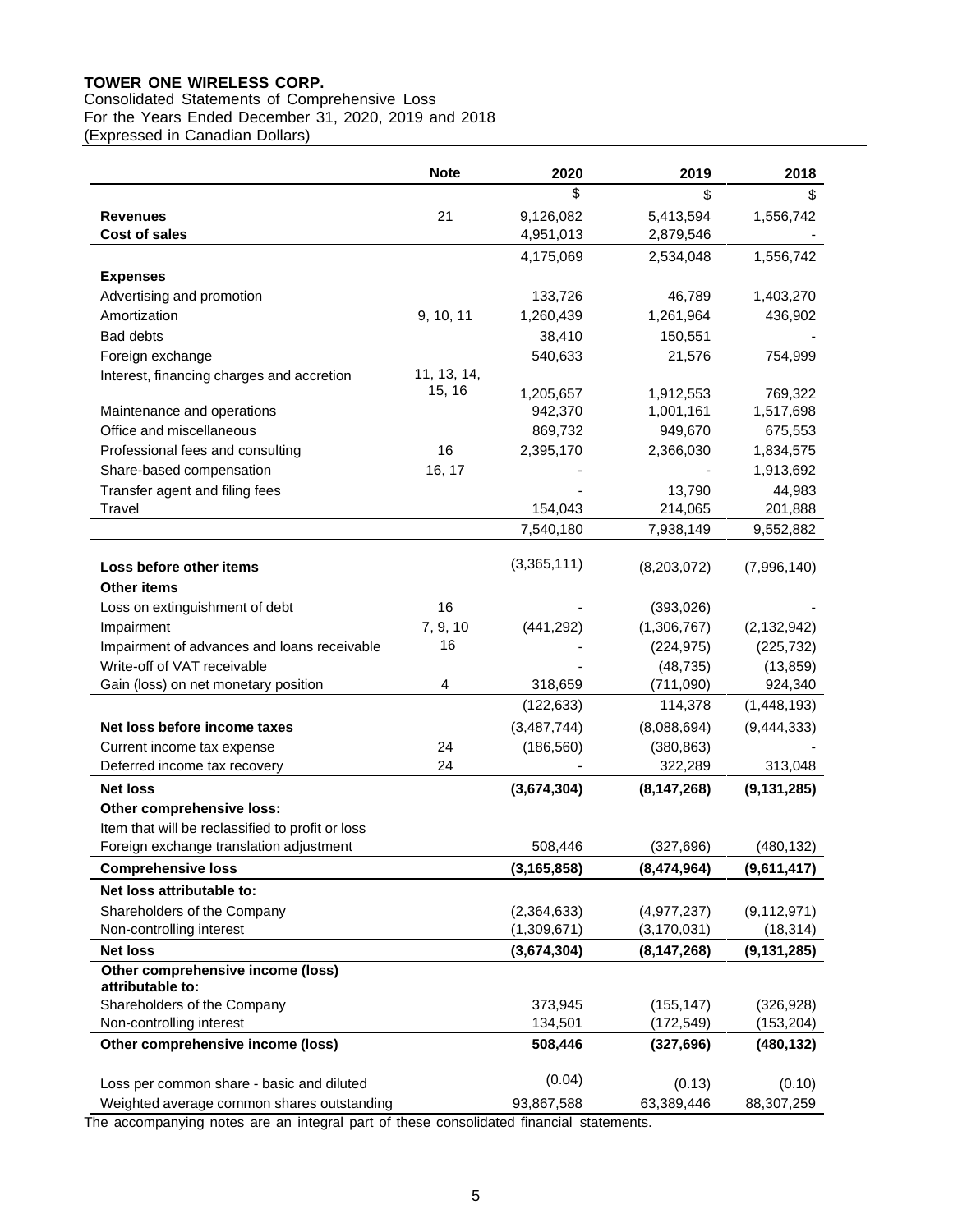Consolidated Statements of Changes in Equity (Deficiency) (Expressed in Canadian Dollars)

|                                                                                                        | Number of<br>Common<br><b>Shares</b> | <b>Share Capital</b> | Subscriptions<br>Received | Contributed<br>Surplus | Deficit                | Accumulated<br>Other<br>Comprehensive<br>Income | Deficiency<br>Attributable to<br>Shareholders of<br>the Company | Non-<br>controlling<br>Interest | Total                    |
|--------------------------------------------------------------------------------------------------------|--------------------------------------|----------------------|---------------------------|------------------------|------------------------|-------------------------------------------------|-----------------------------------------------------------------|---------------------------------|--------------------------|
|                                                                                                        |                                      | \$                   | \$                        | \$                     | \$                     | \$                                              | \$                                                              | \$                              | \$                       |
| Balance, December 31, 2017                                                                             | 70,125,698                           | 10,635,886           | 170,000                   | 1,344,884              | (9,896,705)            | (27, 299)                                       | 2,226,766                                                       | 188,156                         | 2,414,922                |
| Exercise of stock options                                                                              | 5,600,000                            | 2,460,301            | (200,000)                 | (1,200,301)            |                        |                                                 | 1,060,000                                                       | $\blacksquare$                  | 1,060,000                |
| <b>Exercise of warrants</b>                                                                            | 8,665,201                            | 2,166,300            |                           |                        |                        |                                                 | 2,166,300                                                       |                                 | 2,166,300                |
| Shares issued for services                                                                             | 525,690                              | 110,395              |                           |                        |                        |                                                 | 110,395                                                         |                                 | 110,395                  |
| Shares issued for subscriptions<br>received                                                            | 142,857                              | 30,000               | (30,000)                  |                        |                        |                                                 |                                                                 |                                 |                          |
| Shares issued for debt                                                                                 | 780,000                              | 156,000              |                           |                        |                        |                                                 | 156,000                                                         |                                 | 156,000                  |
| Shares issued for acquisition of<br>Mexmaken                                                           | 7,500,000                            | 1,312,500            |                           |                        |                        |                                                 | 1,312,500                                                       | 145,833                         | 1,458,333                |
| Share-based compensation                                                                               |                                      |                      | $\overline{a}$            | 1,913,692              |                        |                                                 | 1,913,692                                                       | $\overline{a}$                  | 1,913,692                |
| Subscriptions received                                                                                 |                                      |                      | 30,000                    |                        |                        |                                                 | 30,000                                                          |                                 | 30,000                   |
| Shares issued                                                                                          | 50,000                               | 5,000                |                           |                        |                        |                                                 | 5,000                                                           |                                 | 5,000                    |
| Fair value of warrants issued for bond<br>issuance cost<br>Equity portion of convertible<br>debentures |                                      |                      |                           | 28,514<br>2,673        |                        |                                                 | 28,514<br>2,673                                                 |                                 | 28,514<br>2,673          |
| Net loss                                                                                               |                                      |                      |                           |                        |                        |                                                 |                                                                 |                                 |                          |
|                                                                                                        |                                      |                      |                           |                        | (9, 112, 971)          |                                                 | (9, 112, 971)                                                   | (18, 314)                       | (9, 131, 285)            |
| Other comprehensive loss                                                                               |                                      |                      |                           | $\sim$                 |                        | (326, 928)                                      | (326, 928)                                                      | (153, 204)                      | (480, 132)               |
| Balance, December 31, 2018                                                                             | 93,389,446                           | 16,876,382           | (30,000)                  | 2,089,462              | (19,009,676)           | (354, 227)                                      | (428, 059)                                                      | 162,471                         | (265, 588)               |
| Warrants issued                                                                                        |                                      |                      | $\blacksquare$            | 608,440                |                        |                                                 | 608,440                                                         |                                 | 608,440                  |
| Obligation to issue warrants                                                                           |                                      |                      |                           | 180,714                |                        |                                                 | 180,714                                                         |                                 | 180,714                  |
| Extinguishment of convertible<br>debenture                                                             |                                      |                      |                           | (574, 895)             |                        |                                                 | (574, 895)                                                      |                                 | (574, 895)               |
| Adjustment on acquisition of<br>controlled subsidiary<br>Adjustment on disposition of                  |                                      |                      |                           |                        | (106, 990)             |                                                 | (106, 990)                                                      | 869                             | (106, 121)               |
| controlled subsidiary<br>Net loss                                                                      |                                      |                      |                           |                        | 508,444<br>(4,977,237) |                                                 | 508,444<br>(4,977,237)                                          | (178, 047)<br>(3, 170, 031)     | 330,397<br>(8, 147, 268) |
| Other comprehensive loss                                                                               |                                      |                      |                           |                        |                        | (155, 147)                                      | (155, 147)                                                      | (172, 549)                      | (327, 696)               |
| Balance, December 31, 2019                                                                             | 93,389,446                           | 16,876,382           | (30,000)                  | 2,303,721              | (23, 585, 459)         | (509, 374)                                      | (4,944,730)                                                     | (3,357,287)                     | (8,302,017)              |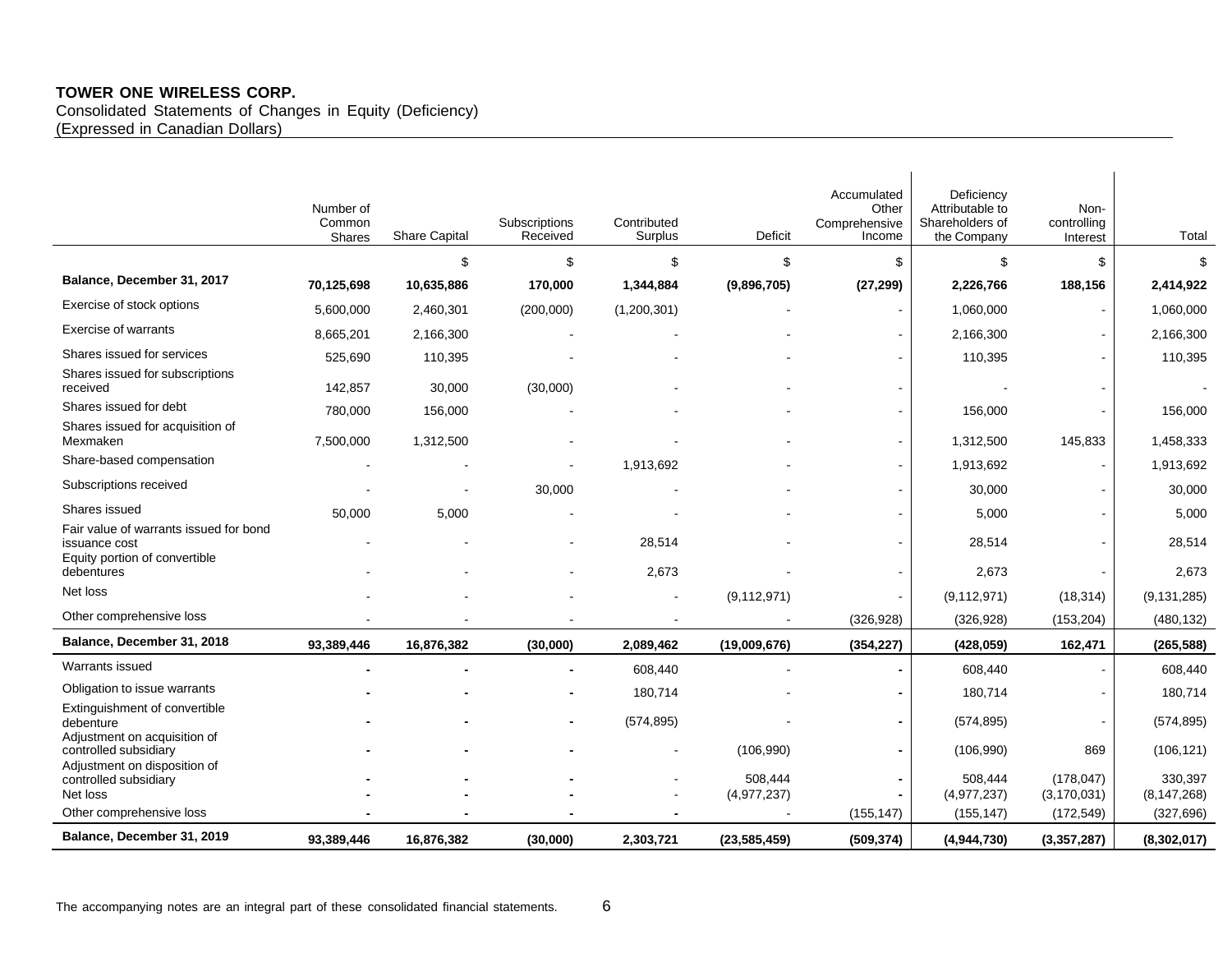Consolidated Statements of Changes in Equity (Deficiency) (Expressed in Canadian Dollars)

|                                                                                                       | Number of<br>Common<br><b>Shares</b> | <b>Share Capital</b>     | Subscriptions<br>Received | Contributed<br>Surplus           | Deficit        | Accumulated<br>Other<br>Comprehensive<br>Income | Deficiency<br>Attributable to<br>Shareholders of<br>the Company | Non-<br>controlling<br>Interest | Total                 |
|-------------------------------------------------------------------------------------------------------|--------------------------------------|--------------------------|---------------------------|----------------------------------|----------------|-------------------------------------------------|-----------------------------------------------------------------|---------------------------------|-----------------------|
|                                                                                                       |                                      | \$                       |                           |                                  |                |                                                 |                                                                 |                                 |                       |
| Balance, December 31, 2019                                                                            | 93,389,446                           | 16,876,382               | (30,000)                  | 2,303,721                        | (23, 585, 459) | (509, 374)                                      | (4,944,730)                                                     | (3,357,287)                     | (8,302,017)           |
| Warrants expired                                                                                      | $\overline{\phantom{a}}$             | $\overline{\phantom{a}}$ |                           | (597, 632)                       | 597,632        |                                                 |                                                                 |                                 |                       |
| Shares issued as penalty to<br>the convertible debt lenders<br>Net loss<br>Other comprehensive income | 714,286                              | 24,286<br>$\blacksquare$ |                           | $\blacksquare$<br>$\blacksquare$ | (2,364,633)    |                                                 | 24.286<br>(2,364,633)                                           | (1,309,671)                     | 24,286<br>(3,674,304) |
|                                                                                                       |                                      |                          |                           |                                  |                | 373,945                                         | 373,945                                                         | 134,501                         | 508,446               |
| Balance, December 31, 2020                                                                            | 94,103,732                           | 16,900,668               | (30,000)                  | 1,706,089                        | (25, 352, 460) | (135, 429)                                      | (6,911,132)                                                     | (4,532,457)                     | (11, 433, 589)        |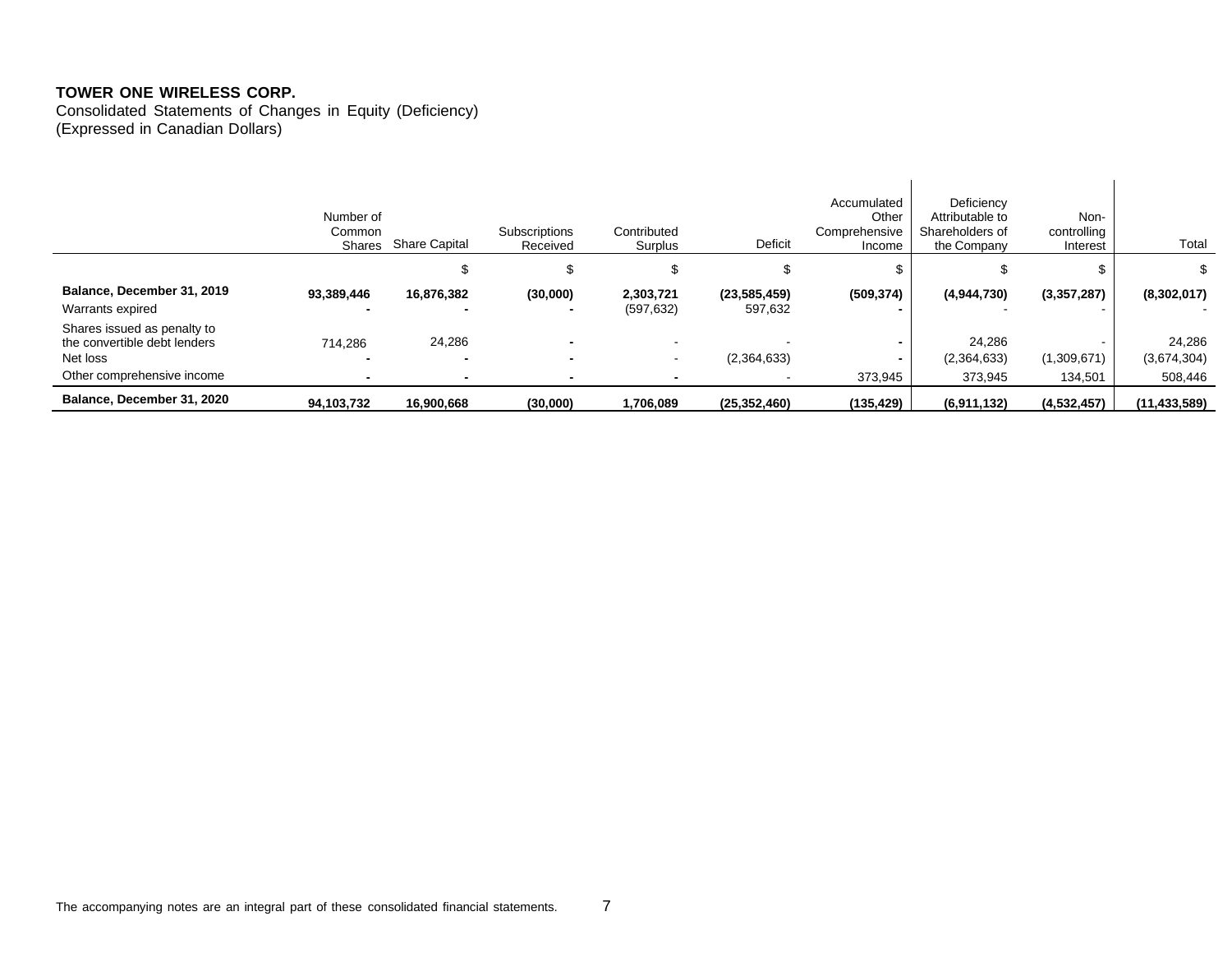Consolidated Statements of Cash Flows For the Years Ended December 31, 2020, 2019 and 2018 (Expressed in Canadian Dollars)

|                                                          | 2020        | 2019          | 2018          |
|----------------------------------------------------------|-------------|---------------|---------------|
|                                                          |             | \$            |               |
| Cash flows from operating activities                     |             |               |               |
| Net loss                                                 | (3,674,304) | (8, 147, 268) | (9, 131, 285) |
| Items not affecting cash:                                |             |               |               |
| Accretion                                                |             | 107,376       | 70,341        |
| Accrued interest                                         | 493,901     | 583,883       |               |
| Amortization                                             | 1,260,439   | 1,261,964     | 436,902       |
| Allowance for VAT                                        |             | 48,735        | 13,859        |
| Gain on sale of towers                                   | (453, 216)  | (664, 446)    |               |
| Deferred income tax recovery                             |             | (322, 289)    | (313,048)     |
| Foreign exchange                                         | 962,181     | 2,719,037     | 2,131,449     |
| Gain on net monetary position                            | (1,323,265) | (1,921,376)   | (924, 340)    |
| Impairment                                               | 441,292     | 1,306,767     | 2,358,674     |
| Impairment of advances and loans receivable              |             | 224,975       |               |
| Loss on extinguishment of debt                           |             | 393,026       |               |
| Share-based compensation                                 |             |               | 1,913,692     |
| Shares issued for services                               |             |               | 110,395       |
|                                                          |             |               |               |
| Changes in non-cash working capital items (Note 22)      | 2,691,191   | 7,529,242     | 2,131,158     |
| Cash provided by (used in) operating activities          | 398,219     | 3,119,626     | (1,202,203)   |
|                                                          |             |               |               |
| Cash flows from investing activities                     |             |               |               |
| Cash received from acquisitions                          |             |               | 18,436        |
| Cash paid for acquisitions                               |             | (106, 121)    |               |
| Cash received from disposition                           | 72,396      | 258,001       |               |
| Cash received on sale of towers                          | 1,204,942   |               |               |
| Additions of property and equipment                      | (2,656,546) | (3,634,144)   | (8,436,633)   |
| Cash used in investing activities                        | (1,379,208) | (3,482,264)   | (8, 418, 197) |
|                                                          |             |               |               |
| Cash flows from financing activities                     |             |               |               |
| Shares issued for cash, net                              |             |               | 30,000        |
| Exercise of stock options and warrants                   |             |               | 3,226,300     |
| Proceeds from convertible debts, net                     |             |               | 1,376,914     |
| Repayment of convertible debts                           | (745,000)   | (750,000)     |               |
| Proceeds from bonds payable, net                         |             | 859,560       | 888,996       |
| Loans received                                           | 2,533,479   | 1,173,953     | 1,756,309     |
| Repayment of loans                                       | (66, 258)   | (1,467,004)   | (156, 819)    |
| Loans from related parties                               | 713,646     | 1,969,187     | 1,366,710     |
| Repayment of loans from related parties                  | (833,951)   | (1, 140, 500) | (534, 612)    |
| Lease payments                                           | (553, 130)  | (570, 512)    |               |
| Promissory note received                                 |             |               | 1,728,480     |
| Cash provided by financing activities                    | 1,048,786   | 74,684        | 9,682,278     |
| Foreign exchange on cash                                 | (1,667)     | (1,520)       |               |
|                                                          |             |               |               |
| Change in cash                                           | 66,130      | (289, 474)    | 61,878        |
| Cash, beginning                                          | 56,629      | 346,103       | 284,225       |
| Cash, ending                                             | 122,759     | 56,629        | 346,103       |
|                                                          |             |               |               |
| Property and equipment additions in accounts payable and |             |               |               |
| accrued liabilities                                      | 901,653     | 1,019,581     |               |
| Cash paid for interest                                   | 368,390     | 635,717       | 50,000        |
| Cash paid for income taxes                               |             |               |               |

The accompanying notes are an integral part of these consolidated financial statements.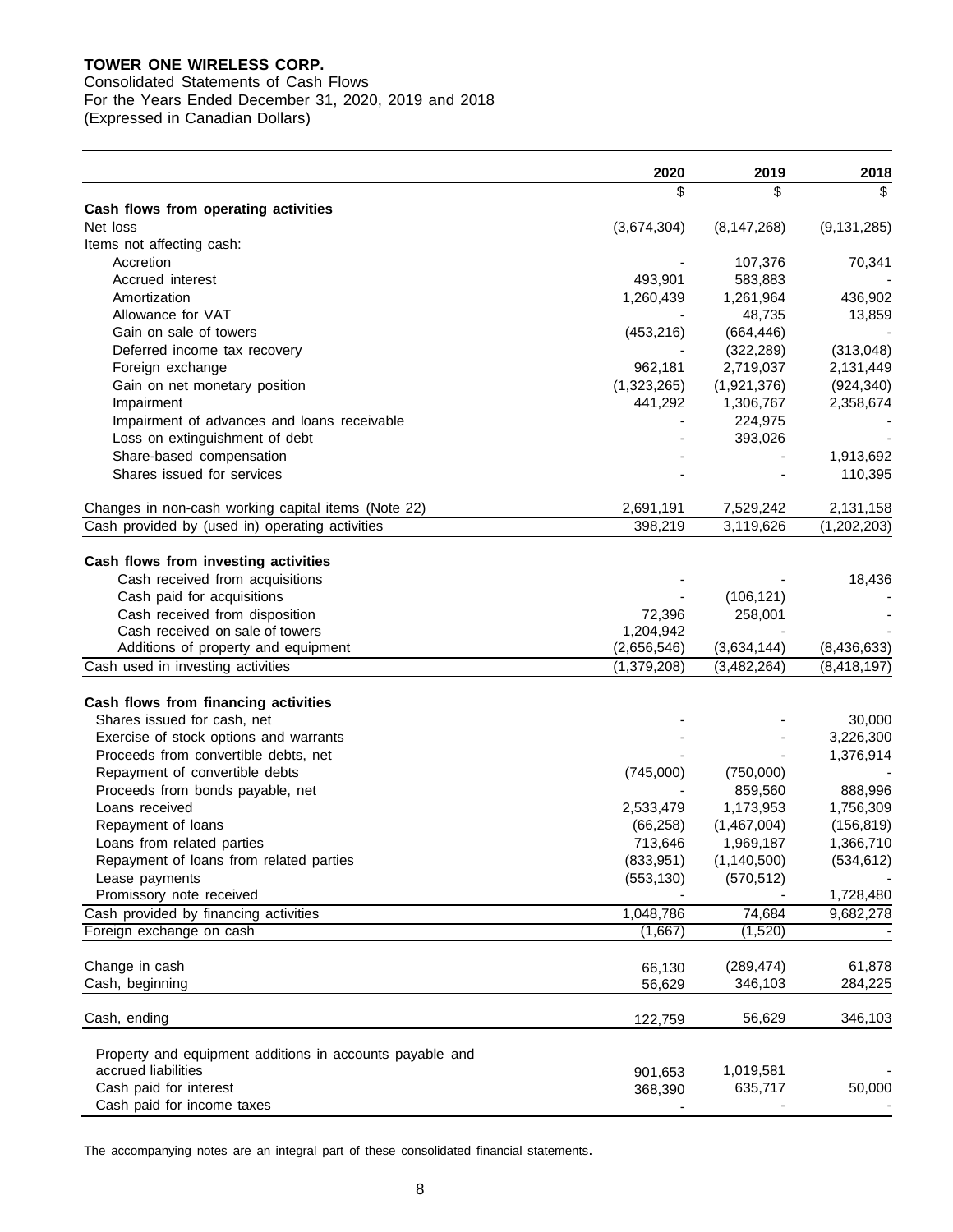Notes to Consolidated Financial Statements For the Years Ended December 31, 2020, 2019 and 2018 (Expressed in Canadian Dollars)

## **1. NATURE OF OPERATIONS AND GOING CONCERN**

Tower One Wireless Corp. ("Tower One" or the "Company") is a pure-play, build-to-suit ("BTS") tower owner, operator and developer of multitenant communications structures. The Company's primary business is the leasing of space on communications sites to mobile network operators ("MNOs"). The Company offers towerrelated services in the largest Spanish speaking countries in Latin America: Argentina, Colombia and Mexico. These tower-related services include site acquisition, zoning and permitting, structural analysis, and construction which primarily supports the Company's site leasing business, including the addition of new tenants and equipment on its sites. A long -term site lease is inhand with a tenant prior to undergoing construction.

Tower One was incorporated under the laws of the Province of British Columbia, Canada on September 12, 2005. On October 14, 2011, the Company became a reporting company in British Columbia and was approved by the Canadian Securities Exchange ("CSE") and commenced trading on November 16, 2011. The Company's registered office is located at Suite 605, 815 Hornby Street, Vancouver, BC, Canada V6Z 2E6.

These consolidated financial statements have been prepared on the basis of accounting principles applicable to a going concern, and accordingly, do not purport to give effect to adjustments which maybe required should the Company be unable to achieve the objectives above as a going concern. The net realizable value of the Company's assets may be materially less than the amounts recorded in these consolidated financial statements should the Company be unable to realize its assets and discharge its liabilities in the normal course of business. At December 31, 2020, the Company had a working capital deficiency of \$19,124,583 (2019 - \$17,058,758) and an accumulated deficit of \$25,352,460 (2019 - \$23,585,459) which has been funded primarily by loans from related parties. Ongoing operations of the Company are dependent upon the Company's ability to generate sufficient revenues in the future, receive continued financial support and complete equity financings. These factors raise substantial doubt about the Company's ability to continue as a going concern.

These consolidated financial statements do not include any adjustments to the recoverability and classification of recorded asset amounts and classification of liabilities that might be necessary should the Company be unable to continue as a going concern. Such adjustments could be material.

The outbreak of the novel strain of coronavirus ("COVID-19") has resulted in governments worldwide enacting emergency measures to constrain the spread of the virus. These measures, which include the implementation of travel bans, self-imposed quarantine periods, self-isolation, physical and social distancing and the closure of non-essential businesses, have caused significant disruption to businesses globally, which has resulted in an uncertain and challenging economic environment. The duration and impact of the COVID-19 pandemic are unknown at this time. COVID-19 did not have a significant impact on the Company's site leasing business and tower sales. Moreover, COVID-19 did not have any impact on the Company's ability to collect receivables from its customers.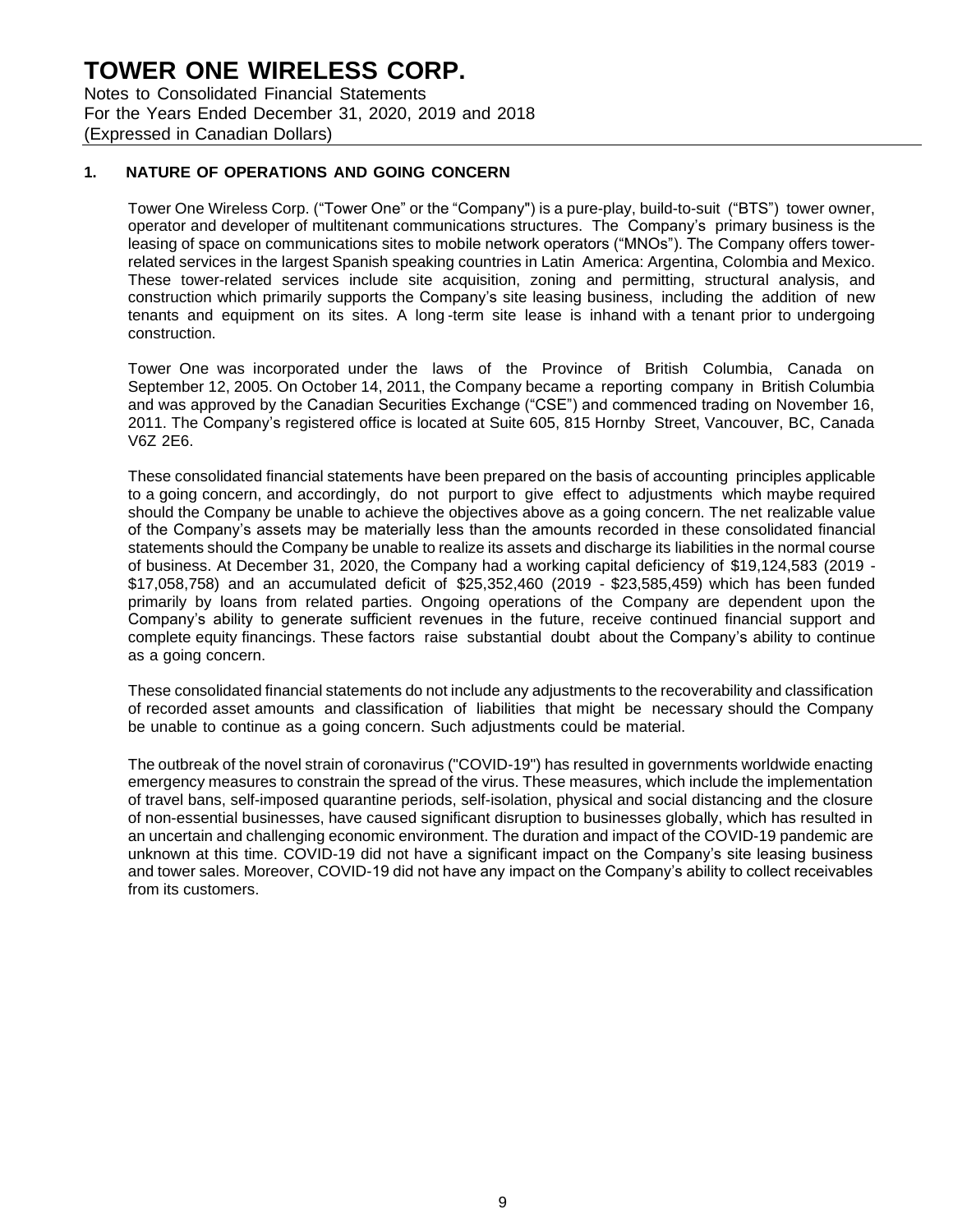Notes to Consolidated Financial Statements For the Years Ended December 31, 2020, 2019 and 2018 (Expressed in Canadian Dollars)

## **2. STATEMENT OF COMPLIANCE AND BASIS OF PRESENTATION**

### **(a) Statement of Compliance**

These consolidated financial statements have been prepared in accordance with International Financial Reporting Standards ("IFRS"), as issued by the International Accounting Standards Board ("IASB"). These consolidated financial statements were approved and authorized for issue by the Board of Directors on April 28, 2021.

### **(b) Basis of Presentation and Consolidation**

These consolidated financial statements were prepared on a historical cost basis, except for financial instruments classified as fair value through profit or loss. In addition, these consolidated financial statements have been prepared using the accrual basis of accounting, except for cash flow information. The presentation currency of the consolidated financial statements is Canadian dollars.

These consolidated financial statements include the accounts of the following entities as at December 31, 2020 and 2019:

| <b>Entity</b>                                         | Country    | Percentage of<br>ownership | <b>Functional</b><br>currency |
|-------------------------------------------------------|------------|----------------------------|-------------------------------|
| Tower One Wireless Corp. ("Tower One")                | Canada     | Parent                     | Canadian dollar               |
| Tower Two SAS ("Tower Two")                           | Argentina  | 100%                       | Argentine Peso                |
| Tower Three SAS ("Tower Three")                       | Colombia   | 100%                       | Colombian Peso                |
| Tower 3 SA ("Tower 3")                                | Argentina  | 100%                       | Argentine Peso                |
| Innervision SAS ("Innervision")                       | Colombia   | 100%                       | Colombian Peso                |
| Evolution Technology SA ("Evolution")                 | Argentina  | 65%                        | Argentine Peso                |
| Tower Construction & Technical Services, LLC ("TCTS") | <b>USA</b> | 50%                        | US dollar                     |
| Tower One Wireless Mexico S.A. de C.V. ("Mexmaken")   | Mexico     | 90%                        | Mexican Peso                  |

All significant inter-company balances and transactions have been eliminated on consolidation. Subsidiaries are entities controlled by the Company. Control is based on whether an investor has power over the investee, exposure or rights to variable returns from its involvement with the investee, and the ability to use its power over the investee to affect the amount of returns. Non-controlling interests in the net assets are identified separately from the Company's deficiency. The non-controlling interest consists of the non-controlling interest as at the date of the original acquisition plus the noncontrolling interest's share of changes in equity or deficiency since the date of acquisition.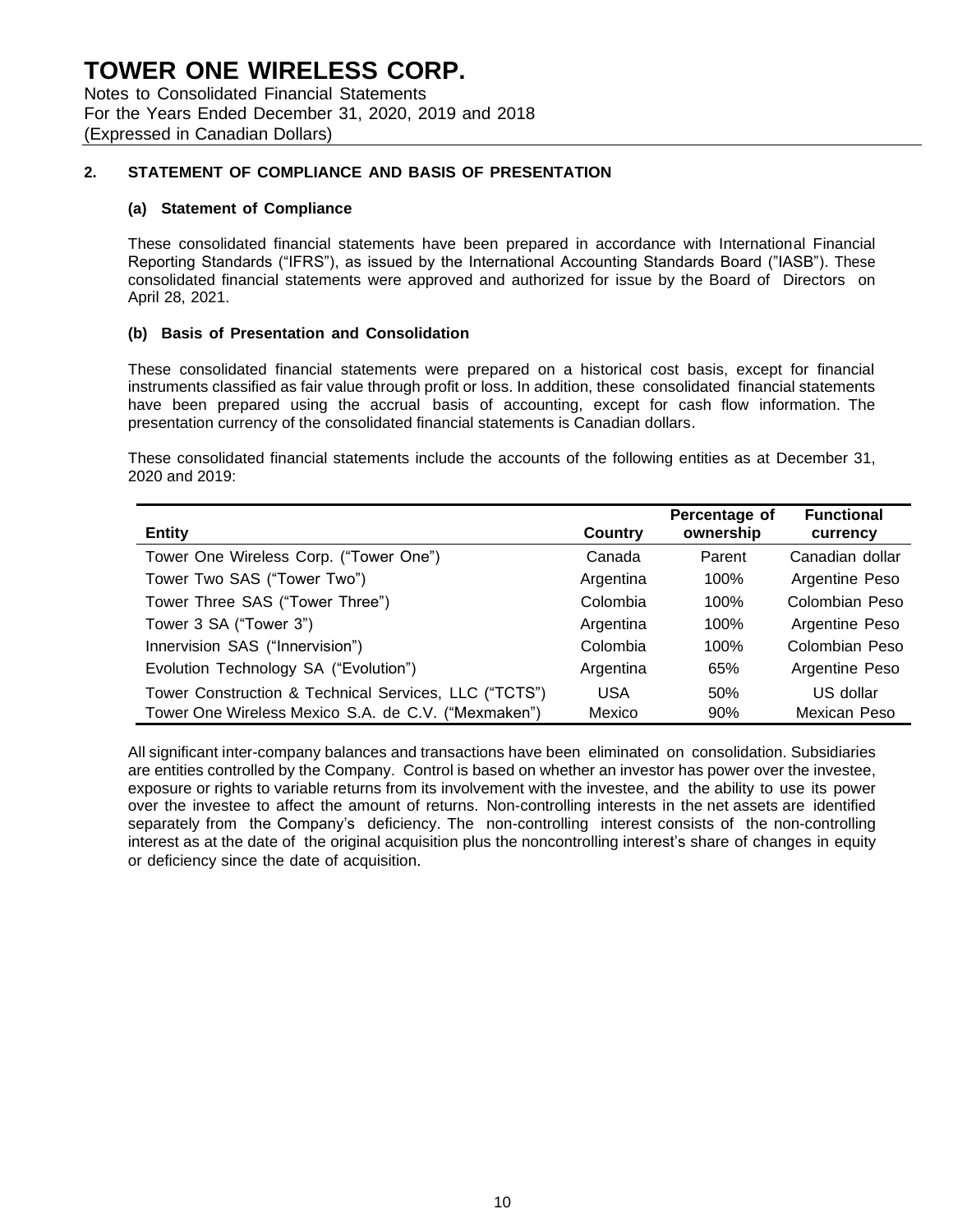Notes to Consolidated Financial Statements For the Years Ended December 31, 2020, 2019 and 2018 (Expressed in Canadian Dollars)

## **2. STATEMENT OF COMPLIANCE AND BASIS OF PRESENTATION (CONTINUED)**

### **(c) Use of Estimates and Judgments**

The Company makes estimates and assumptions about the future that affect the reported amounts of assets and liabilities. Actual results may differ from these estimates and assumptions. Estimates and judgments are continually evaluated based on historical experience and other factors, including expectations of future events that are believed to be reasonable under the circumstances. Revisions to accounting estimates are recognized in the period in which the estimates are revised if the revision affects only that period or in the period of the revision and further periods if the review affects both current and future periods. Significant areas requiring the use of management estimates include the following:

(i) Intangible Assets – useful lives

The Company records intangible assets purchased in a business combination at their fair value. Following initial recognition, the Company carries the value of intangible assets at cost less accumulated amortization and any accumulated impairment losses. Amortization is recorded on a straight-line basis based upon management's estimate of the useful life and residual value. The estimates are reviewed at least annually and are updated if expectations change as a result of technical obsolescence or legal and other limits to use. A change in the useful life or residual value willimpact the reported carrying value of the intangible assets resulting in a change in related amortization expense.

(ii) Inputs into Black-Scholes model

The Company has applied estimates with respect to the valuation of shares issued for non-cash consideration. Shares are valued first at the fair value of goods or services received, and if this not readily determinable, at the fair value of the equity instruments granted at the date the Company receives the goods or services.

The Company measures the cost of equity-settled transactions at the fair value of the equity instruments on the date they are granted. Estimating fair value for share-based compensation transactions requires determining the most appropriate valuation model, which is dependent on the terms and conditions of the grant. This estimate also requires determining the most appropriate inputs to the valuation model including the fair value of the underlying common shares, the expected life of the share option, volatility and dividend yield. The fair value of the underlying common shares is assessed as the quoted market price on grant date. The assumptions and models used for estimating fair value for share-based compensation transactions are discussed in Note 17.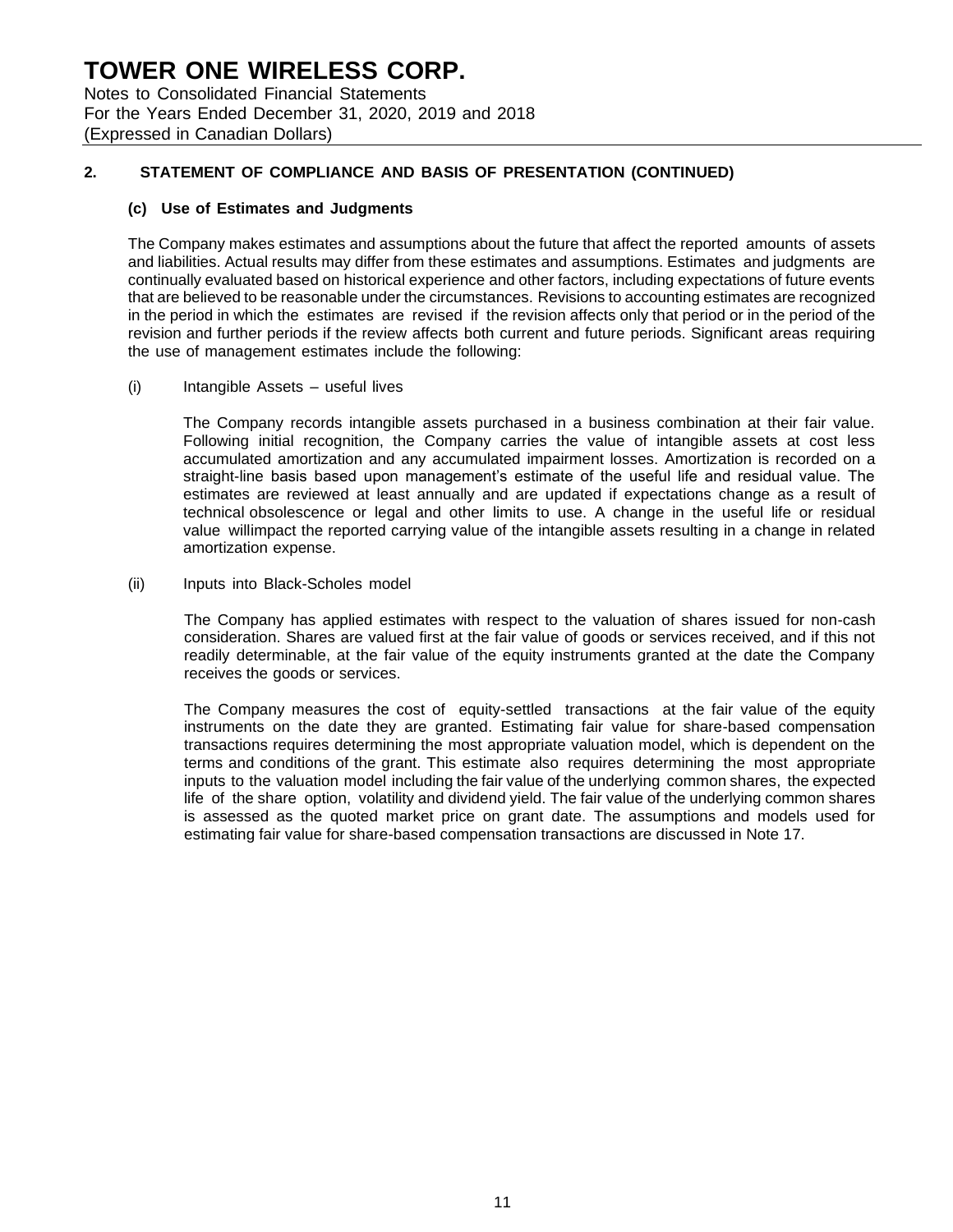# **TOWER ONE WIRELESS CORP.** Notes to Consolidated Financial Statements For the Years Ended December 31, 2020, 2019 and 2018 (Expressed in Canadian Dollars)

### **2. STATEMENT OF COMPLIANCE AND BASIS OF PRESENTATION (CONTINUED)**

### **(c) Use of Estimates and Judgments (Continued)**

(iii) Property and Equipment – useful lives

Amortization is recorded on a declining balance basis based upon management's estimate of the useful life and residual value. The estimates are reviewed at least annually and are updated if expectations change as a result of the physical condition, technical obsolescence or legal and other limits to use. A change in the useful life or residual value will impact the reported carrying value of towers and equipment resulting in a change in related amortization expense.

(iv) Incremental borrowing rate

The Company uses estimation in determining the incremental borrowing rate used to measure the lease liabilities. This rate represents the rate that the Company would incur to obtain the funds necessary to purchase the asset of a similar value, with similar payment terms and security in a similar economic environment.

(v) Allowance for credit losses

The Company provides for doubtful debts by analyzing the historical default experience and current information available about a customer's credit worthiness on an account by account basis. Uncertainty relates to the actual collectability of customer balances that can vary from the Company's estimation. At December 31, 2020, the Company has an allowance for doubtful accounts of \$36,381 (2019 - \$179,868).

(vi) Recoverability of asset carrying values

Determining the amount of impairment of goodwill, intangible assets, and property and equipment requires an estimation of the recoverable amount, which is defined as the higher of fair value less the cost of disposal or value in use. Many factors used in assessing recoverable amounts are outside of the control of management and it is reasonably likely that assumptions and estimates will change from period to period.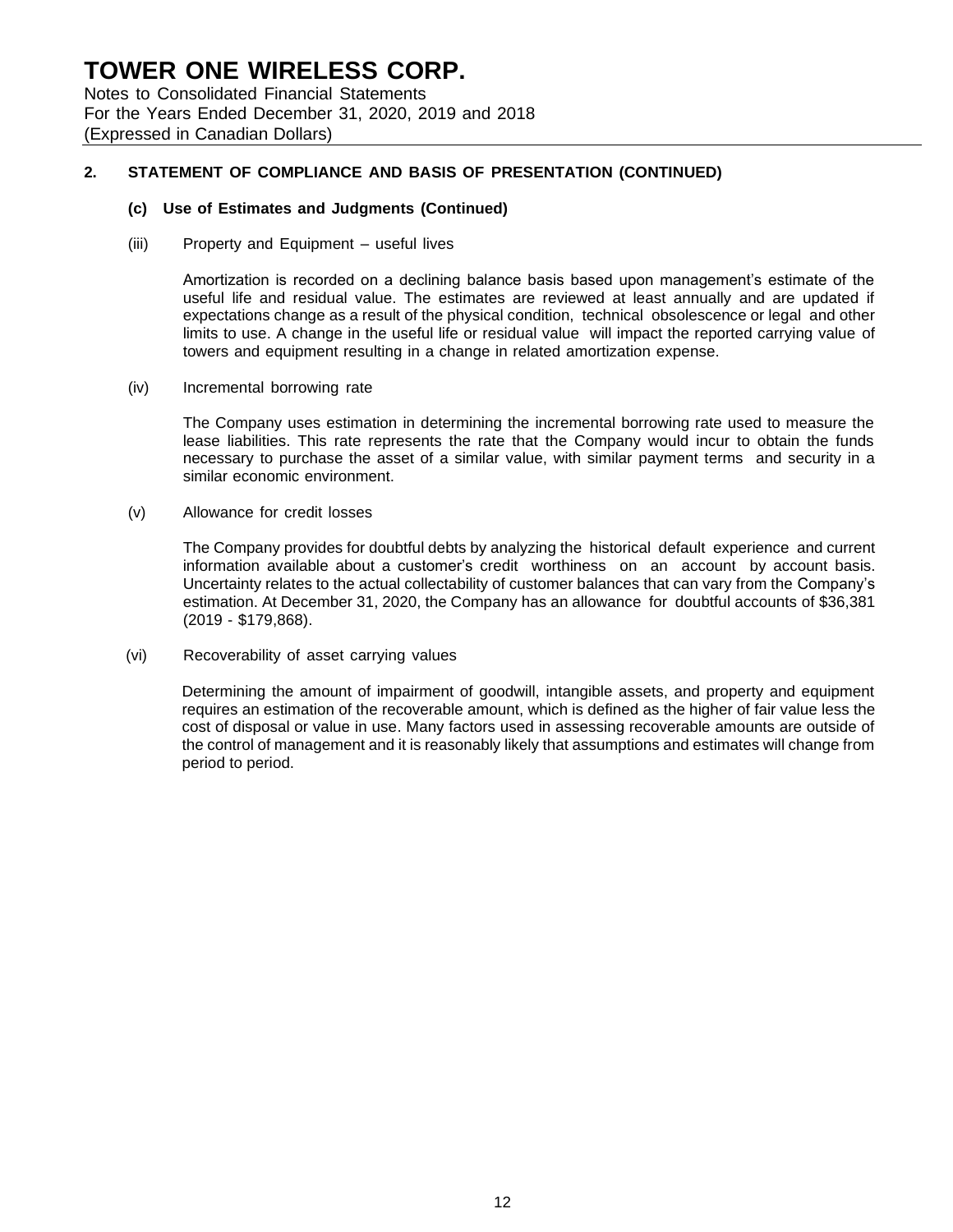Notes to Consolidated Financial Statements For the Years Ended December 31, 2020, 2019 and 2018 (Expressed in Canadian Dollars)

## **2. STATEMENT OF COMPLIANCE AND BASIS OF PRESENTATION (CONTINUED)**

### **(c) Use of Estimates and Judgments (Continued)**

### Use of Judgments

Critical accounting judgments are accounting policies that have been identified as being complex or involving subjective judgments or assessments with a significant risk of material adjustment in the year:

### (i) Going concern

The assessment of whether the going concern assumption is appropriate requires management to take into account all available information about the future, which is at least, but not limited to, twelve months from the end of the reporting period. The Company is aware that material uncertainties related to events or conditions that raise substantial doubt upon the Company's ability to continue as a going concern. Further information regarding going concern is outlined in Note 1.

### (ii) Income taxes

The measurement of income taxes payable and deferred income tax assets and liabilities requires management to make judgments in the interpretation and application of the relevant tax laws. The actual amount of income taxes only becomes final upon filing and acceptance ofthe tax return by the relevant tax authorities, which occurs subsequent to the issuance of the consolidated financial statements.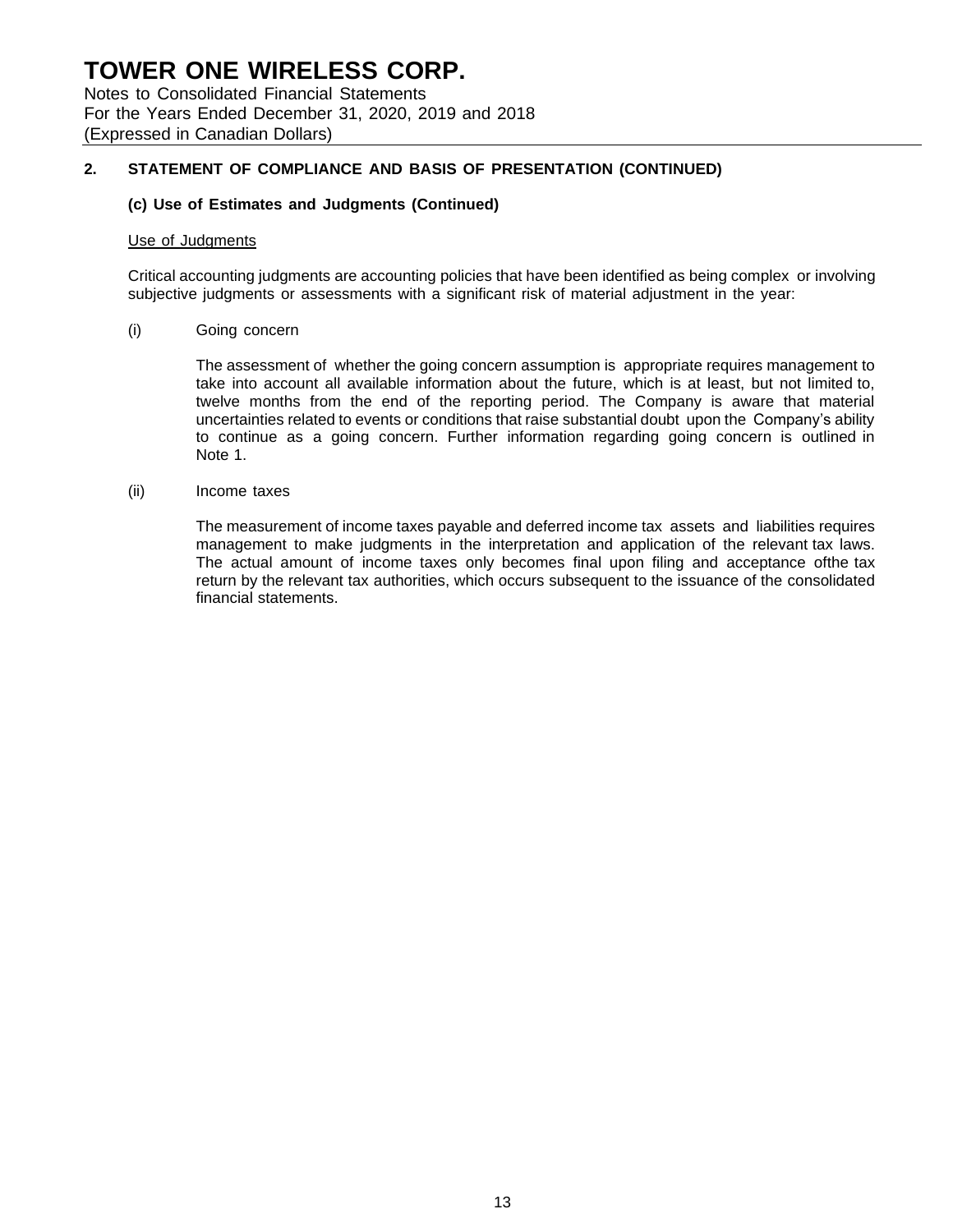# **TOWER ONE WIRELESS CORP.** Notes to Consolidated Financial Statements For the Years Ended December 31, 2020, 2019 and 2018

(Expressed in Canadian Dollars)

## **2. STATEMENT OF COMPLIANCE AND BASIS OF PRESENTATION (CONTINUED)**

### **(c) Use of Estimates and Judgments (Continued)**

(iii) Compound financial instruments

In accordance with the substance of the contractual arrangement, convertible debentures are compound financial instruments that are accounted for separately by their components: a financial liability and an equity instrument.

The identification of convertible debenture components is based on interpretations of the substance of the contractual arrangement and therefore requires judgment from management. The separation of the components affects the initial recognition of the convertible debenture at issuance and the subsequent recognition of interest on the liability component. The determination of the fair value of the liability is also based on a number of assumptions, including contractual future cash flows, discount factors and the presence of any derivative financial instruments.

(iv) Asset held-for-sale and discontinued operations

Judgment is required in determining whether an asset meets the criteria for classification as "assets held for sale" in the consolidated statements of financial position. Criteria considered by management include the existence of and commitment to a plan to dispose of the assets, the expected selling price of the assets, the expected time frame of the completion of the anticipated sale and the period of time any amounts have been classified within assets held for sale. The Company reviews the criteria for assets held for sale each period and reclassifies such assets to or from this financial position category as appropriate. In addition, there is a requirement to periodically evaluate and record assets held for sale at the lower of their carrying value and fair value less costs to sell.

Judgment is applied in determining whether disposal groups represent a component of the entity, the results of which should be recorded as discontinued operations in the consolidated statements of comprehensive loss.

(v) Property and equipment and intangibles - impairment

At the end of each reporting period, management makes a judgment whether there are any indications of impairment of its property and equipment and intangibles. If there are indications of impairment, management performs an impairment test on a cash-generating unit basis. The impairment test compares the recoverable amount of the asset to its carrying amount. The recoverable amount is the higher of the asset's value in use (present value of the estimated future cash flows) and its estimated fair value less costs of disposal.

(vi) Determination of functional currency and hyperinflationary economies

The determination of the functional currency for the Company and its subsidiaries was based on management's judgment of the underlying transactions, events and conditions relevant to each entity. The determination of whether an entity operates in a hyperinflationary economy was based on management's judgment of the underlying economic condition of the country the entity operates in.

(vii) Leases

The Company applies judgment in determining whether the contract contains an identified asset, whether the Company has the right to control the asset, and the lease term. The lease term is based on considering facts and circumstances, both qualitative and quantitative, that can create economic incentive to exercise renewal options.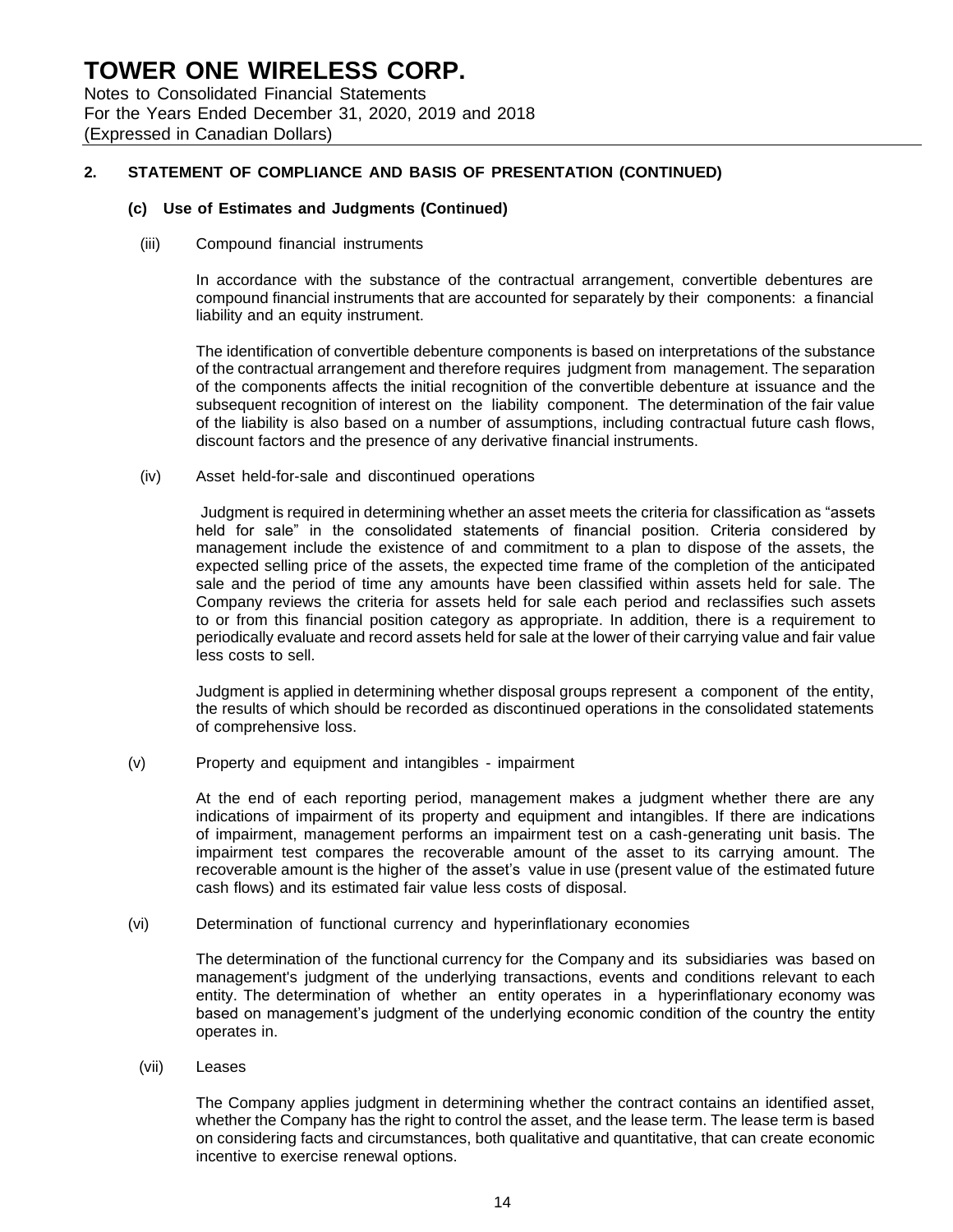Notes to Consolidated Financial Statements For the Years Ended December 31, 2020, 2019 and 2018 (Expressed in Canadian Dollars)

### **2. STATEMENT OF COMPLIANCE AND BASIS OF PRESENTATION (CONTINUED)**

### **(c) Use of Estimates and Judgments (Continued)**

(viii) Modification versus extinguishment of financial liability

Judgment is required in applying IFRS 9 *Financial Instruments* to determine whether the amended terms of the loan agreement is a substantial modification of an existing financial liability and whether it should be accounted for as an extinguishment of the original financial liabilities.

### **3. SIGNIFICANT ACCOUNTING POLICIES**

The following is a summary of significant accounting policies used in the preparation of these consolidated financial statements:

### **Loss per share**

Basic loss per share is computed by dividing the net loss for the period by the weighted average number of common shares outstanding during the period. To compute diluted loss per share, adjustments are made to common shares outstanding. The weighted average number of common shares outstanding is adjusted to include the number of additional common shares that would be outstanding if, at the beginning of the period or at time of issuance, all options and warrants were exercised. The proceeds from exercise are assumed to be used to purchase the Company's common shares at their average market price during the period. For the years presented, this calculation proved to be anti-dilutive.

### **Revenue recognition**

The Company generates revenues from the supply of various goods and services.

(i) Leasing revenue is derived from lease arrangements to obtain rights to use the Company's equipment.

Leases in which a significant portion of the risks and rewards of ownership are retained by the Company are classified as operating leases. Assets under operating leases are included in property and equipment. Leasing revenue from operating leases is recognized as the leasing services are provided.

- (ii) Tower sales revenue is recognized when the control over the tower is transferred to the customer. The Company recognizes revenue after: the contract is identified; performance obligations are identified; the transaction price is determined; the transaction price is allocated to the various performance obligations (if multiple performance obligations are identified); and ultimately, once the performance obligation is satisfied.
- (iii) Revenues from consulting, installation, technical and maintenance services are recognized when the services are completed. Unbilled revenues represents services performed but not yet billed.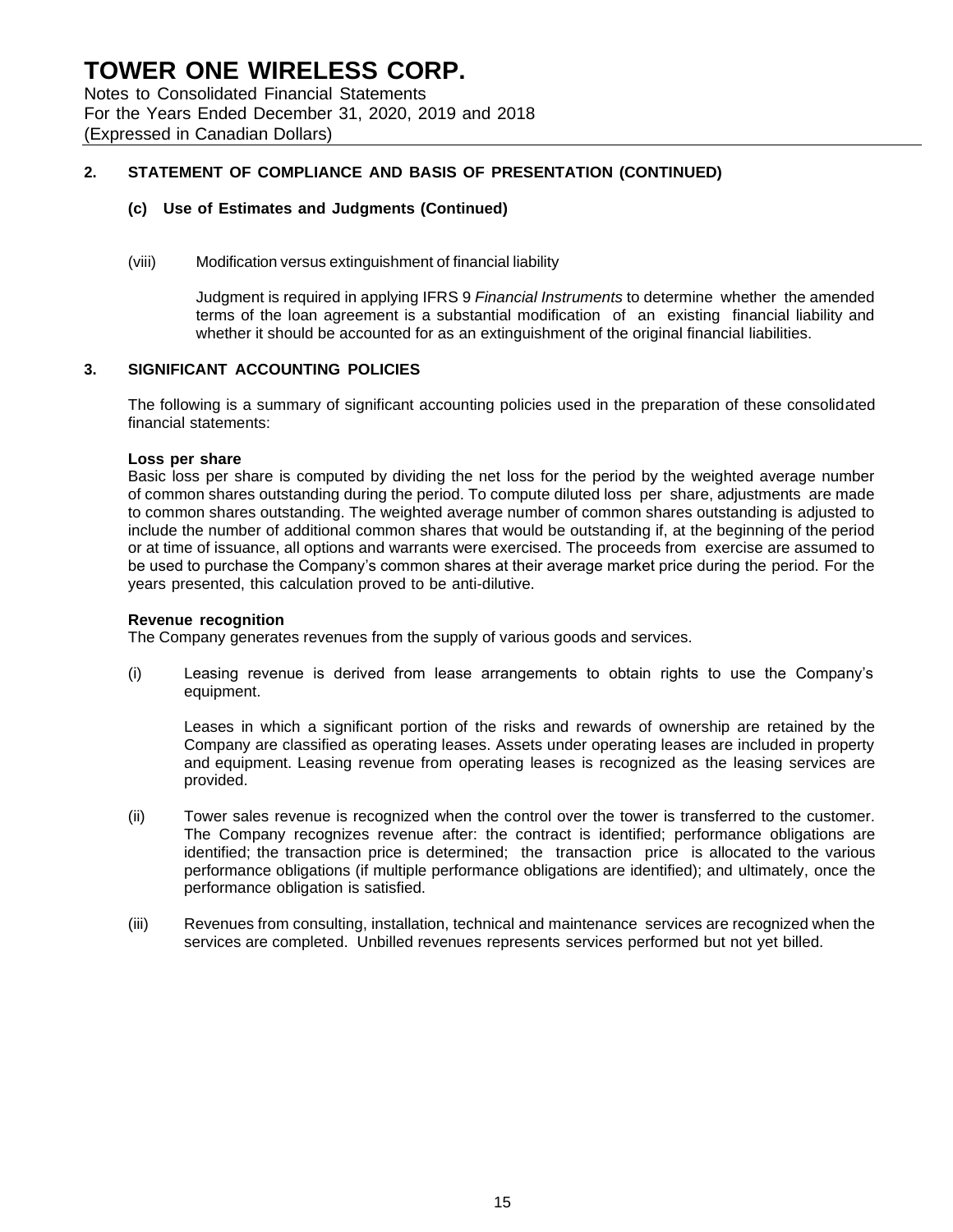Notes to Consolidated Financial Statements For the Years Ended December 31, 2020, 2019 and 2018 (Expressed in Canadian Dollars)

## **3. SIGNIFICANT ACCOUNTING POLICIES (CONTINUED)**

## **Foreign currency translation**

The results and financial position of a subsidiary whose functional currency is not the currency of a hyperinflationary economy is translated into the presentation currency using the following procedures:

- i. Assets and liabilities for each statement of financial position presented are translated at the closing rate at the date of the statement of financial position;
- ii. Income and expenses for each statement presenting profit or loss and other comprehensive income are translated at exchange rates at the dates of the transactions; and
- iii. All resulting exchange differences are recognized in other comprehensive income.

For practical reasons, a rate that approximates the exchange rates at the dates of the transactions, for example an average rate for the period, is often used to translate income and expense items.

For the year ended December 31, 2020, an unrealized foreign exchange translation gain of \$508,446 (2019 – loss of \$327,696; 2018 – loss of \$480,132) was recorded under accumulated other comprehensive loss as a result of changes in the value of the Colombian Peso, Argentine Peso, Mexican Peso and US dollars with respect to the Canadian dollar.

The results and financial position of a subsidiary whose functional currency is the currency of a hyperinflationary economy are translated into the presentation currency using the following procedures:

- i. All amounts (i.e. assets, liabilities, equity items, income and expenses, including comparatives) are translated at the closing rate at the date of the statement of financial position, except that
- ii. When amounts are translated into a non-hyperinflationary presentation currency (i.e., CAD), comparative amounts remain unchanged from those reported in the prior periods.

When an entity's functional currency is the currency of a hyperinflationary economy, the entity shall restate its financial statements in accordance with IAS 29 *Financial Reporting in Hyperinflationary Economies* before applying the translation method described above. When the economy ceases to be hyperinflationary and the entity no longer restates its financial statements in accordance with IAS 29, it shall use as the historical costs for translation into the presentation currency the amounts restated to the price level at the date the entity ceased restating its financial statements.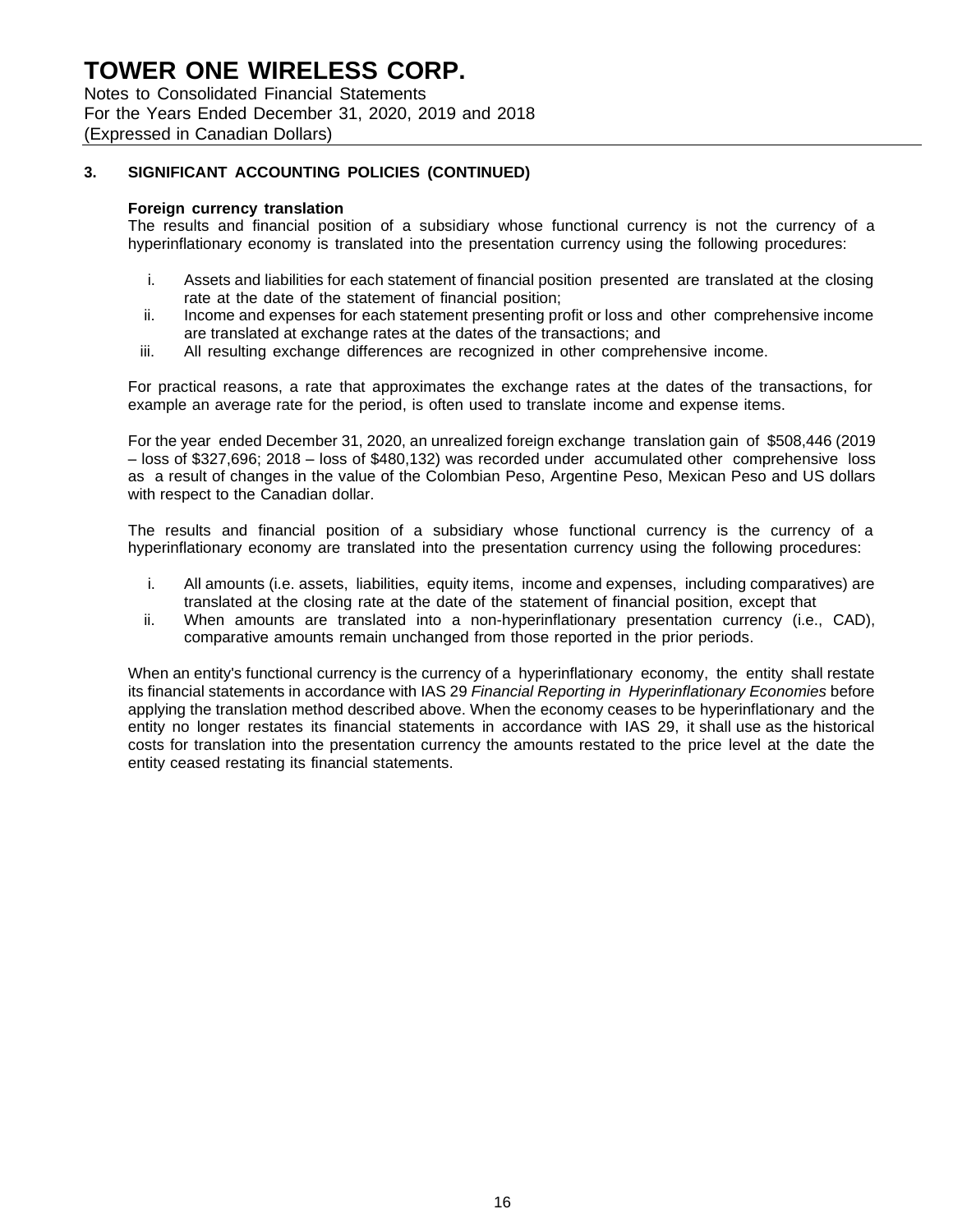Notes to Consolidated Financial Statements For the Years Ended December 31, 2020, 2019 and 2018 (Expressed in Canadian Dollars)

## **3. SIGNIFICANT ACCOUNTING POLICIES (CONTINUED)**

### **Property and equipment**

Property and equipment is stated at cost less accumulated amortization and accumulated impairment loss. Amortization expense for towers begins in the month of transfer of each tower from construction in progress to towers. Costs not clearly related to the procurement, manufacturing and implementation are expensed as incurred.

Towers represent cellular towers owned by the Company. The towers are operated at various sites and under contractual license agreements.

- Amortization of the towers is calculated on the declining-balance basis over the agreement or lease terms
- Furniture and equipment between 10% and 33.3% declining balance

Costs of assets in the course of construction are capitalized as construction in progress. Upon completion, the cost of construction is transferred to the appropriate category of property and equipment and amortization commences when the asset is available for its intended use.

An asset's residual value, useful life and amortization method are reviewed at each financial year end and adjusted if appropriate. When parts of an item of equipment have different useful lives, they are accounted for as separate items (major components) of equipment.

Gains and losses on disposal of an item of equipment are determined by comparing the proceeds from disposal with the carrying amount of the equipment and are recognized in profit or loss.

### **Intangible assets**

Intangible assets consist of master lease agreement acquired by the Company. Acquired lease agreements are carried at cost less accumulated amortization and impairment losses. Intangible assets with indefinite lives are not amortized but are tested annually for impairment. Any impairment of intangible assets is recognized in the consolidated statement of comprehensive loss but increases in intangible asset values are not recognized subsequently.

Amortization expense for intangible assets is calculated on the straight-line basis over its estimated useful life. Estimated useful lives of intangible assets are the shorter of the economic life and the period the right is legally enforceable. The assets' useful lives are reviewed, and adjusted if appropriate, at each statement of financial position date. The useful life of the Company's intangible assets, consisting of master lease agreements, is estimated to be 10 years.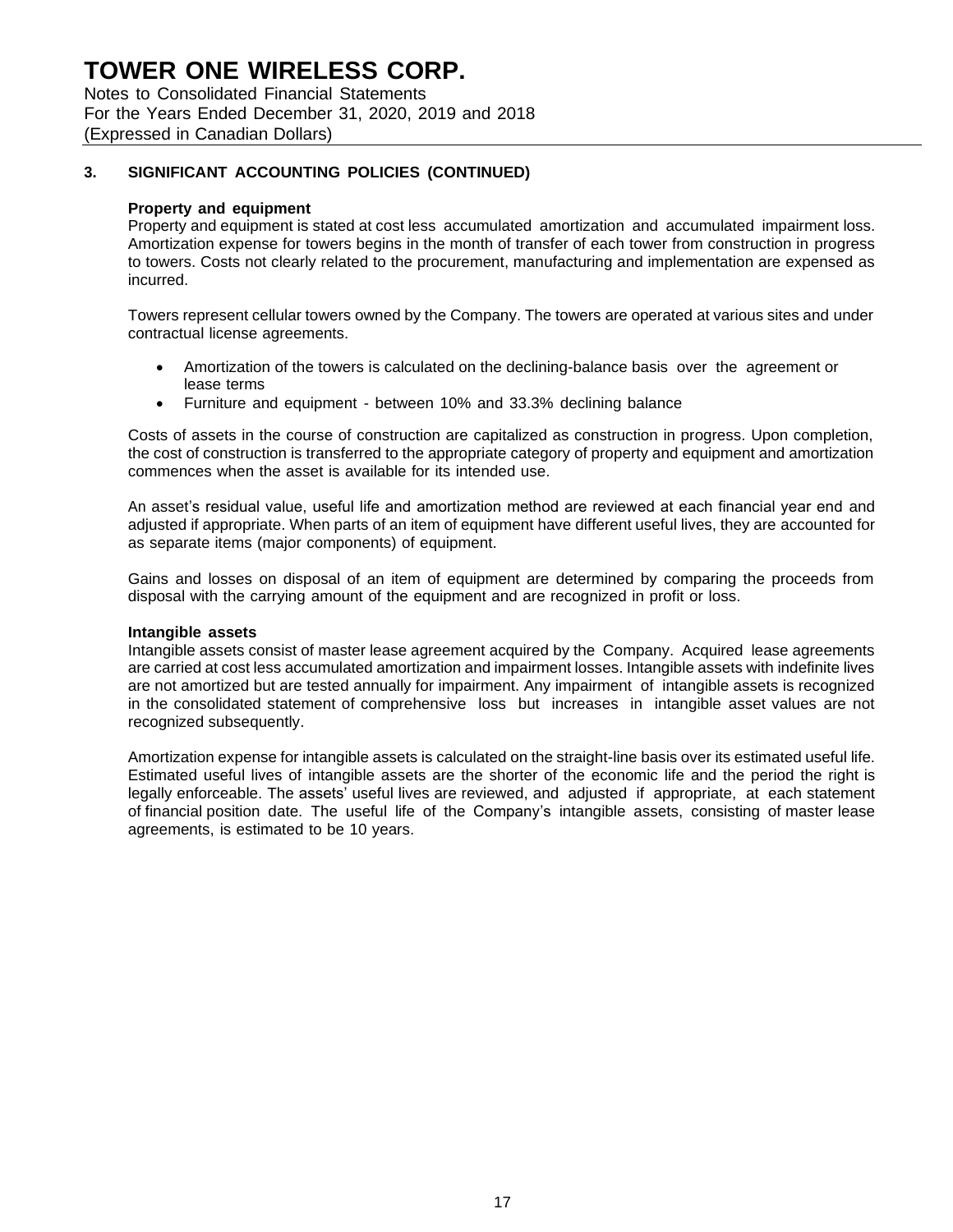Notes to Consolidated Financial Statements For the Years Ended December 31, 2020, 2019 and 2018 (Expressed in Canadian Dollars)

## **3. SIGNIFICANT ACCOUNTING POLICIES (CONTINUED)**

### **Impairment**

Non-financial assets are tested for impairment whenever events or changes in circumstances indicate that an asset's carrying amount may be less than its recoverable amount. Management uses its judgment to estimate these inputs and any changes to these inputs could have a material impact on the impairment calculation. For impairment testing, non-financial assets that do not generate independent cash flows are grouped together into CGU, which represent the levels at which largely independent cash flows are generated. An impairment loss is recognized in earnings to the extent that the carrying value of an asset, CGU or group of CGU's exceeds its estimated recoverable amount. The recoverable amount of an asset, CGU or group of CGU's is the greater of its value in use and its fair value less cost to sell. Value in use is calculated as the present value of the estimated future cash flows discounted at appropriate pre -tax discount rates. An impairment loss relating to a specific asset reduces the carrying value of the asset. An impairment loss relating to a group of CGU's is allocated on a pro-rata basis to reduce the carrying value of the assets in the units comprising the group. A previously recognized impairment loss related to non- financial assets is assessed at each reporting date for any indications that the loss has decreased or no longer exists. An impairment loss related to non-financial assets is reversed if there is a subsequent increase in the recoverable amount. An impairment loss is reversed only to the extent that the asset's carrying value does not exceed the carrying value that would have been determined, net of depreciation or amortization, if no loss had been recognized.

### **Share capital**

Common shares are classified as equity. Transaction costs directly attributable to the issue of common shares and share options are recognized as a deduction from equity, net of any tax effects. Common shares issued for consideration other than cash, are valued based on their market value at the date the shares are issued.

The Company applies the residual value method with respect to the measurement of shares and warrants issued as private placement units. The residual value method first allocates value to the more easily measurable component based on fair value and then the residual value, if any, to the less easily measurable component. The Company considers the fair value of common shares issued in a private placement to be the more easily measurable component and the common shares are valued at their fair value, as determined by the closing quoted bid price on the announcement date. The balance, if any, is allocated to the attached warrants. Any fair value attributed to the warrants is recorded as contributed surplus.

### **Share-based compensation**

Share-based compensation to employees are measured at the fair value of the instruments issued and amortized over the vesting periods. Share-based compensation to non-employees are measured at the fair value of the goods or services received or the fair value of the equity instruments issued, if it is determined the fair value of the goods or services cannot be reliably measured, and are recorded at the date the goods or services are received. The amount recognized as an expense is adjusted to reflect the number of awards expected to vest. The offset to the recorded cost is to contributed surplus. Consideration received on the exercise of stock options is recorded as share capital and the related amount in contributed surplus is transferred to share capital. Charges for options that are forfeited before vesting are reversed from contributed surplus. For those options that expire or are forfeited after vesting, the recorded value is transferred to deficit.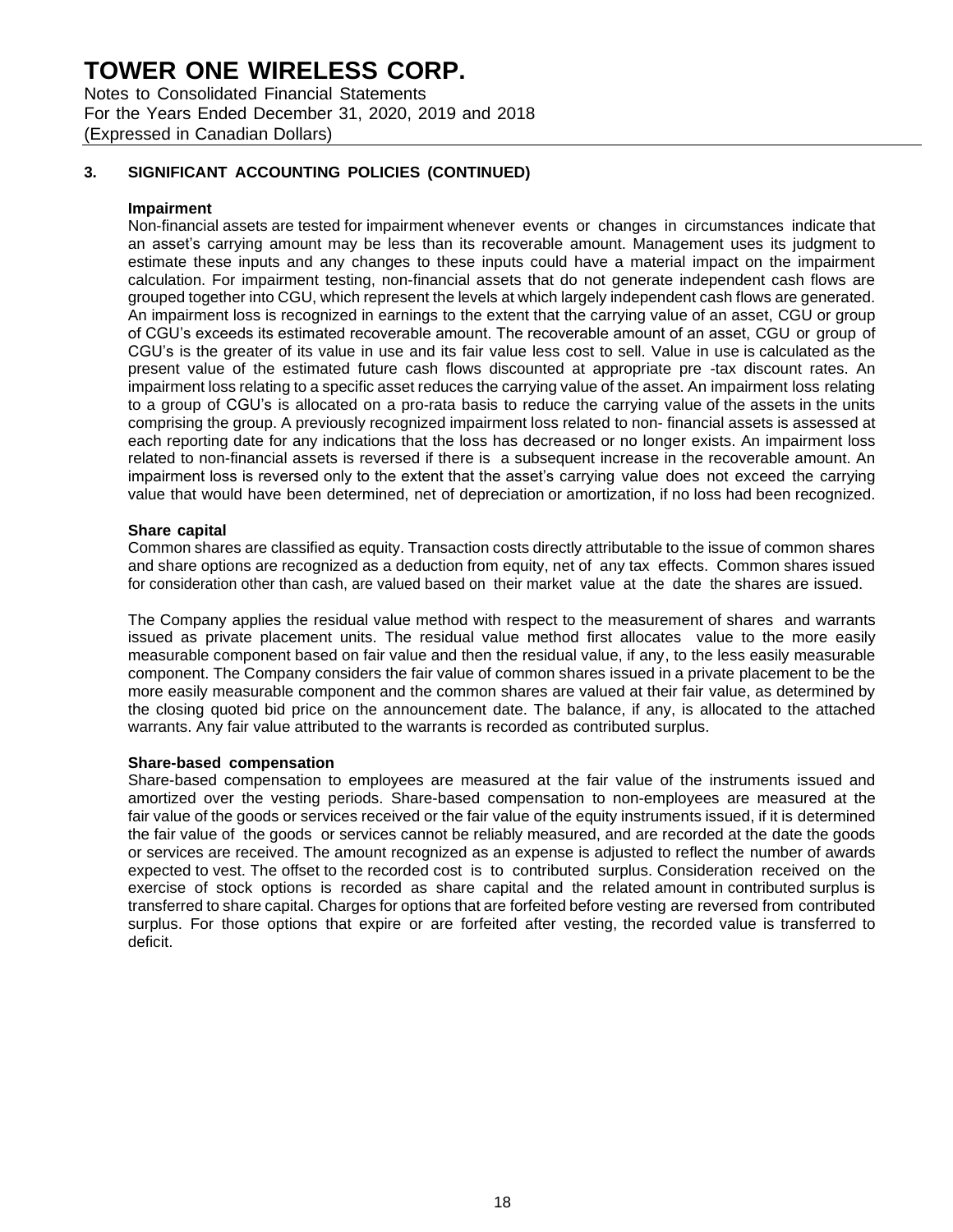Notes to Consolidated Financial Statements For the Years Ended December 31, 2020, 2019 and 2018 (Expressed in Canadian Dollars)

## **3. SIGNIFICANT ACCOUNTING POLICIES (CONTINUED)**

### **Income taxes**

Income tax expense consisting of current and deferred tax expense is recognized in the consolidated statement of comprehensive loss. Current tax expense is the expected tax payable on the taxable income for the year, using tax rates enacted or substantively enacted at period-end, adjusted for amendments to tax payable with regard to previous years.

Deferred tax assets and liabilities and the related deferred income tax expense or recovery are recognized for deferred tax consequences attributable to differences between the consolidated financial statement carrying amounts of existing assets and liabilities and their respective tax basis. Deferred tax assets and liabilities are measured using the enacted or substantively enacted tax rates expected to apply when the asset is realized or the liability settled. The effect on deferred tax assets and liabilities of a change in tax rates is recognized in income in the period that substantive enactment occurs.

A deferred tax asset is recognized to the extent that it is probable that future taxable profits will be available against which the asset can be utilized. To the extent that the Company does not consider it probable that a deferred tax asset will be recovered, the deferred tax asset is reduced. Deferred tax assets and liabilities are offset when there is a legally enforceable right to set off current tax assets against current tax liabilities and when they relate to income taxes levied by the same taxation authority and the Company intends to settle its current tax assets and liabilities on a net basis.

### **Provisions**

Provisions are recorded when a present legal or constructive obligation exists as a result of past events where it is probable that an outflow of resources embodying economic benefits will be required to settle the obligation, and a reliable estimate of the amount of the obligation can be made. The amount recognized as a provision is the best estimate of the consideration required to settle the present obligation at the statement of financial position date, taking into account the risks and uncertainties surrounding the obligation. Where a provision is measured using the cash flows estimated to settle the present obligation, its carrying amount is the present value of those cash flows. When some or all of the economic benefits required to settle a provision are expected to be recovered from a third party, the receivable is recognized as an asset if it is virtually certain that reimbursement will be received and the amount receivable can be measured reliably.

### **Financial instruments**

### Financial assets - Classification

The Company classifies its financial assets in the following categories:

- Those to be measured subsequently at fair value (either through Other Comprehensive Income ("OCI"), or through profit or loss), and
- Those to be measured at amortized cost.

The classification depends on the Company's business model for managing the financial assets and the contractual terms of the cash flows. For assets measured at fair value, gains and losses are either recorded in profit or loss or OCI.

### Financial assets - Measurement

At initial recognition, the Company measures a financial asset at its fair value plus, in the case of a financial asset not at fair value through profit or loss ("FVTPL"), transaction costs that are directly attributable to the acquisition of the financial asset. Transaction costs of financial assets carried at FVTPL are expensed in profit or loss. Financial assets are considered in their entirety when determining whether their cash flows are solely payment of principal and interest.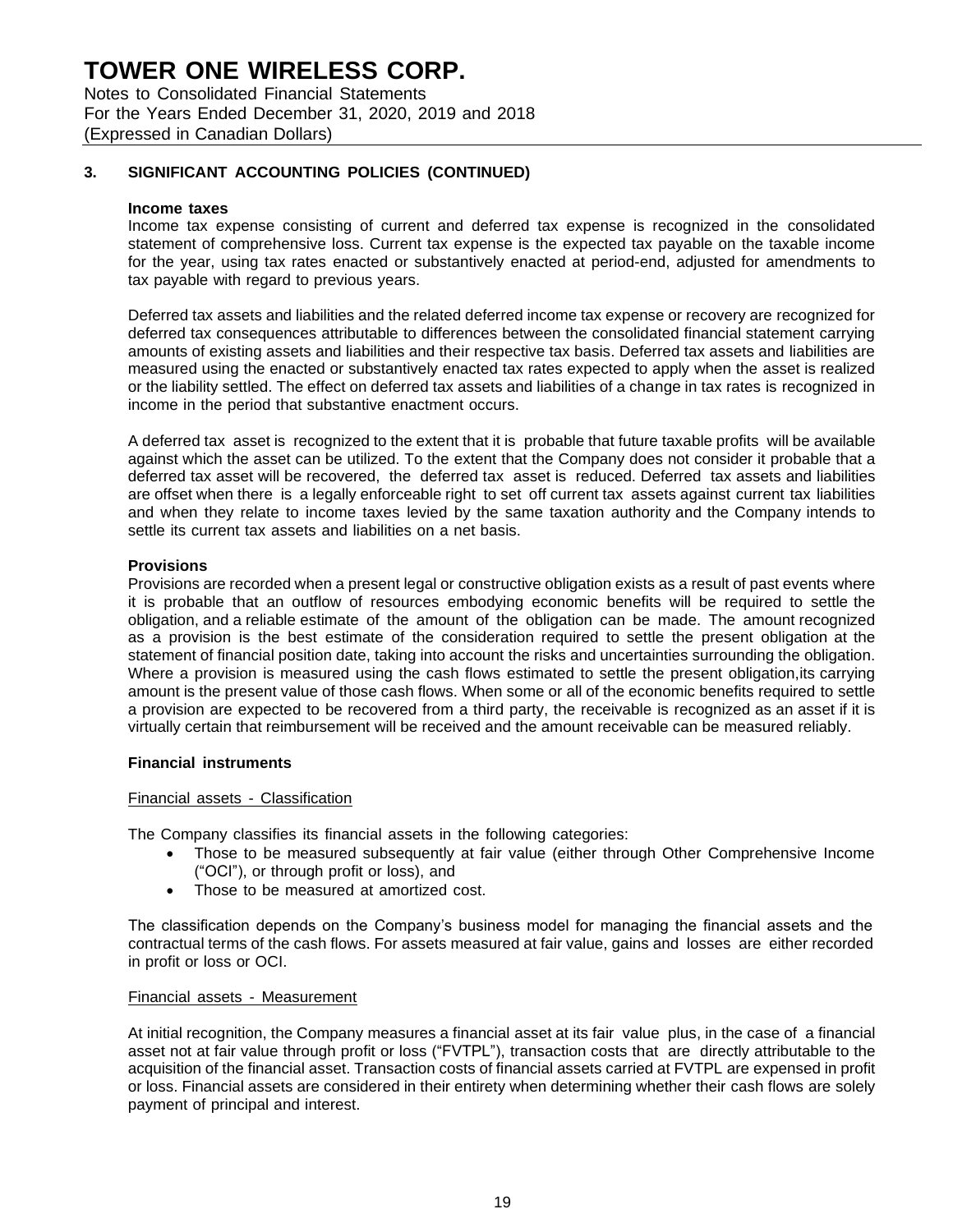Notes to Consolidated Financial Statements For the Years Ended December 31, 2020, 2019 and 2018 (Expressed in Canadian Dollars)

## **3. SIGNIFICANT ACCOUNTING POLICIES (CONTINUED)**

### **Financial instruments (Continued)**

Subsequent measurement of financial assets depends on their classification.

- Amortized cost: Assets that are held for collection of contractual cash flows where those cashflows represent solely payments of principal and interest are measured at amortized cost. A gain or loss that is subsequently measured at amortized cost is recognized in profit or loss when the asset is derecognized or impaired. Interest income from these financial assets is included as finance income using the effective interest rate method.
- Fair value through OCI ("FVOCI"): A financial asset measured at FVOCI is measured at fair value with changes in fair value included as "financial asset at fair value through other comprehensive income" in other comprehensive income. Accumulated gains or losses recognized through other comprehensive income remain in OCI when the financial instrument is derecognized or its fair value substantially decreases.
- Fair value through profit or loss: Assets that do not meet the criteria for amortized cost or FVOCI are measured at FVTPL. A gain or loss on an investment that is subsequently measured at FVTPL is recognized in profit or loss in the period in which it arises.

The Company has classified its cash and amounts receivables as FVTPL.

### Financial liabilities

The Company classifies its financial liabilities into the following categories:

- Financial liabilities at FVTPL; and
- Amortized cost.

A financial liability is classified as at FVTPL if it is classified as held-for-trading or is designated as such on initial recognition. Directly attributable transaction costs are recognized in profit or loss as incurred. The fair value changes to financial liabilities at FVTPL are presented as follows:

- the amount of change in the fair value that is attributable to changes in the credit risk of the liability is presented in OCI; and
- the remaining amount of the change in the fair value is presented in profit or loss.

The Company does not designate any financial liabilities at FVTPL.

Other non-derivative financial liabilities are initially measured at fair value less any directly attributable transaction costs. Subsequent to initial recognition, these liabilities are measured at amortized cost using the effective interest method.

The Company has classified its accounts payable and accrued liabilities, interest payable, convertible debentures, loans payable, loans from related parties, customer deposits, bonds payable and lease liability as amortized cost.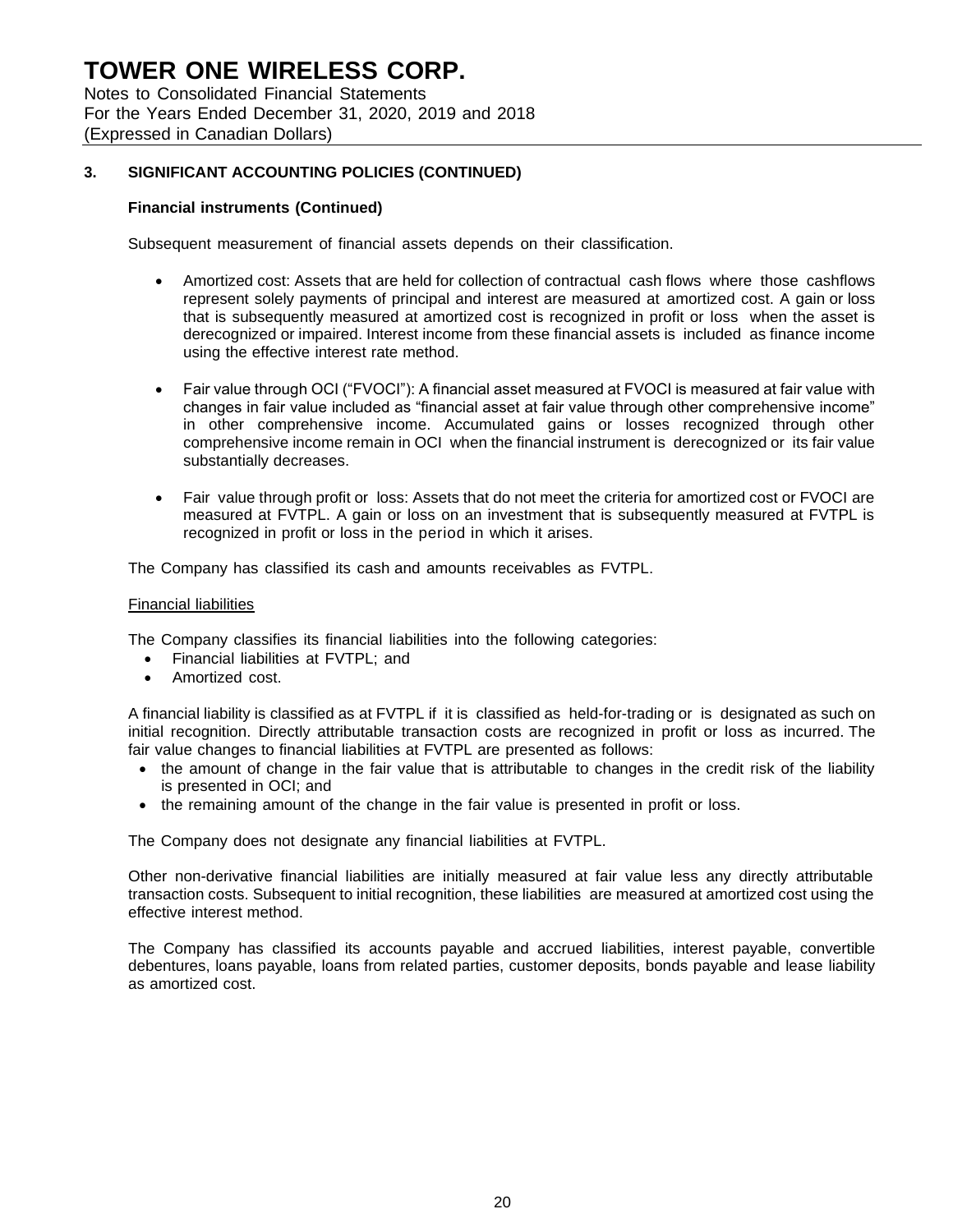Notes to Consolidated Financial Statements For the Years Ended December 31, 2020, 2019 and 2018 (Expressed in Canadian Dollars)

## **3. SIGNIFICANT ACCOUNTING POLICIES (CONTINUED)**

### **Financial instruments (Continued)**

### Convertible debentures

The component parts of compound instruments (convertible debentures) issued by the Company are classified separately as financial liabilities and equity in accordance with the substance of the contractual arrangements and the definitions of a financial liability and an equity instrument.

Conversion option that will be settled by the exchange of a fixed amount of cash or another financial asset for a fixed number of the Company's own equity instruments is an equity instrument.

At the date of issue, the fair value of the liability component is estimated using the prevailing market interest rate for similar non-convertible instruments. This amount is recorded as a liability on an amortized cost basis using the effective interest method until extinguished upon conversion.

The conversion option classified as equity is determined by deducting the fair value of the liability component from the face value of the compound instrument as a whole. This is recognized and included in equity, net of income tax effects, and is not subsequently remeasured. In addition, the conversion option classified as equity will remain in equity until the conversion option is exercised, in which case, the balance recognized in equity will be transferred to share capital. When the conversion option remains unexercised at the maturity date of the convertible note, the balance recognized in equity will be transferred to deficit. No gain or loss is recognized in the profit or loss upon conversion or expiration of the conversion option.

Transaction costs that relate to the issue of the convertible notes are allocated to the liability and equity components in proportion to the allocation of the gross proceeds. Transaction costs relating to the equity component are recognized directly in equity. Transaction costs relating to the liability component are included in the carrying amount of the liability component and are amortized over the lives of the convertible notes using the effective interest method.

### Substantial modification of convertible debentures

Modification is deemed to be substantial if the net present value of the cash flows under the modified terms, including any fees paid or received, is a least 10 percent different from the net present value of the remaining cash flows of the liability prior to the modification, both discounted at the original effective interest rate of the liability prior to the modification. A substantial modification of the terms of an existing financial liability is accounted for as an extinguishment of the original financial liability and the recognition of a new financial liability.

The consideration paid, represented by the fair value of the modified convertible debentures are allocated to the liability and equity components of the original convertible debentures at the date of the extinguishment. The method used in allocating the consideration paid and transaction costs to the separate components of the original convertible debentures is consistent with that used in the original allocation to the separate components of the original convertible debentures of the proceeds received by the Company when the original convertible debentures were issued.

Once the allocation of the consideration is made, any resulting gain or loss is treated as follows:

- the amount of gain or loss relating to the original liability component is recognized in profit or loss; and
- the amount of consideration relating to the original equity component is recognized in equity in contributed surplus. The amount recognized in convertible debentures equity reserve attributable to the extinguished convertible debentures is also transferred to contributed surplus.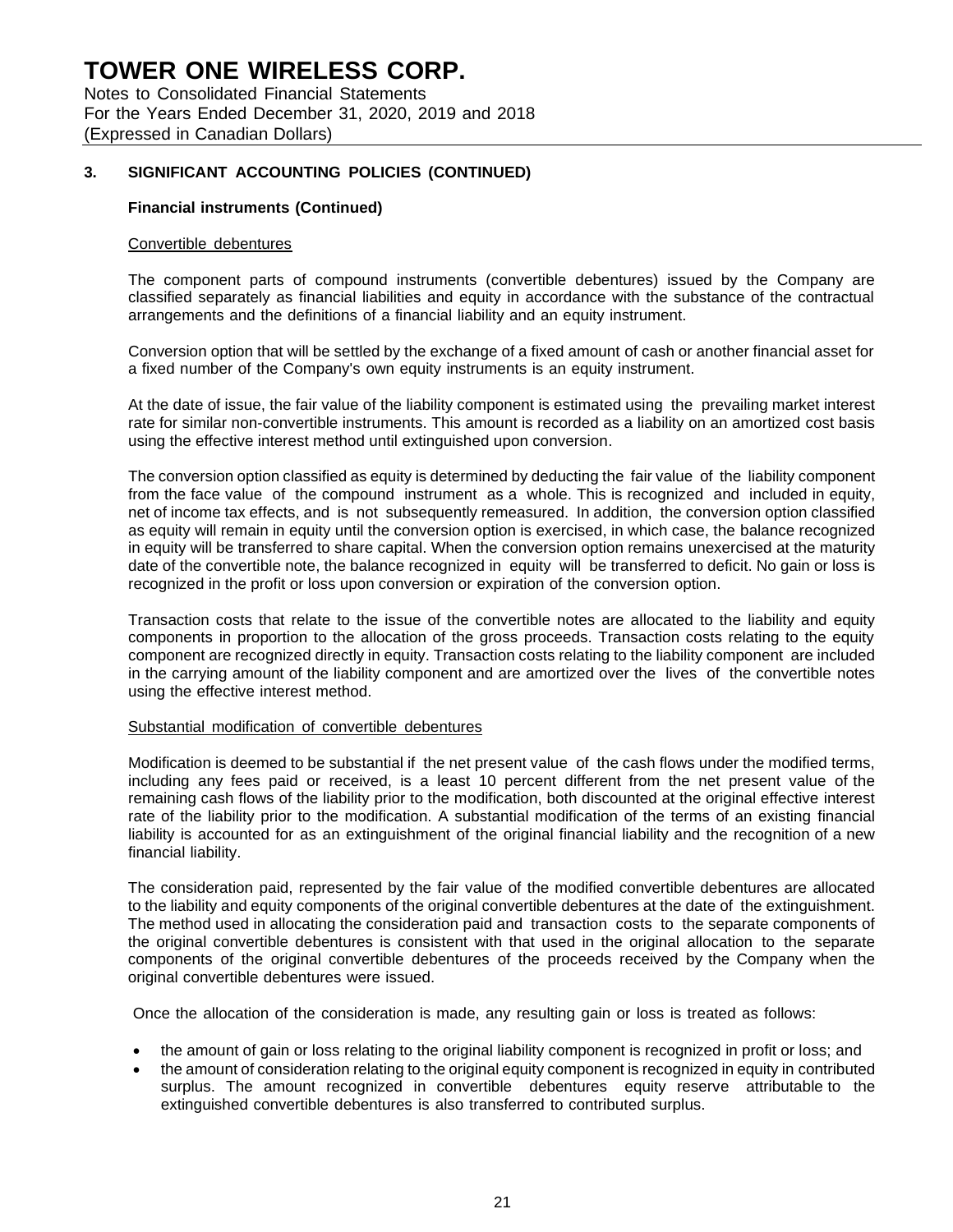Notes to Consolidated Financial Statements For the Years Ended December 31, 2020, 2019 and 2018 (Expressed in Canadian Dollars)

## **3. SIGNIFICANT ACCOUNTING POLICIES (CONTINUED)**

### **Leases**

At inception, the Company assesses whether a contract contains an embedded lease. A contract contains a lease when the contract conveys a right to control the use of an identified asset for a period of time in exchange for consideration.

The Company, as lessee, is required to recognize a right-of-use asset ("ROU asset"), representing its right to use the underlying asset, and a lease liability, representing its obligation to make lease payments.

The Company recognizes a ROU asset and a lease liability at the commencement of the lease. The ROU asset is initially measured based on the present value of lease payments, plus initial direct cost, less any incentives received. It is subsequently measured at cost less accumulated amortization, impairment losses and adjusted for certain remeasurements of the lease liability. The ROU asset is amortized from the commencement date over the shorter of the lease term or the useful life of the underlying asset. The ROU asset is subject to testing for impairment if there is an indicator of impairment.

The lease liability is initially measured at the present value of the lease payments that are not paid at the commencement date, discounted by the interest rate implicit in the lease, or if that rate cannot be readily determined, the incremental borrowing rate. The incremental borrowing rate is the rate which the operation would have to pay to borrow over a similar term and with similar security, the funds necessary to obtain an asset of similar value to the ROU asset in a similar economic environment.

Lease payments included in the measurement of the lease liability are comprised of:

- fixed payments, including in-substance fixed payments;
- variable lease payments that depend on an index or a rate, initially measured using the index or rate as at the commencement date;
- amounts expected to be payable under a residual value guarantee;
- the exercise price under a purchase option that the Company is reasonably certain to exercise;
- lease payments in an optional renewal period if the Company is reasonably certain to exercise an extension option;
- penalties for early termination of a lease unless the Company is reasonably certain not to terminate early; and
- restoration costs that will incur at the end of the lease term.

The lease liability is subsequently increased by the interest cost on the lease liability and decreased by lease payments made. It is remeasured when there is a change in future lease payments arising from a change in an index or a rate, a change in the estimate of the amount expected to be payable under a residual value guarantee, or as appropriate, changes in the assessment of whether a purchase or extension option is reasonably certain to be exercised or a termination option is reasonably certain not to be exercised.

Variable lease payments that do not depend on an index or a rate not included in the initial measurement of the ROU asset and lease liability are recognized as an expense in profit or loss in the period in which they are incurred.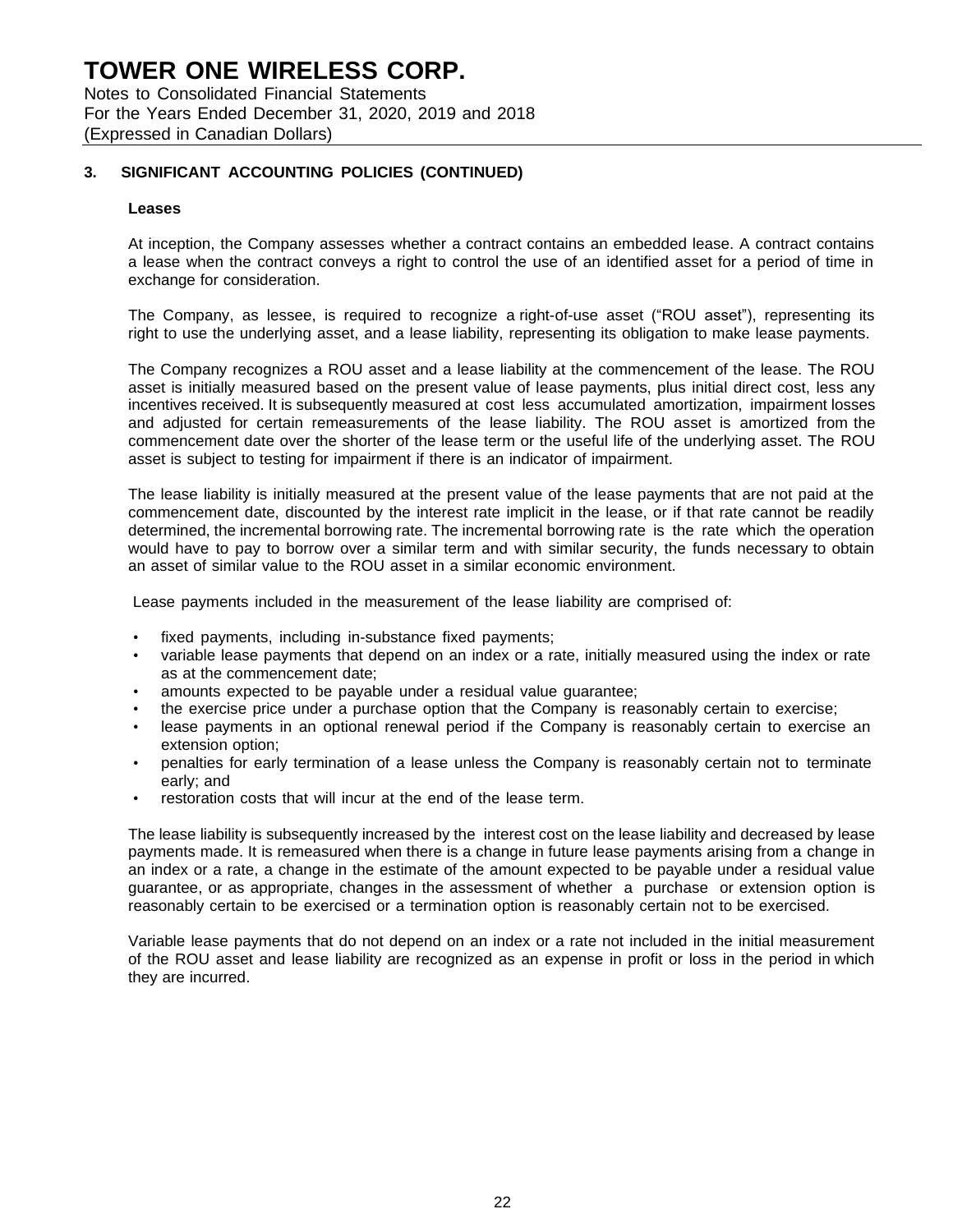### **4. HYPERINFLATION**

In July 2018, the Argentine three-year cumulative rate of inflation for consumer prices and wholesale prices reached a level in excess of 100%. As a result, in accordance with IAS 29, *Financial Reporting in Hyperinflationary Economies* ("IAS 29") Argentina was considered a hyperinflationary economy, effective July 1, 2018. Accordingly, the presentation of the Company's consolidated financial statements includes adjustments and reclassifications for the changes in the general purchasing power of the Argentine peso.

On the application of IAS 29, the Company used the conversion coefficient derived from the combination of the "IPC Nacional and the IPIM" (the national consumer price index and the national wholesale price index) published by the National Statistics and Census Institution in Argentina. Furthermore, a formal resolution (number 539/018) from de "FACPCE" (Federación Argentina de Consejos Profesionales de Ciencias Económicas) was issued and has been followed in the calculations.

As the consolidated financial statements of the Company have been previously presented in Canadian dollars, a stable currency, the comparative period amounts do not require restatement.

The level of the IPC at December 31, 2020 was 385.76 (2019 - 283.44), which represents an increase of 36.1% over the IPC at December 31, 2019.

Monetary assets and liabilities are not restated because they are already expressed in terms of the monetary unit current as at December 31, 2020. Non-monetary assets, liabilities, equity, and expenses (items that are not already expressed in terms of the monetary unit as at December 31, 2020) are restated by applying the index at the end of the reporting period. The effect of inflation on the Argentine subsidiary's net monetary position is included in the consolidated statements of loss as a gain on net monetary position.

The application of IAS 29 results in the adjustment for the loss of purchasing power of the Argentine peso recorded in the consolidated statements of comprehensive loss. In a period of inflation, an entity holding an excess of monetary assets over monetary liabilities loses purchasing power, which results in a loss on the net monetary position. This loss/gain is derived as the difference resulting from the restatement of nonmonetary assets, liabilities and equity.

As per IAS 21, *The Effects of Changes in Foreign Exchange Rates* , all amounts (i.e. assets, liabilities, equity and expenses) are translated at the closing foreign exchange rate at the date of the most recent consolidated statement of financial position, except that comparative amounts are not adjusted for subsequent changes in the price level or subsequent changes in exchange rates. Similarly, in the period during which the functional currency of a foreign subsidiary becomes hyperinflationary and applies IAS 29 for the first time, the parent's consolidated financial statements for the comparative period are not restated for the effects of hyperinflation.

As a result of the change in the conversion coefficient during the year ended December 31, 2020, the Company recognized a net monetary gain of \$318,659 (2019 – loss of \$711,090; 2018 - \$924,340) to adjust transactions recorded during the period into a measuring unit current as of December 31, 2020. For the year ended December 31, 2019, \$2,798,971 was reclassified from net gain (loss) from net monetary position to foreign exchange for comparative purpose.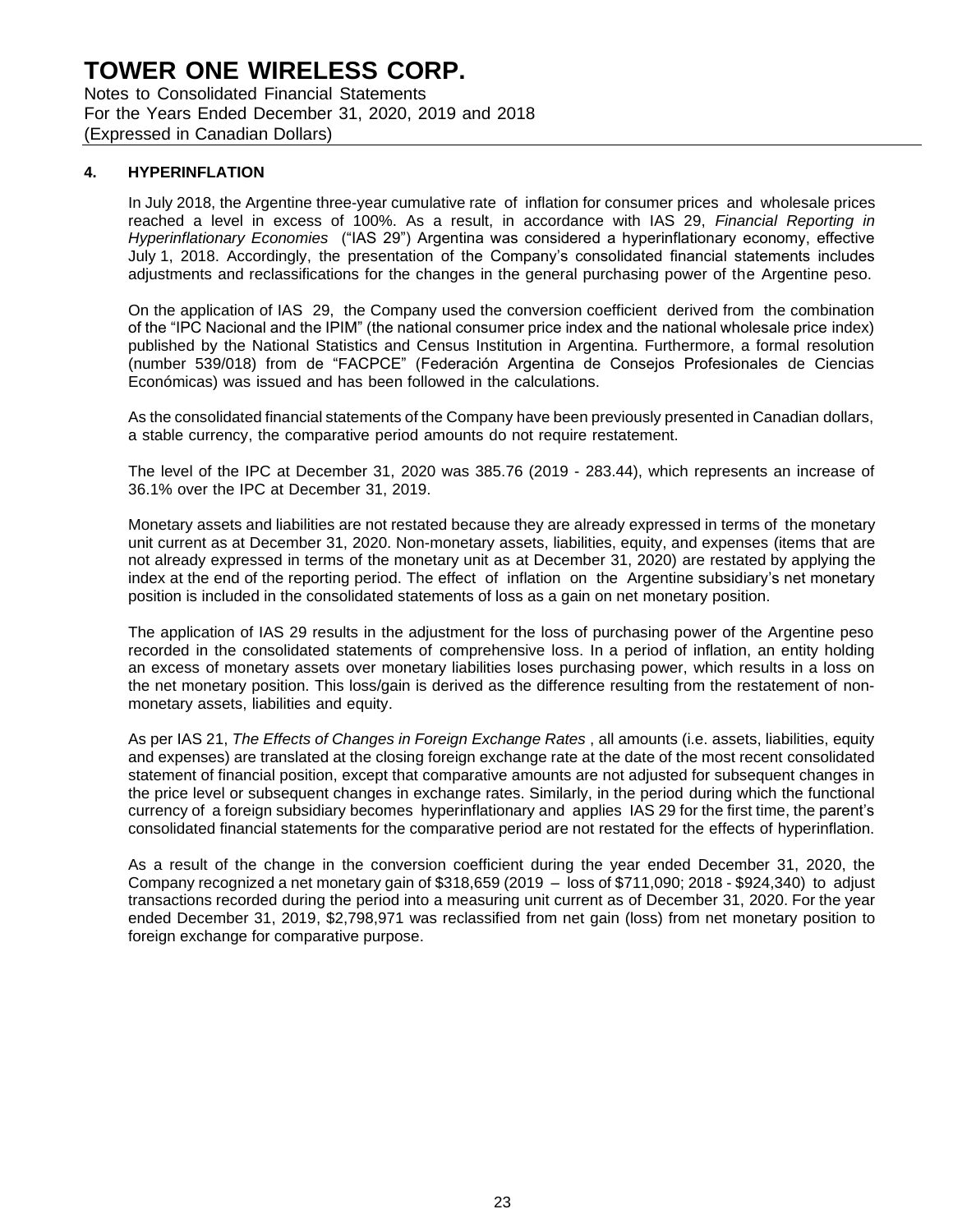# **TOWER ONE WIRELESS CORP.** Notes to Consolidated Financial Statements For the Years Ended December 31, 2020, 2019 and 2018 (Expressed in Canadian Dollars)

### **5. TOWER CONSTRUCTION & TECHNICAL SERVICES, INC.**

On October 18, 2017, the Company entered into an Escrow Agreement with the shareholders of Tower Construction & Technical Services, Inc. ("TCTS") to acquire 70% ownership interest in TCTS.

On March 1, 2019, the Company entered into an agreement to acquire the remaining 30% ownership interest of TCTS for total purchase price of \$106,121 (US\$80,000). As the Company previously controlled TCTS, the transaction resulted in a change to the Company ownership stake and was accounted for as an equity transaction. The \$106,990 difference between the acquisition of \$869 non-controlling interest and \$106,121 fair value of consideration paid was recognized directly in deficit.

On August 1, 2019, the Company entered into a Joint Venture Agreement with a third party, Enervisa US LLC ("Enervisa") and sold 50% of outstanding shares of TCTS for \$330,397 (US\$250,000) to fund the operation of TCTS. The Company determines that the sale of the 50% of TCTS shares did not constitute a loss of control. The issuance of the shares is accounted for an equity transaction and resulting a non-controlling interest of \$698,030. The non-controlling interest consists of \$519,983 of Enervisa's share of TCTS's net loss for the period from January 1, 2019 to August 1, 2019 which is included in net loss attributable to noncontrolling interests on the consolidated statement of changes in equity (deficiency). During the year ended December 31, 2020, the Company received \$72,396 (2019 - \$258,001) for the sale of 50% of the outstanding shares of TCTS.

### **6. ACQUISITION OF INNERVISION TELECOM S.A.S ("INNERVISION")**

As at December 31, 2018, the Company owned 90% of Innervision through its wholly owned subsidiary Tower Three S.A.S ("Tower Three").

In October 2019, the Company completed the acquisition of the remaining common shares of Innervision not previously owned by Tower Three. The Company acquired the remaining 10% interest for total purchase price of \$2,685 (\$7,000,000 Colombian Peso). As the Company previously controlled Innervision, the transaction resulted in a change to the Company's ownership stake and was accounted for as an equity transaction. The difference between the non-controlling interest and the fair value of consideration paid was recognized directly in deficit.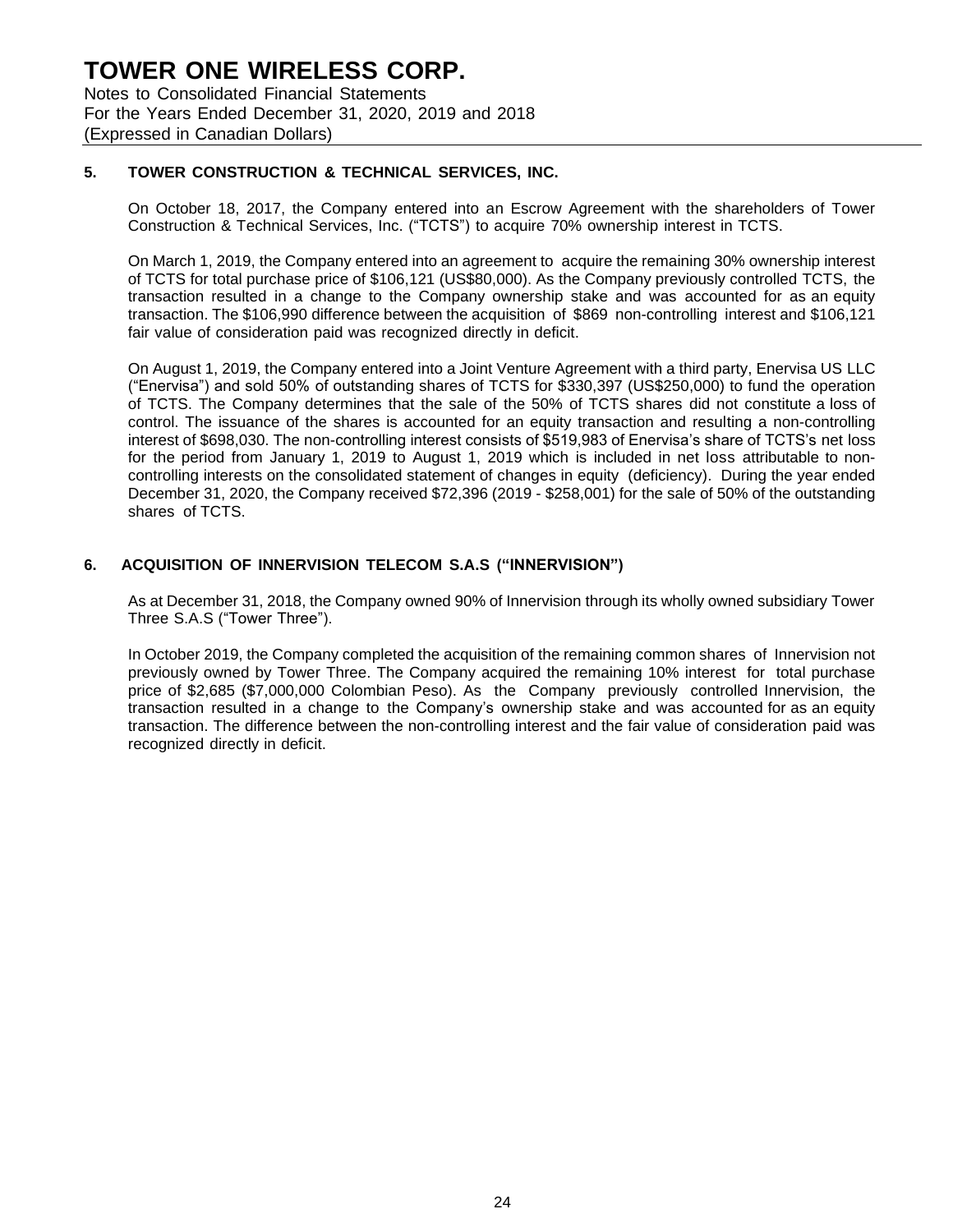Notes to Consolidated Financial Statements For the Years Ended December 31, 2020, 2019 and 2018 (Expressed in Canadian Dollars)

### **7. ACQUISITION OF COMERCIALIZADORA MEXMAKEN, S.A. DE C.V.**

On April 3, 2018, the Company entered into a Share Purchase Offer Agreement with the shareholders of Comercializadora Mexmaken, S.A. de C.V. ("Mexmaken") to acquire a 90% ownership interest. Since its incorporation on September 9, 2015, Mexmaken has obtained two Master Lease Agreement ("MLA") with major Mexican telecom operators, one of which was acquired prior to the Company's acquisition of Mexmaken.

To obtain the 90% ownership interest, the Company issued 7,500,000 common shares with a fair value of \$1,312,500 to the shareholders of Mexmaken. As part of the acquisition of Mexmaken, the Company also issued common shares to a related party, who was a controlling shareholder of Mexmaken.

The Company determined that the acquisition of Mexmaken constituted a business combination as Mexmaken has inputs, processes and outputs. As such the Company applied the acquisition method of accounting. As part of the acquisition of Mexmaken, the Company acquired Mexmaken's MLA, which was recorded as an intangible asset.

The following table presents the allocation of the purchase price to the assets acquired and liabilities assumed based on their estimated fair values, which is the same as the carrying values, at the date of acquisition and resulting goodwill:

|                                                   | \$         |
|---------------------------------------------------|------------|
| Fair value of common shares issued                | 1,312,500  |
| Total consideration                               | 1,312,500  |
|                                                   |            |
| Assets acquired:                                  |            |
| Cash                                              | 18,436     |
| Amounts receivable and prepaid expenses           | 20,463     |
| Construction in progress                          | 91,339     |
| Furniture and equipment                           | 2,741      |
| Intangible assets                                 | 428,000    |
| Goodwill                                          | 1,315,258  |
| Less: liabilities assumed                         |            |
| Accounts payable                                  | (356, 404) |
| Deferred income tax liability                     | (61, 500)  |
| Net assets of Mexmaken                            | 1,458,333  |
| Net assets attributed to non-controlling interest | (145,833)  |
| Net assets acquired                               | 1,312,500  |

As at December 31, 2018, the Company completed an impairment analysis in accordance with IAS 36, *Impairment of Assets,* and determined that the carrying value of the Mexmaken CGU exceeded its fair value based on its valuein use. As a result, the Company recognized impairment of \$2,132,942, including \$1,315,258 of goodwill, \$461,597 of property and equipment, \$417,587 of intangible asset, and recorded a recovery of deferred income taxes of \$61,500.

During the years ended December 31, 2020 and 2019, the Company's ownership on Mexmaken remains at 90%.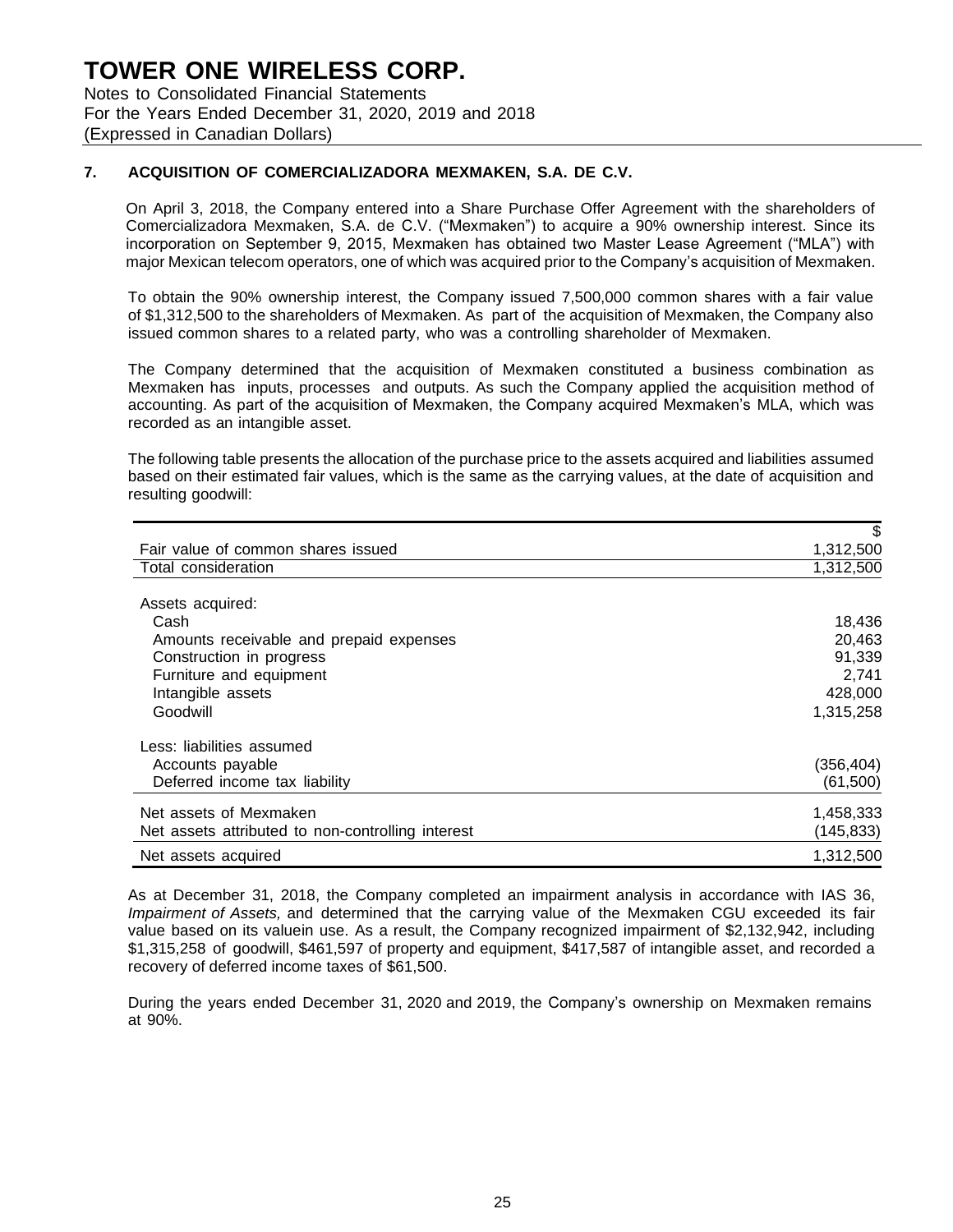Notes to Consolidated Financial Statements For the Years Ended December 31, 2020, 2019 and 2018 (Expressed in Canadian Dollars)

## **8. NON-CONTROLLING INTEREST (NCI)**

The following table presents the summarized financial information for Evolution, TCTS and Mexmaken, the Company's subsidiaries which have NCI's. This information represents amounts before intercompany eliminations.

|                             | December 31,<br>2020 | December 31,<br>2019 |
|-----------------------------|----------------------|----------------------|
|                             | S                    | S                    |
| Current assets              | 1,145,246            | 3,466,115            |
| Non-current assets          | 4,079,106            | 9,463,080            |
| <b>Current liabilities</b>  | 14,046,168           | 18,306,038           |
| Non-current liabilities     | 898,146              | 1,691,801            |
| Revenues for the year ended | 7,934,906            | 2,263,370            |
| Net loss for the year ended | (1, 150, 056)        | (6, 225, 672)        |

The net change in non-controlling interest is as follows: The net change in non-controlling interest is as follows:

| Balance, December 31, 2018      | 162,471       |
|---------------------------------|---------------|
| Change in ownership interest    | (177, 178)    |
| Share of loss for the year      | (3, 170, 031) |
| Currency translation adjustment | (172, 549)    |
| Balance, December 31, 2019      | (3,357,287)   |
| Share of loss for the year      | (1,772,196)   |
| Currency translation adjustment | 597,026       |
| Balance, December 31, 2020      | (4,532,457)   |

As of December 31, 2020 and 2019, the Company held a 50% ownership in TCTS, 90% ownership in Mexmaken and 65% ownership in Evolution with \$953,706, \$791,573 and \$2,787,178 (2019 - \$919,976, \$111,962 and \$2,325,349) NCI balance, respectively.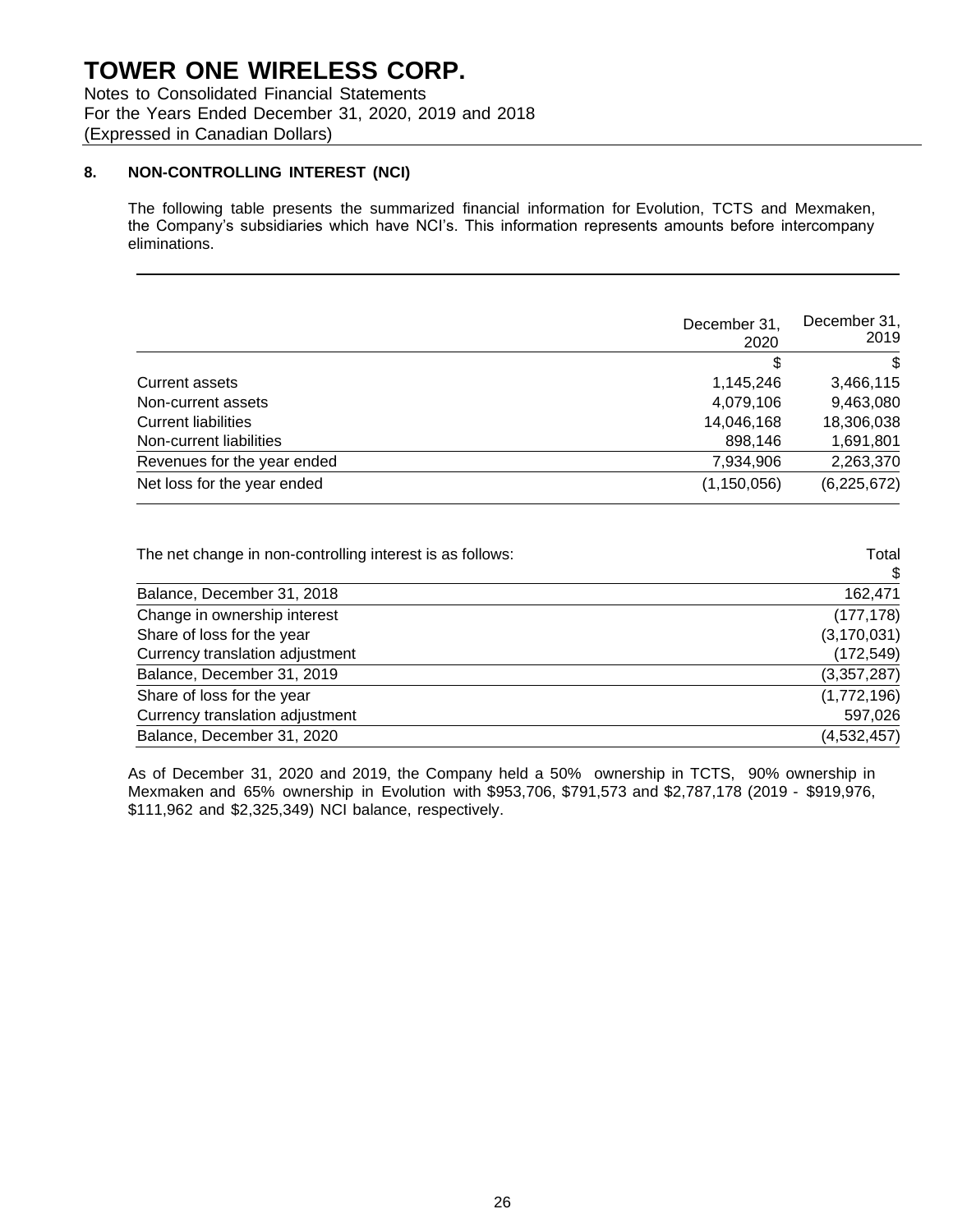Notes to Consolidated Financial Statements For the Years Ended December 31, 2020, 2019 and 2018 (Expressed in Canadian Dollars)

## **9. INTANGIBLE ASSETS**

|                                           | Master lease<br>agreements |
|-------------------------------------------|----------------------------|
|                                           | \$                         |
| Cost                                      |                            |
| Balance, December 31, 2018, 2019 and 2020 | 1,982,354                  |
|                                           |                            |
| <b>Accumulated amortization</b>           |                            |
| Balance, December 31, 2018                | 138,765                    |
| Additions                                 | 240,861                    |
| Balance, December 31, 2019                | 379,626                    |
| Additions                                 | 245,070                    |
| Balance, December 31, 2020                | 624,696                    |
| Net book value                            |                            |
| December 31, 2019                         | 1,602,728                  |
| December 31, 2020                         | 1,357,658                  |

# **10. PROPERTY AND EQUIPMENT**

During the years ended December 31, 2020 and 2019, due primarily to the cancellation of tenant lease agreements, an indicator of impairment existed resulting in a test of recoverable amount of the assets and recognition of an impairment loss of \$441,292 and \$1,306,767, respectively. A value in use calculation is not applicable as the Company does not have any expected cash flows from using the assets. In estimating the fair value less costs of disposal, management did not have observable or unobservable inputs to estimate the recoverable amount greater than \$nil. As this valuation technique requires management's judgment and estimates of the recoverable amount, it is classified within Level 3 of the fair value hierarchy.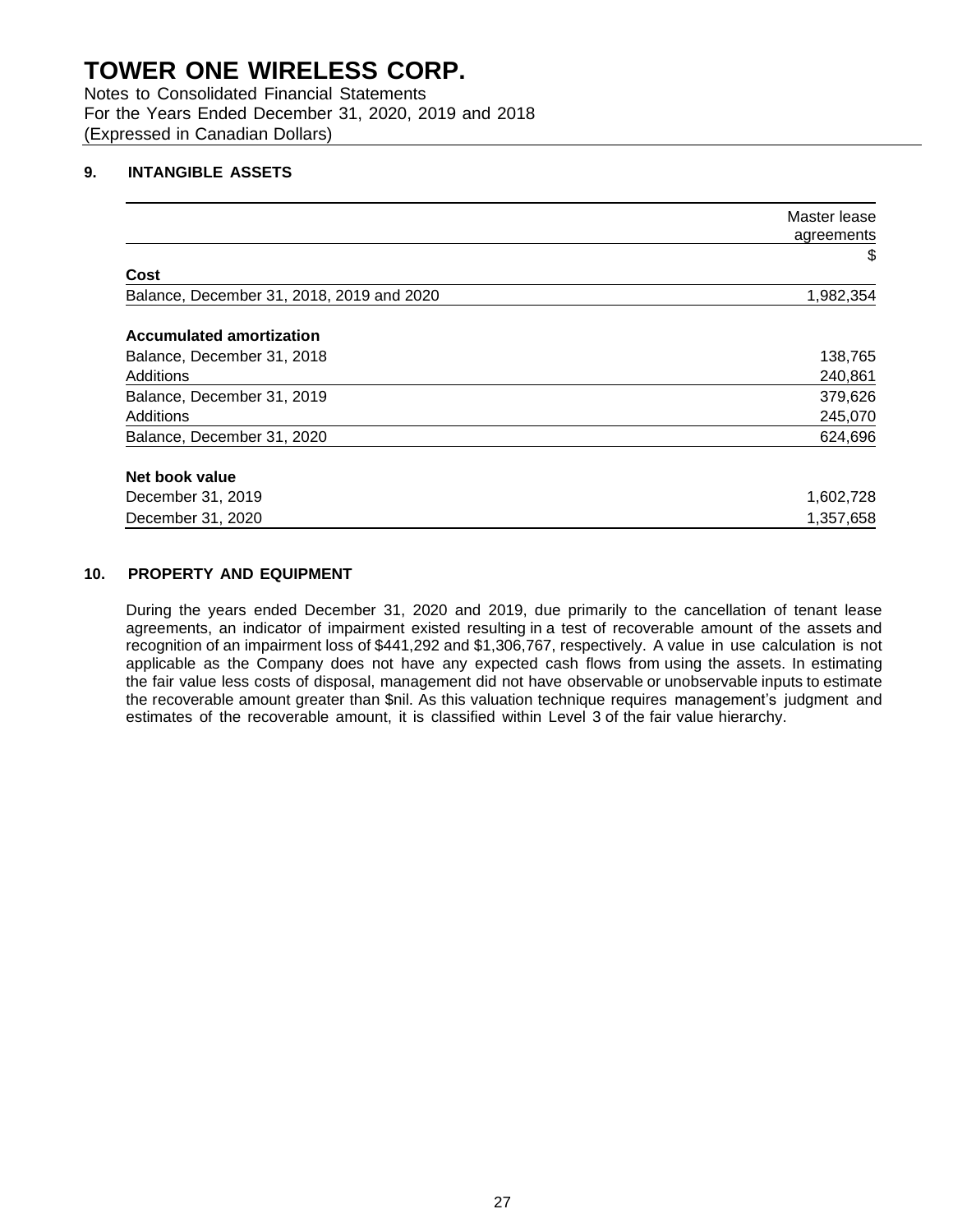Notes to Consolidated Financial Statements For the Years Ended December 31, 2020, 2019 and 2018 (Expressed in Canadian Dollars)

# **10. PROPERTY AND EQUIPMENT (CONTINUED)**

|                                                   | <b>Towers</b> | <b>Construction in progress</b> | <b>Furniture and equipment</b> | <b>Total</b> |
|---------------------------------------------------|---------------|---------------------------------|--------------------------------|--------------|
| Cost                                              |               |                                 |                                |              |
| Balance, December 31, 2018                        | 4,767,745     | 3,652,130                       | 68,797                         | 8,488,672    |
| Monetary adjustment for hyperinflationary economy | 1.301.174     | 68.942                          | 180.070                        | 1,550,186    |
| Additions                                         | 71,929        | 4,405,289                       | 176,507                        | 4,653,725    |
| Transfer from CIP to towers                       | 6,031,951     | (6,031,951)                     |                                |              |
| Reclassification to assets held for sale          | (845, 737)    |                                 |                                | (845, 737)   |
| <b>Towers sold</b>                                |               | (167, 896)                      |                                | (167, 896)   |
| Impaired/cancelled towers                         | (500, 764)    | (786, 617)                      | (19, 386)                      | (1,306,767)  |
| Foreign exchange movement                         | (2, 180, 040) | (654, 677)                      | (24, 580)                      | (2,859,297)  |
| Balance, December 31, 2019                        | 8,646,258     | 485,220                         | 381,408                        | 9,512,886    |
| Monetary adjustment for hyperinflationary economy | 701,648       | 644,005                         | (101, 325)                     | 1,244,328    |
| <b>Additions</b>                                  |               | 2,502,896                       | 35,722                         | 2,538,618    |
| Transfer from CIP to towers                       | 1,574,686     | (1,574,686)                     |                                |              |
| Reclassification to assets held for sale          |               | (30, 967)                       |                                | (30, 967)    |
| <b>Towers sold</b>                                | (3,888,708)   |                                 |                                | (3,888,708)  |
| Impaired/cancelled towers/equipment               |               | (416,588)                       | (24, 704)                      | (441, 292)   |
| Foreign exchange movement                         | (1,518,126)   | (15, 623)                       | (79, 364)                      | (1,613,113)  |
| Balance, December 31, 2020                        | 5,515,758     | 1,594,257                       | 211,737                        | 7,321,752    |
| <b>Accumulated Amortization</b>                   |               |                                 |                                |              |
| Balance, December 31, 2018                        | 254,314       |                                 | 12,881                         | 267,195      |
| Monetary adjustment for hyperinflationary economy | 71,970        |                                 | 1,778                          | 73,748       |
| Additions                                         | 673,106       |                                 | 30,789                         | 703,895      |
| Reclassification to assets held for sale          | (94, 011)     |                                 |                                | (94, 011)    |
| Impairment/cancelled towers                       |               |                                 | (4, 151)                       | (4, 151)     |
| Foreign exchange movement                         | (164, 131)    |                                 | (1,705)                        | (165, 836)   |
| Balance, December 31, 2019                        | 741,248       |                                 | 39,592                         | 780,840      |
| Monetary adjustment for hyperinflationary economy | 116,704       |                                 | 6,292                          | 122,996      |
| Additions                                         | 708,546       |                                 | 44,283                         | 752,829      |
| Tower sold                                        | (322, 512)    |                                 | (9,730)                        | (332, 242)   |
| Foreign exchange movement                         | (165, 439)    |                                 | (12, 360)                      | (177, 799)   |
| Balance, December 31, 2020                        | 1,078,547     |                                 | 68,077                         | 1,146,624    |
| Net book value                                    |               |                                 |                                |              |
| December 31, 2019                                 | 7,905,010     | 485,220                         | 341,816                        | 8,732,046    |
| December 31, 2020                                 | 4,437,211     | 1.594.257                       | 143.660                        | 6,175,128    |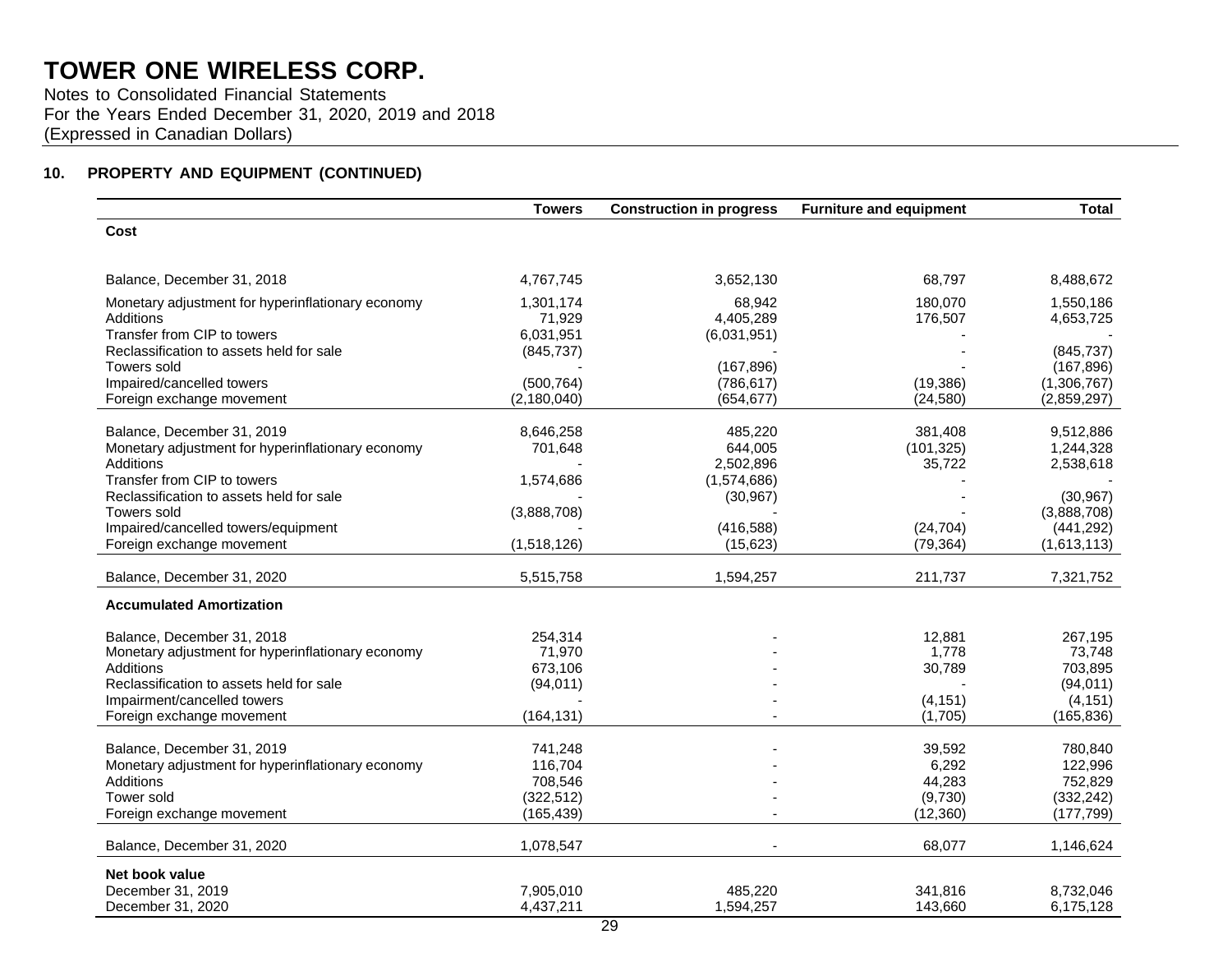Notes to Consolidated Financial Statements For the Years Ended December 31, 2020, 2019 and 2018 (Expressed in Canadian Dollars)

## **11. RIGHT-OF-USE ASSETS AND LEASE LIABILITIES**

The Company has a lease agreement for its land lease. The continuity of the ROU asset and lease liability for the years ended December 31, 2020 and 2019 are as follows:

| <b>Right-of-use asset</b>                         |                 |
|---------------------------------------------------|-----------------|
| As at December 31, 2018                           | \$<br>1,374,800 |
| Additions                                         | 1,721,936       |
| Depreciation                                      | (317, 208)      |
| Impact of foreign exchange                        | (370, 602)      |
| Monetary adjustment for hyperinflationary economy | 297,442         |
| As at December 31, 2019                           | \$2,706,368     |
| Additions                                         | 702,473         |
| Cancellation                                      | (1,086,971)     |
| Depreciation                                      | (262, 540)      |
| Impact of foreign exchange                        | (375, 830)      |
| Monetary adjustment for hyperinflationary economy | 201,933         |
| As at December 31, 2020                           | \$<br>1,885,433 |
|                                                   |                 |
| <b>Lease liability</b>                            |                 |
| As at December 31, 2018                           | \$<br>1,374,800 |
| Additions                                         | 1,721,936       |
| Lease payments                                    | (570, 512)      |
| Lease interest                                    | 488,484         |
| Impact of foreign exchange                        | (311, 579)      |
| As at December 31, 2019                           | \$<br>2,703,129 |
| Additions                                         | 702,473         |
| Cancellation                                      | (1, 199, 643)   |
| Lease payments                                    | (553, 130)      |
| Lease interest                                    | 374,216         |
| Impact of foreign exchange                        | (341, 367)      |
| As at December 31, 2020                           | \$<br>1,685,678 |
|                                                   |                 |
| Current portion                                   | \$<br>92,308    |
| Long-term portion                                 | 1,593,370       |
|                                                   | 1,685,678<br>\$ |

## **12. ASSETS HELD FOR SALE**

During the year ended December 31, 2020, the Company entered into an asset purchase agreement with a third party whereby the Company agreed to sell certain towers in Argentina. The sale was not completed as of December 31, 2020, and accordingly the Company has reclassified the towers from property and equipment to assets held for sale on the consolidated statement of financial position. The carrying value reported represents the lower of the net book value and fair value less costs to sell. Subsequent to year ended December 31, 2020, the Company sold the assets held for sale towers of \$30,967 for \$36,961.

During the year ended December 31, 2019, the Company entered into an asset purchase agreement with a third party whereby the Company agreed to sell certain towers in Argentina. The sale was not completed as of December 31, 2019, and accordingly the Company has reclassified the towers from property and equipment to assets held for sale on the consolidated statement of financial position. The carrying value reported represents the lower of the net book value and fair value less costs to sell. Subsequent to year ended December 31, 2019, the Company sold the assets held for sale towers of \$751,726 for proceeds of \$1,204,942.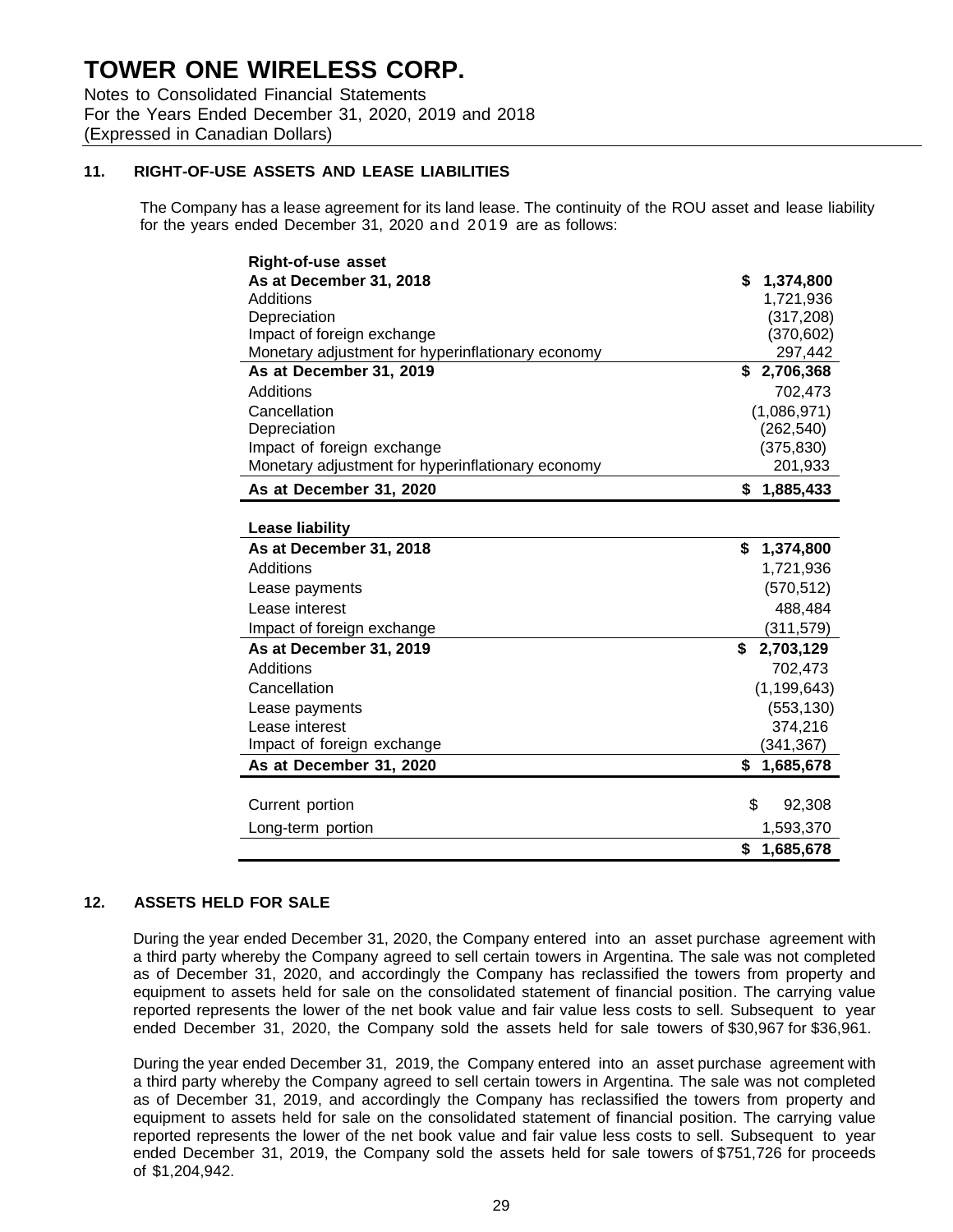Notes to Consolidated Financial Statements For the Years Ended December 31, 2020, 2019 and 2018 (Expressed in Canadian Dollars)

### **13. CONVERTIBLE DEBENTURES**

### June 2018 Convertible Debenture

In June 2018, the Company issued secured convertible debentures to a third party for gross proceeds of \$1,000,000 under the following terms:

- A term of one year;
- An interest rate of 1% per month, payable monthly; and
- Convertible into common shares of the Company at \$0.20 per common share, subject to adjustment in certain events.

In connection with the convertible debentures, the Company also issued 5,000,000 share purchase warrants to the holders exercisable at a price of \$0.25 per common share for a period of one year. The Company also incurred cash debt issuance costs of \$76,791.

In November 2018, the terms of these convertible debentures were modified as follows:

- The conversion price was reduced to \$0.10 per common share;
- The expiry date of the original warrants was extended to November 13, 2019;
- The exercise price of the share purchase warrants was reduced to \$0.125 per common share; and
- The Company issued 5,000,000 additional share purchase warrants to the purchasers exercisable at a price of \$0.125 per common share, subject to certain adjustments in certain events with an expiry date of November 13, 2019.

The convertible debentures are secured against the assets of the Company and its subsidiaries pursuant to the terms of a general security agreement of the Company issued in favor of the holders.

### November 2018 Convertible Debenture

In November 2018, the Company issued secured convertible debentures to a third party for gross proceeds of \$500,000 under the following terms:

- A term of seven months;
- An interest rate of 1% per month, payable monthly; and
- Convertible into common shares of the Company at \$0.10 per common share, until June 12, 2019, subject to adjustments in certain events.

In connection with the convertible debentures, the Company also issued 5,000,000 share purchase warrants to the purchasers exercisable at a price of \$0.125 per common share for a period of one year until November 13, 2019. The Company also incurred cash debt issuance costs of \$46,295.

The convertible debentures are secured against the assets of the Company and its subsidiaries pursuant to the terms of a general security agreement of the Company issued in favor of the holders.

For accounting purposes, the convertible debentures are separated into their liability and equity components using the residual method. The fair value of the liability component at the time of issue was determined based on an estimated discount rate of 17% for debentures. The value of the equity component was determined as the difference between the face value of the convertible debenture and the fair value of the liability component. After initial recognition the liability component is carried on an amortized cost basis and is accreted to its face value over the term to maturity of the convertible debentures at the effective rate of 25%.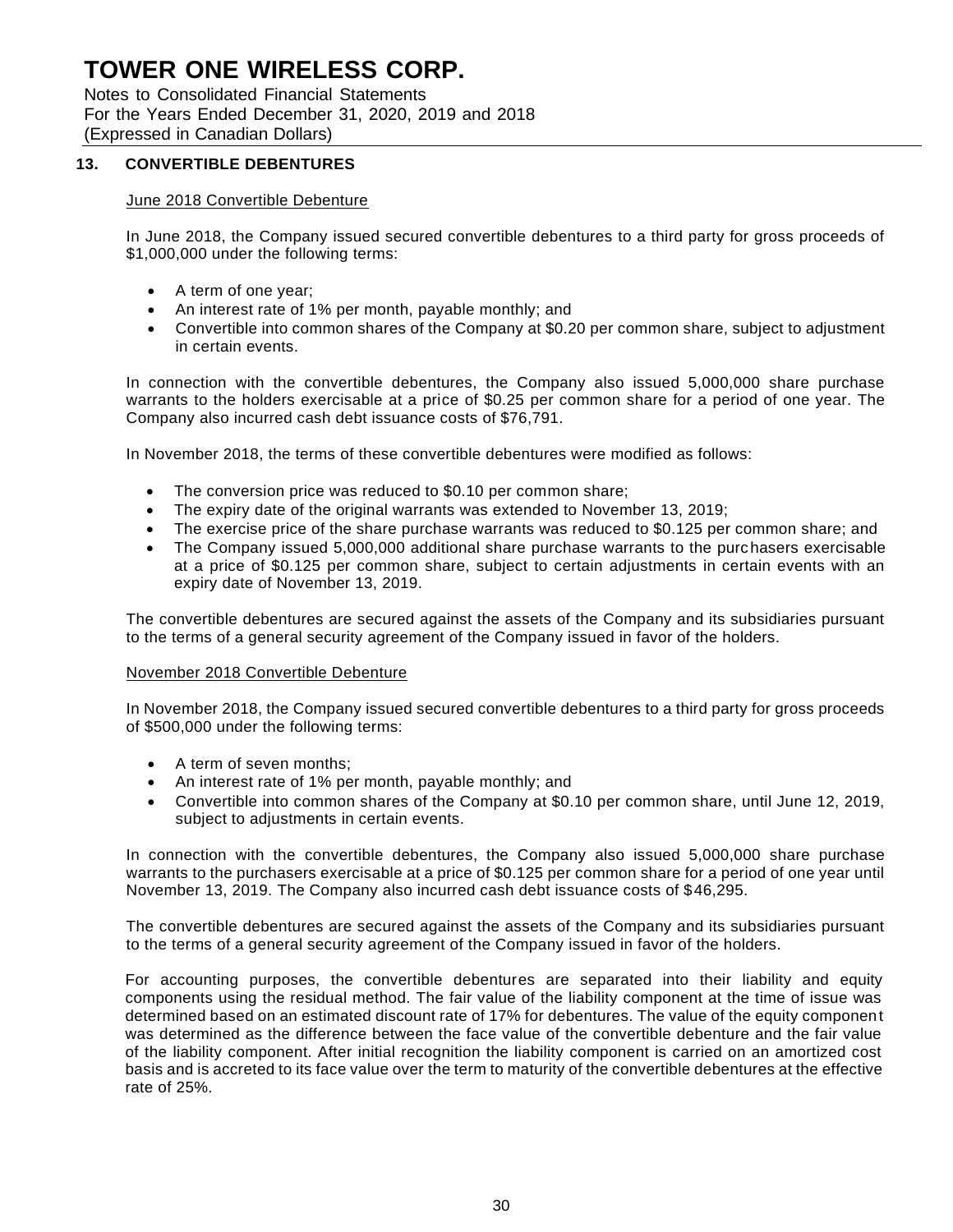Notes to Consolidated Financial Statements For the Years Ended December 31, 2020, 2019 and 2018 (Expressed in Canadian Dollars)

## **13. CONVERTIBLE DEBENTURES (CONTINUED)**

During the year ended December 31, 2018, the Company determined the fair value of the equity component of the convertible debentures to be \$53,583, offset by transaction costs of \$4,397 and a deferred tax liability of \$46,513.

### June 2019

In June 2019, the Company repaid \$750,000 of the convertible debentures and extended the term with the existing lenders to November 2019.

In consideration for the extension of financing terms with existing lenders, the Company reached an agreement with such lenders to amend existing warrants (the "Amended Warrants") that were issued to such lenders on (i) June 12, 2018 (as previously amended on November 13, 2018) and (ii) November 13, 2018. The Amended Warrants were amended as follows:

- The exercise price of the Amended Warrants was amended from \$0.125 to \$0.09; and
- The expiry date of the Amended Warrants was extended from November 13, 2019 to November 13, 2020.

Concurrent with the Amended Warrants, the Company also issued new common share purchase warrants (the "New Warrants") to each holder of the Amended Warrants, resulting in an aggregate of 1 5,000,000 New Warrants being issued. Each New Warrant entitles the holder thereof to acquire one common share of the Company at an exercise price of \$0.09 per common share, with each New Warrant set to expire on November 13, 2020. The fair value of the New Warrants is \$287,272.

The fair value of the share purchase warrants was calculated using the Black-Scholes model and the following weighted average assumptions:

| Share price at date of grant | \$0.08     |
|------------------------------|------------|
| Exercise price               | \$0.09     |
| <b>Expected life</b>         | 1.42 years |
| <b>Expected volatility</b>   | 58.15%     |
| Risk free interest rate      | 1.49%      |
| Expected dividend yield      | 0%         |
| Expected forfeiture rate     | 0%         |

The Company has the right to repurchase all of the Amended Warrants and New Warrants for \$300,000 in aggregate at any time before their respective expiry dates.

The amendment of the convertible debenture was deemed to be an extinguishment of the original liabilities. As such, the equity portion of the original convertible debentures of \$2,673 was derecognized and the Amended Warrants were revalued at the extinguishment date using the Black-Scholes model and the weighted average assumptions disclosed above. The fair value of the Amended Warrants at the date of extinguishment was determined to be \$287,623. Consequently, \$572,222 was recorded as a loss on extinguishment to contributed surplus.

### September 2019

In September 2019, the Company further extended the term with the existing lenders to December 2019.

In consideration for the extension of financing terms with existing lenders, the Company reached an agreement with such lenders to pay a 10% penalty on the total outstanding amounts of the principal. During the year ended December 31, 2019, the Company paid the penalty of \$75,000 and recorded the penalty as interest expense in the consolidated statement of comprehensive loss.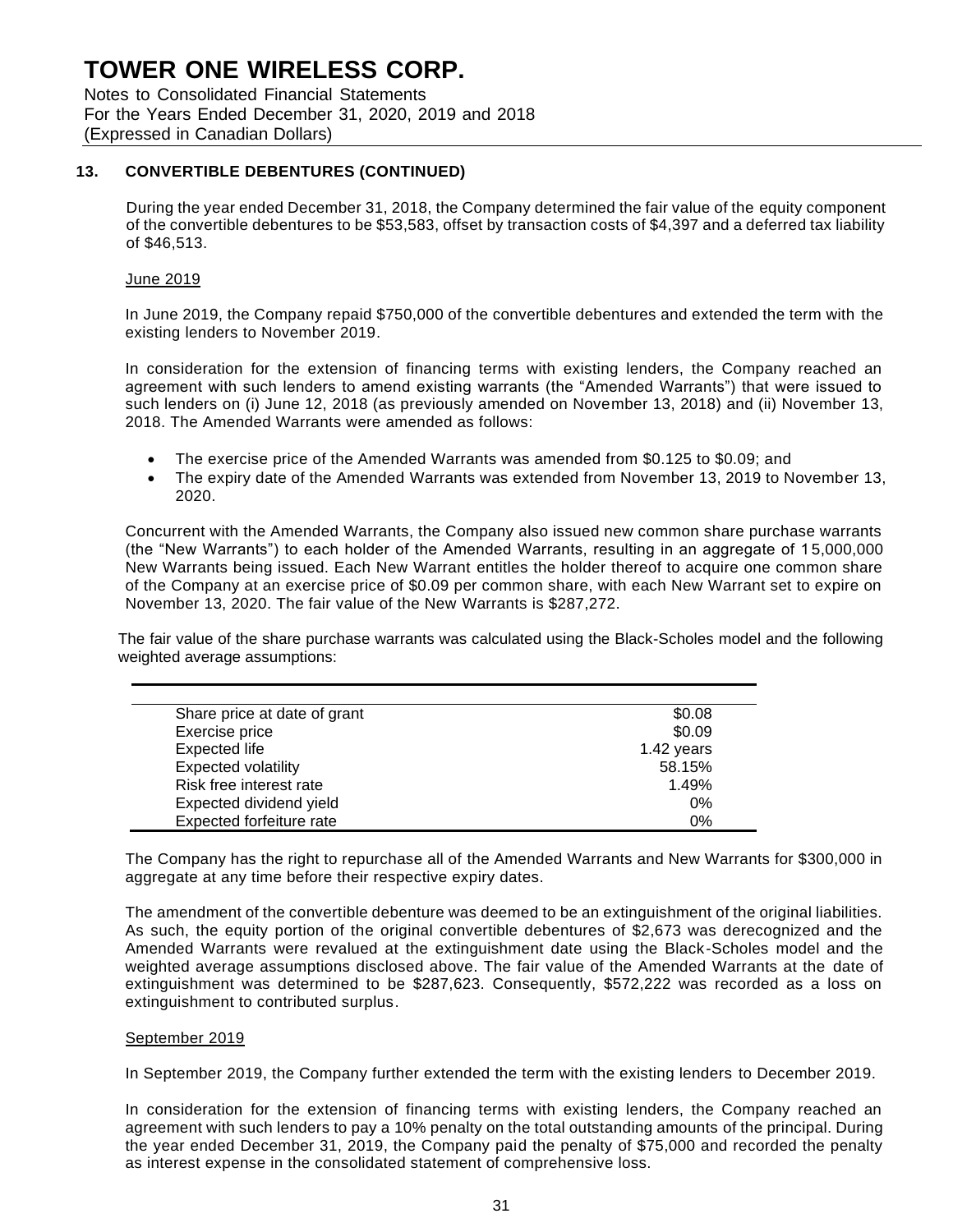Notes to Consolidated Financial Statements For the Years Ended December 31, 2020, 2019 and 2018 (Expressed in Canadian Dollars)

## **13. CONVERTIBLE DEBENTURES (CONTINUED)**

### December 2019

In December 2019, the Company further extended the term with the existing lenders to February 2020.

In consideration for the extension of financing terms with existing lenders, the Company reached an agreement with such lenders to pay a 1% penalty on the total outstanding amounts of the principal, as well as an additional 2% penalty on the total outstanding amounts of the principal to be added to the principal if the outstanding amounts are not repaid by January 14, 2020.

During the year ended December 31, 2019, the Company paid the penalty of \$7,500 and recorded the penalty as interest expense in the consolidated statement of comprehensive loss.

### March 2020

In March 2020, the Company further extended the term with the existing lenders to June 2020.

In consideration for the extension of financing terms with existing lenders, the Company reached an agreement with such lenders to pay a penalty to be satisfied by issuing 714,286 common shares.

During the year ended December 31, 2020, the Company issued the 714,286 common shares, with a fair value of \$24,286, and recorded the penalty as interest expense in the consolidated statement of comprehensive loss.

### June 2020

In June 2020, the Company repaid the convertible debenture balance of \$745,000 in full.

With this repayment, the Company repaid in full the convertible debenture loan balance and discharged the security interest associated with the loan.

A reconciliation of the convertible debentures is as follows:

| <b>Balance at December 31, 2018</b> | S | 1,387,624 |
|-------------------------------------|---|-----------|
| Cash items                          |   |           |
| Repayment of convertible            |   |           |
| debt                                |   | (750,000) |
| Non-cash items                      |   |           |
| Accreted interest                   |   | 107,376   |
| Extinguishment of debt              |   | (745,000) |
| Issuance of debt                    |   | 745,000   |
| <b>Balance at December 31, 2019</b> | S | 745,000   |
| Cash items                          |   |           |
| Repayment of convertible            |   |           |
| debt                                |   | (745.000  |
| <b>Balance at December 31, 2020</b> |   |           |

During the year ended December 31, 2020, the Company has incurred interest expense of \$19,280 (2019 – \$127,500; 2018 – \$71,836) on the convertible debentures, of which \$nil (2019 – \$15,000) remains payable and has been recorded within interest payable on the consolidated statement of financial position.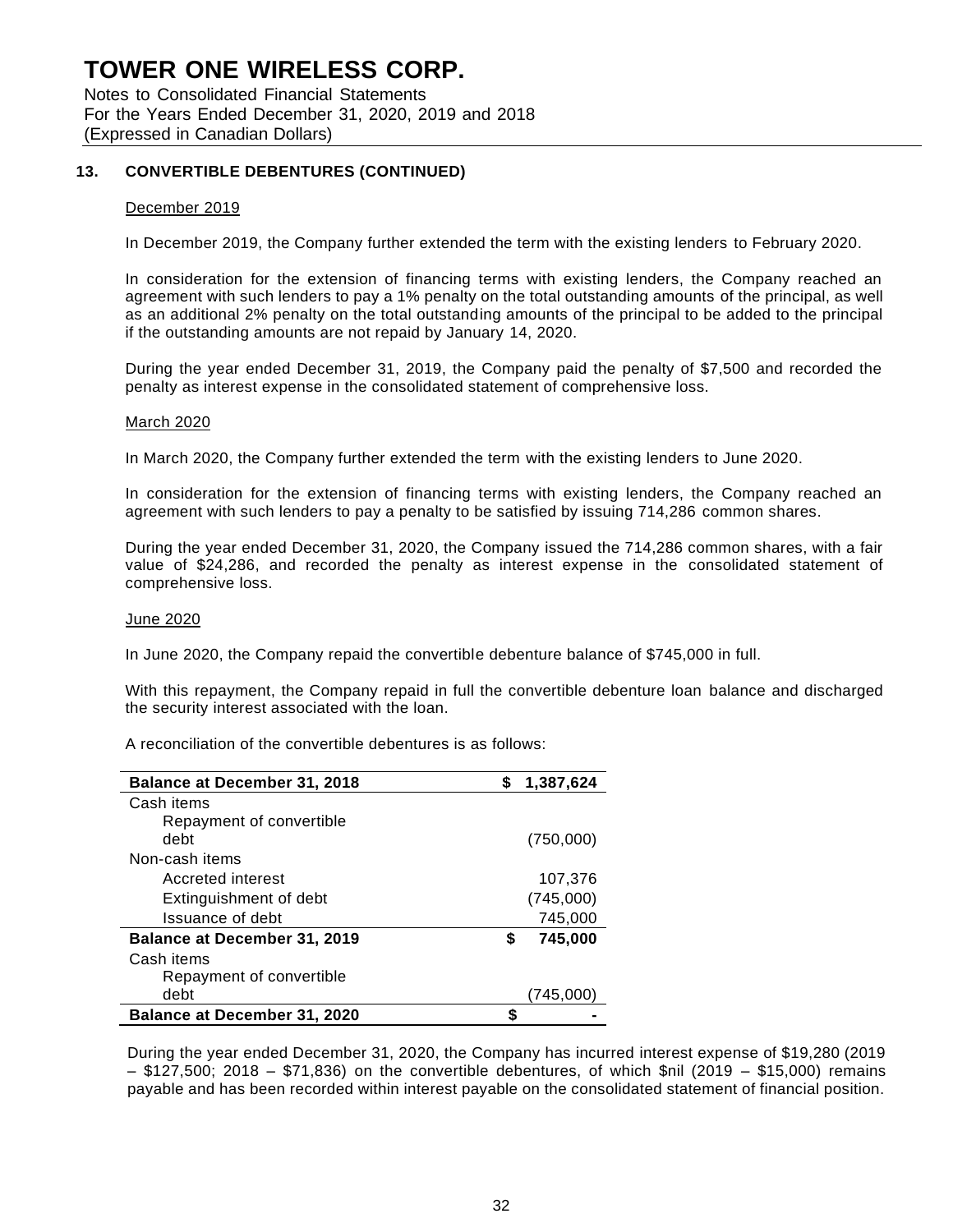Notes to Consolidated Financial Statements For the Years Ended December 31, 2020, 2019 and 2018 (Expressed in Canadian Dollars)

## **14. LOANS PAYABLE**

As at December 31, 2020 and 2019, the loans payable are summarized as follows:

| Balance, December 31, |                   |                                            |                                             |
|-----------------------|-------------------|--------------------------------------------|---------------------------------------------|
| 2020                  | 2019              | Currency                                   | Terms                                       |
| CAD <sub>\$</sub>     | CAD <sub>\$</sub> |                                            |                                             |
| 1,505,038             | 731,606           | USD.                                       | Unsecured, due on demand                    |
| 1.817.141             | 148.158           | Colombian Pesos                            | Unsecured, due on demand                    |
|                       |                   |                                            | Unsecured, repayable monthly until          |
| 79,567                |                   | Colombian Pesos                            | May 2023                                    |
|                       |                   |                                            | Unsecured, repayable monthly until          |
| 150,984               |                   | Colombian Pesos December 2023              |                                             |
| 31,857                | 32,545            |                                            | Argentine Pesos Unsecured, due on demand    |
|                       | 350,746           |                                            | Argentine Pesos Unsecured, due January 2020 |
| 3,584,587             | 1.263.055         |                                            |                                             |
|                       |                   |                                            |                                             |
| 3,440,732             |                   | 1,263,055 Current portion of loans payable |                                             |
| 143,855               |                   | Long term portion of loans payable         |                                             |
| 3,584,587             | 1,263,055         |                                            |                                             |

During the year ended December 31, 2020, the interest rates on the loans payable ranged from 0% to 41% (2019 – 0% to 61%).

During the year ended December 31, 2020, the Company has incurred interest expense of \$144,473 (2019 – \$336,817, 2018 - \$20,052) on the loans payable, of which \$88,018 (US\$64,725) (2019 – \$73,615) remains payable and has been recorded within interest payable on the consolidated statement of financial position.

## **15. BONDS PAYABLE**

During the year ended December 31, 2019, the Company issued a total of 9,880 (2018 – 9,663) bonds at a price of \$100 each for gross proceeds of \$988,000 (2018 – \$966,300). The bonds are secured against all present and after-acquired personal property of the Company, incur interest at a rate of 10% paid monthly, and mature September 21, 2021. In connection with the issuance of bonds, the Company paid cash debt issuance costs to an agent of \$128,440 and issued 921,780 share purchase warrants to the agent with a fair value of \$33,545. The share purchase warrants are exercisable at prices ranging from \$0.08 to \$0.14 per common share for a period of two years. No bonds were issued in 2020.

The fair value of the share purchase warrants was calculated using the Black-Scholes model using the following weighted average assumptions:

|                              | 2020 | 2019    |
|------------------------------|------|---------|
| Share price at date of grant |      | \$0.09  |
| Exercise price               |      | \$0.09  |
| Expected life                |      | 2 years |
| <b>Expected volatility</b>   |      | 76.65%  |
| Risk free interest rate      | -    | 1.68%   |
| Expected dividend yield      |      | 0%      |
| Expected forfeiture rate     |      | 0%      |

The cash debt issuance costs and fair value of the share purchase warrants were applied against the carrying value of the bond. During the year ended December 31, 2020, the Company recorded an amortization expense related to the debt issuance costs of \$95,399 (2019 – \$95,399).

As at December 31, 2020, the carrying value of the bonds are \$1,882,750 (2018 – \$1,787,351). During the year ended December 31, 2020, the Company has incurred interest expense of \$195,973 (2019 – \$177,005;  $2018 - $15,038$ ) on the bonds payable, of which  $$ni(2019 - $16,599)$  remains payable and has been recorded within interest payable on the consolidated statement of financial position.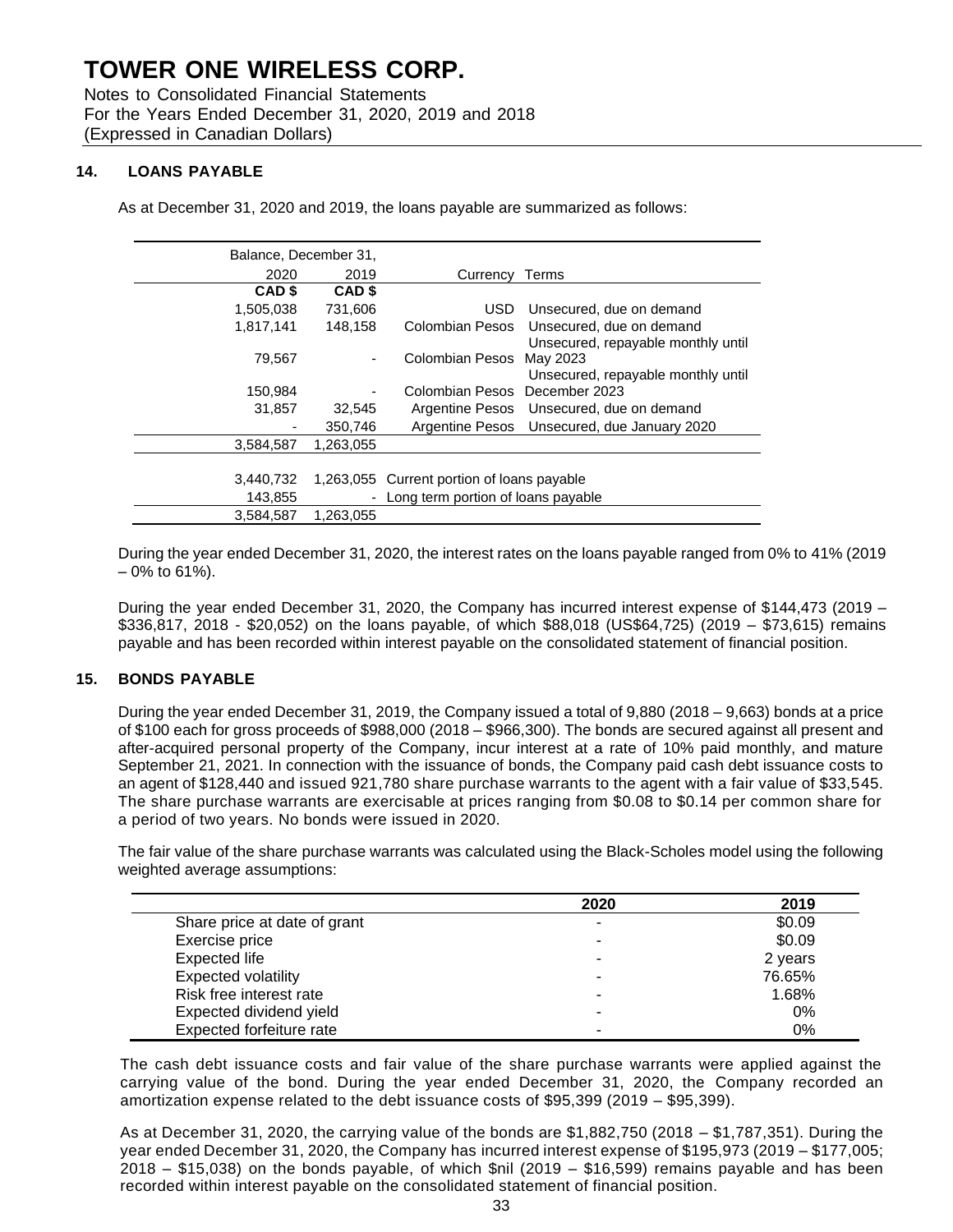Notes to Consolidated Financial Statements For the Years Ended December 31, 2020, 2019 and 2018 (Expressed in Canadian Dollars)

# **16. RELATED PARTY TRANSACTIONS AND BALANCES**

Loans payable to related parties include loans and advances received from related individuals and companies related to directors and officers of the Company. As at December 31, 2020 and 2019, the Company has the following loan balances with related parties:

| 2020      | Balance, December 31,<br>2019 | Currency               | Rate     | Terms                    |
|-----------|-------------------------------|------------------------|----------|--------------------------|
| CAD \$    | CAD \$                        |                        | %        |                          |
| 3,839,459 | 4.047.119                     | USD                    | 12% -18% | Unsecured, due on demand |
| 18.546    | ۰                             | Colombian Pesos        | $0\%$    | Unsecured, due on demand |
| 12,743    | 13,068                        | <b>Argentine Pesos</b> | 18%      | Unsecured, due on demand |
| 3,870,748 | 4,060,187                     |                        |          |                          |

In connection with certain related party loans, the Company incurred monthly penalty fees of 10% until June 30, 2018 once the loans reached their initial maturity dates. During the year ended December 31, 2018, the Company paid finance expenses of \$528,132 (US\$407,500) in connection with these monthly penalties.

As at December 31, 2018, the Company had advanced \$224,976 to related parties in connection with costs to be incurred on behalf of the Company. This amount was included within other receivables on the consolidated statement of financial position. The amounts advanced are unsecured, non-interest bearing and due on demand. During the year ended December 31, 2019, the Company deemed these amounts to be uncollectable and wrote off the balance.

During the year ended December 31, 2020, the Company has incurred interest expense of \$352,439 (US\$262,994) (2019 –\$492,729; 2018 – \$311,102) in connection with the related party loans noted above. As at December 31, 2020, \$562,260 (2019 – \$252,144) of unpaid interest and loan penalties have been included within interest payable on the consolidated statement of financial position.

### January 2019

In January 2019, the Company renegotiated the loans with three of the related party lenders to extend the maturity date of the loans.

In consideration for the extension of the maturity date of the loans, the Company agreed to incur total penalties of \$212,312 (US\$160,000) which were added to the principal balance of the loans. In addition, the Company agreed to add the interest accrued as of the date of renegotiation of \$539,236 (US\$395,259) to the principal balance of the loans. The renegotiation of the loans was deemed to be an extinguishment of the original liabilities and \$212,312 was recorded as a loss on extinguishment.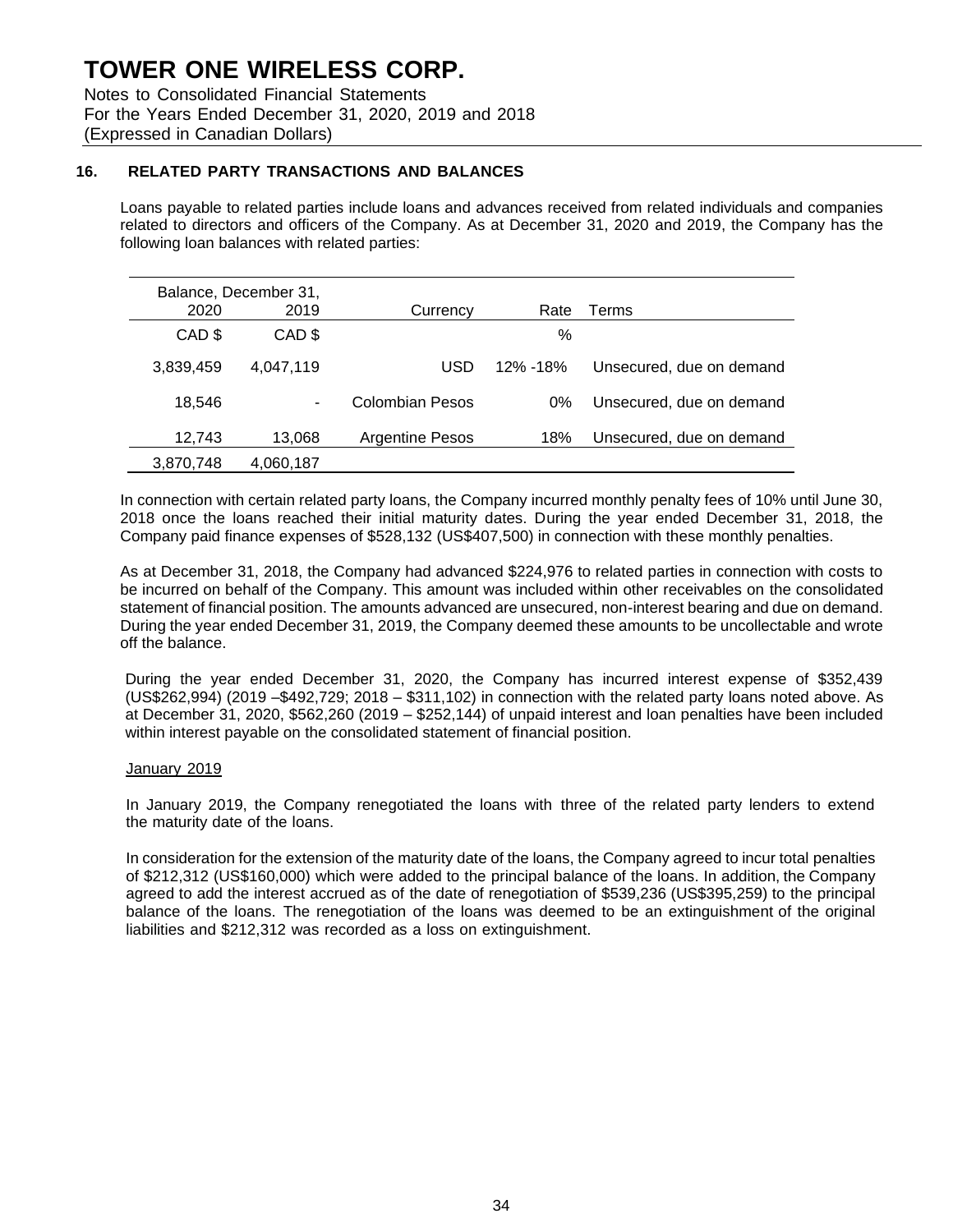Notes to Consolidated Financial Statements For the Years Ended December 31, 2020, 2019 and 2018 (Expressed in Canadian Dollars)

## **16. RELATED PARTY TRANSACTIONS AND BALANCES (CONTINUED)**

### September 2019

In September 2019, the Company consolidated loan balances with certain related party lenders and extended the maturity date of these amounts to March 30, 2020.

In consideration for the extension of the maturity date of the loans, the Company agreed to issue 2,381,301 share purchase warrants to the holders with a fair value of \$180,714. The share purchase warrants are exercisable at a price of \$0.09 per common share for a period of five years. As at December 31, 2020, these warrants have not yet been issued. The fair value of the obligation to issue the share purchase warrants was calculated using the Black-Scholes model and the following weighted average assumptions:

| Share price at date of grant | \$0.08  |
|------------------------------|---------|
|                              |         |
| Exercise price               | \$0.09  |
| Expected life                | 5 years |
| <b>Expected volatility</b>   | 174.99% |
| Risk free interest rate      | 1.49%   |
| Expected dividend yield      | 0%      |
| Expected forfeiture rate     | 0%      |

The consolidation of the loans and the issuance of the warrants was deemed to be an extinguishment of the original liabilities and \$180,714 was recorded as a loss on extinguishment.

Key management personnel receive compensation in the form of short-term employee benefits, share-based compensation, and post-employment benefits. Key management personnel include the Chief Executive Officer, Chief Financial Officer, and Chief Operating Officer. The remuneration of key management is as follows (expressed in USD):

|                                 | 2020      | 2019    | 2018    |
|---------------------------------|-----------|---------|---------|
|                                 |           |         |         |
| Consulting fees paid to the CEO | 468,300   | 204.000 | 165,605 |
| Consulting fees paid to the COO | 320,300   | 204,000 | 114,546 |
| Consulting fees paid to the CFO | 336,300   | 262,100 | 99,092  |
|                                 | 1,124,900 | 670,100 | 379,243 |

The remuneration of the CEO/COO/CFO are included in professional fees and consulting in the consolidated statements of comprehensive loss.

During the year ended December 31, 2018 the Company granted stock options to directors and officers resulting in share-based compensation of \$1,913,692.

As at December 31, 2020, \$692,100 (2019 – 147,631) of related party payables are included in accounts payable and accrued liabilities in the consolidated statement of financial position.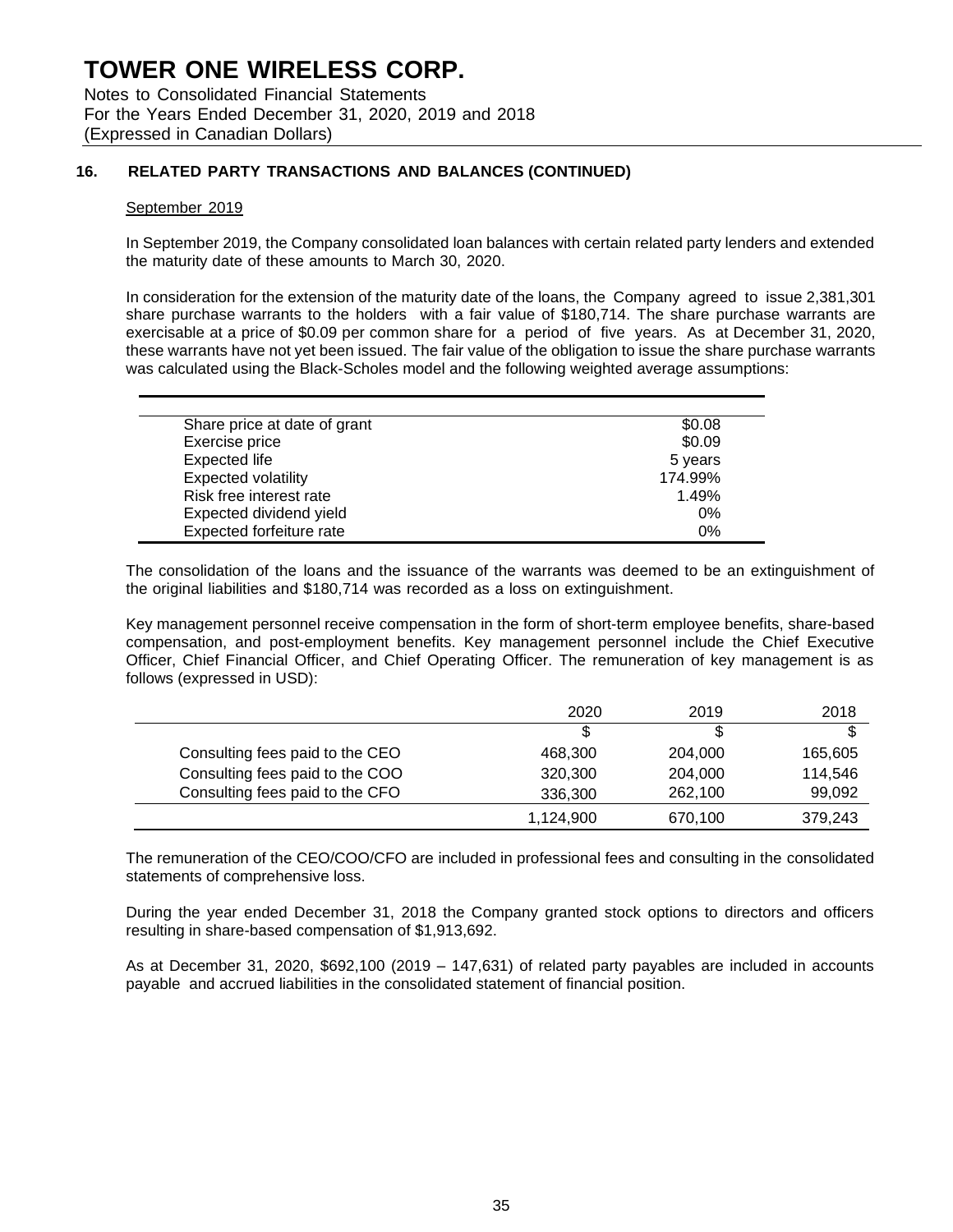Notes to Consolidated Financial Statements For the Years Ended December 31, 2020, 2019 and 2018 (Expressed in Canadian Dollars)

## **17. SHARE CAPITAL**

a) Authorized:

| Unlimited | Class A common shares without par value              |
|-----------|------------------------------------------------------|
| 1.500.000 | Class B Series I preferred shares without par value  |
| 1.000.000 | Class B Series II preferred shares without par value |

As at December 31, 2020 and 2019, there were no preferred shares outstanding.

### b) Issued and outstanding:

During the year ended December 31, 2020:

• On April 30, 2020, the Company issued 714,286 common shares as a penalty to the holders of the convertible debentures, with a fair value of \$24,286. The fair value of the penalty was not readily determinable, as such, the common shares were valued at the fair value of common shares on grant date.

No shares were issued during the year ended December 31, 2019.

During the year ended December 31, 2018:

- On April 3, 2018, the Company issued 7,500,000 common shares for acquisition Mexmaken as described in Note 7.
- On April 3, 2018, the Company issued 780,000 common shares to the parent of the CEO for interest payment of \$156,000 (USD\$120,000).
- The Company issued 50,000 common shares pursuant to the exercise of the conversion option of certain convertible debentures as described in Note 14.
- The Company issued 5,600,000 common shares for gross proceeds of \$1,260,000 pursuant to the exercise of stock options. In connection with the exercise of stock options, \$1,200,301 was transferred from contributed surplus to share capital.
- The Company issued 525,690 units for services with a fair value of \$110,395. Each unit is comprised of one common share and one share purchase warrant exercisable for one common share at an exercise price of \$0.25 for a period of six months. The fair value of the services received was not readily determinable, as such, the common shares were valued at the fair value of common shares on grant date. No value has been allocated to the warrants.
- The Company issued 142,857 units for the subscriptions received in 2017 in the amount of \$30,000. Each unit has the same term as above. Each unit is comprised of one common share and one share purchase warrant exercisable for one common share at an exercise price of \$0.25 for a period of six months.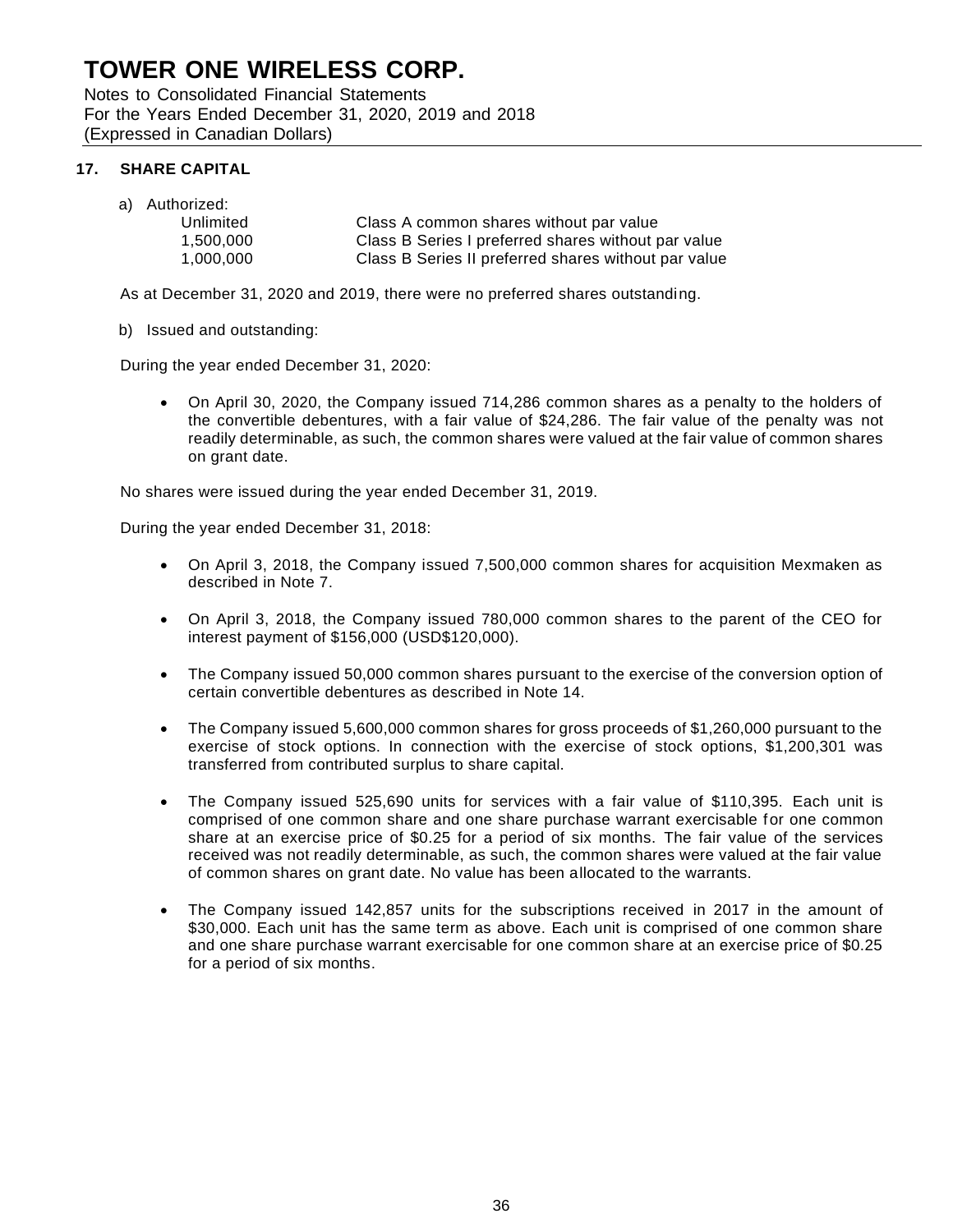Notes to Consolidated Financial Statements For the Years Ended December 31, 2020, 2019 and 2018 (Expressed in Canadian Dollars)

## **17. SHARE CAPITAL (CONTINUED)**

- b) Issued and outstanding (continued):
	- On January 8, 2018, the Company extended the expiry date of existing warrants from January 12, 2018 to July 21, 2018. The modification of warrants incurred a share-based compensation of \$10,410. The Company also announced warrant price reduction and exercise incentive program. Under the incentive program, the exercise price of all the warrants reduced to \$0.25 if exe rcised prior to March 30, 2018, which was further extended to April 6, 2018. One Incentive Warrant was granted for each warrant exercised. Each Incentive Warrant was exercisable to acquire one common share at a price of \$0.40 for six months. The Company engaged an agent to provide services in connection with the incentive program. The Company issued the agent such number of new warrants as was equal to 8% of the exercised warrants in this program, entitling the agent to acquire units of the Company at an exercise price of \$0.25 per unit, with each unit being comprised of one common share and one non-transferable share purchase warrants entitling the agent to acquire an additional common share of the Company at a price of \$0.40 per share for one year.

8,665,201 warrants were exercised under this program and consequently, 8,665,201 Incentive Warrants were issued. The Company received proceeds of \$2,166,300 for the exercise of warrants.

- c) Escrowed Shares:
	- (i) Pursuant to an escrow agreement dated January 26, 2017, the 30,000,000 common shares issued pursuant to the acquisition of TCTS (Note 5) are subject to escrow restrictions. The escrow shares will be released based on certain performance conditions. During the year ended December 31, 2020, the escrow shares were released upon achieving the performance obligations. As at December 31, 2020, no common shares remain in escrow (2019 – 30,000,000 common shares).
	- (ii) In addition, pursuant to an Assignment Agreement from 2017, 500,000 common shares issued to Rojo Resources Ltd. are subject to escrow restrictions. These escrow shares will be released 10% on the issuance date, with the remaining to be released 15% every six months. As of December 31, 2020, there are no common shares remaining in escrow (2019 – 75,000 common shares).
- d) Warrants:

.

On January 8, 2018, the Company modified the expiry date of all existing warrants to July 21, 2018. Sharebased compensation of \$10,410 was recorded on the agents warrants, based on the following assumptions:

| Exercise price             | \$0.40    |
|----------------------------|-----------|
| Expected life              | 0.5 years |
| <b>Expected volatility</b> | 81%       |
| Risk free interest rate    | 1.32%     |
| Expected dividend yield    | 0%        |
| Expected forfeiture rate   | 0%        |

During the year ended December 31, 2020, a total of 31,293,653 warrants expired unexercised. Upon expiry of the warrants, \$597,632 was reversed from contributed surplus to deficit.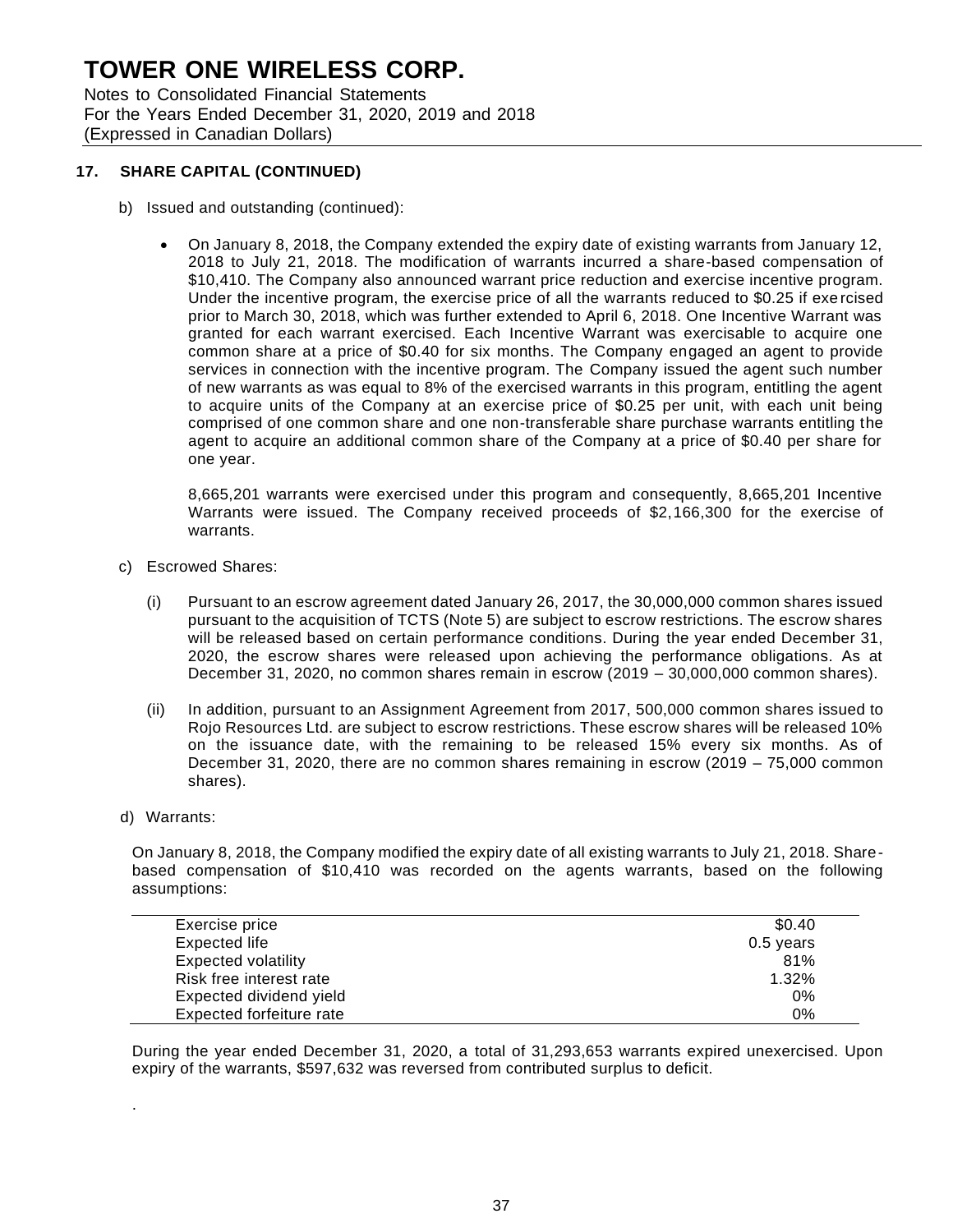Notes to Consolidated Financial Statements For the Years Ended December 31, 2020, 2019 and 2018 (Expressed in Canadian Dollars)

# **17. SHARE CAPITAL (CONTINUED)**

d) Warrants (continued)

A continuity of warrants for the years ended December 31, 2020 and 2019 is as follows:

|                            | Number         | Weighted<br>average<br>exercise price |
|----------------------------|----------------|---------------------------------------|
|                            |                | \$                                    |
| Balance, December 31, 2018 | 16,290,573     | 0.12                                  |
| Granted                    | 15,924,860     | 0.09                                  |
| Balance, December 31, 2019 | 32,215,433     | 0.11                                  |
| Expired                    | (31, 293, 653) | 0.11                                  |
| Balance, December 31, 2020 | 921,780        | 0.09                                  |

The following table summarizes the share purchase warrants outstanding and exercisable as at December 31, 2020:

|                                | Exercise price |                 |
|--------------------------------|----------------|-----------------|
| Number of warrants outstanding |                | Expiry date     |
| 921.780                        | 0.09           | October 1. 2021 |

As at December 31, 2020, the warrants outstanding have a weighted average life remaining of 0.75 years (2019 – 0.89 years).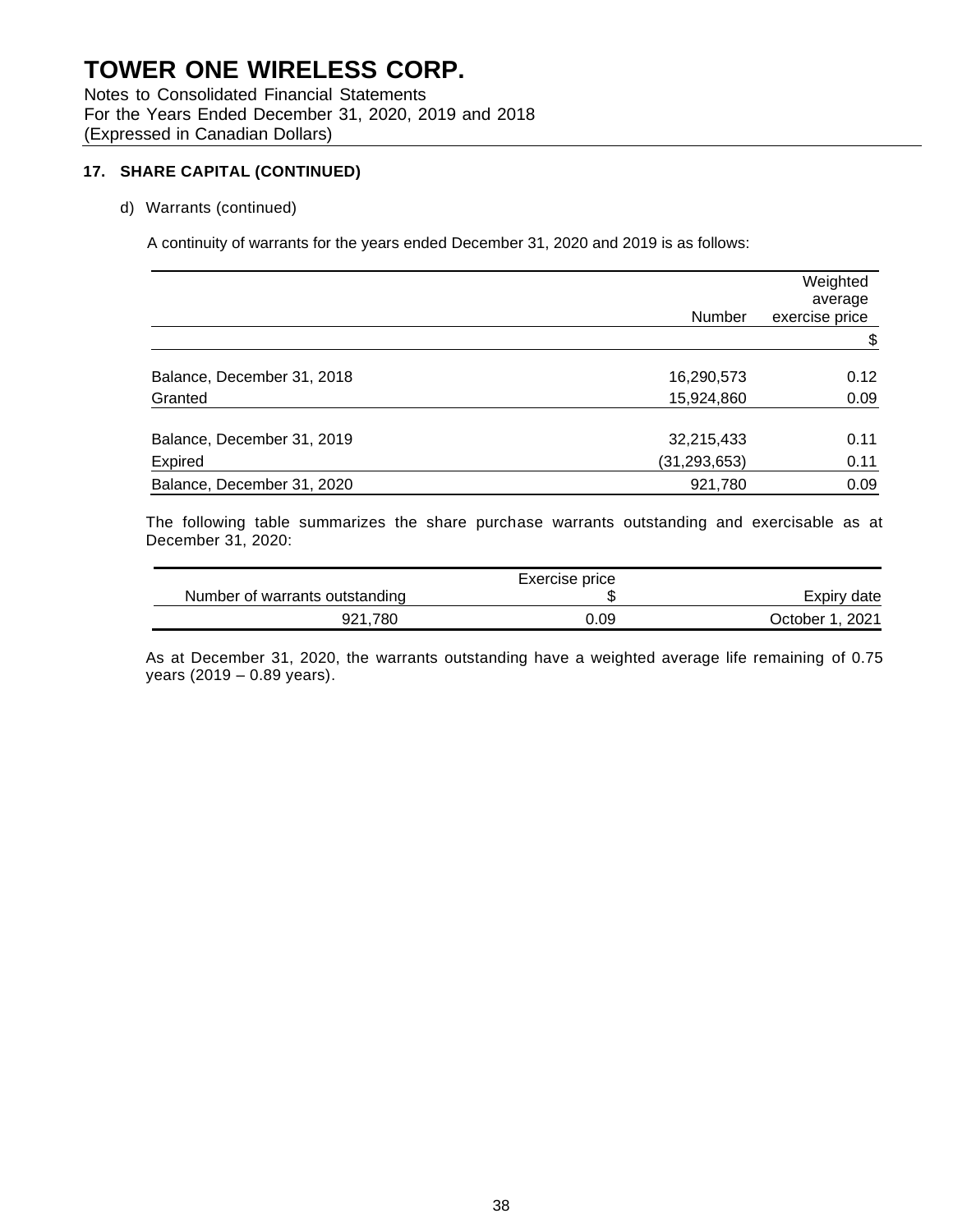Notes to Consolidated Financial Statements For the Years Ended December 31, 2020, 2019 and 2018 (Expressed in Canadian Dollars)

## **17. SHARE CAPITAL (CONTINUED)**

e) Stock options

The Company has established a stock option plan for directors, employees, and consultants. Under the Company's stock option plan, the exercise price of each option is determined by the Board, subject to the Discounted Market Price policies of the Canadian Stock Exchange. The aggregate number of shares issuable pursuant to options granted under the plan is limited to 10% of the Company's issued shares at the time the options are granted. The aggregate number of options granted to any one optionee in a 12-month period is limited to 5% of the issued shares of the Company.

There were no stock options granted during the years ended December 31, 2020 and 2019. During the year ended December 31, 2018, the Company granted stock options to certain directors, officers and consultants of the Company. The weighted average fair value of the stock options during the year ended December 31, 2018 was determined to be \$1.50 using the Black-Scholes option pricing model. The following weighted average assumptions were used for the calculation:

|                                 | 2020 | 2019 | 2018   |
|---------------------------------|------|------|--------|
| Share price at grant date       |      |      | \$0.22 |
| Exercise price                  |      |      | \$0.23 |
| Expected life (in years)        |      | -    | 5      |
| <b>Expected volatility</b>      |      |      | 202%   |
| Risk free interest rate         |      | -    | 2.07%  |
| Expected dividend yield         |      |      | 0%     |
| <b>Expected forfeiture rate</b> |      |      | 0%     |

A continuity of stock options for the years ended December 31, 2020 and 2019 is as follows:

|                                  |           | Weighted average |
|----------------------------------|-----------|------------------|
|                                  | Number    | exercise price   |
|                                  |           |                  |
| Balance, December 31, 2018, 2019 |           |                  |
| and 2020                         | 1,275,000 | 0.30             |

As at December 31, 2020, the following stock options were outstanding and exercisable:

| Options<br>Outstanding | Options<br>exercisable | Exercise<br>price | Remaining life<br>(years) | Expiry<br>date    |
|------------------------|------------------------|-------------------|---------------------------|-------------------|
|                        |                        | \$                |                           |                   |
| 325,000                | 325,000                | 0.45              | 1.21                      | March 17, 2022    |
| 950,000                | 950,000                | 0.25              | 2.13                      | February 17, 2023 |
| 1,275,000              | 1,275,000              | 0.30              | 1.90                      |                   |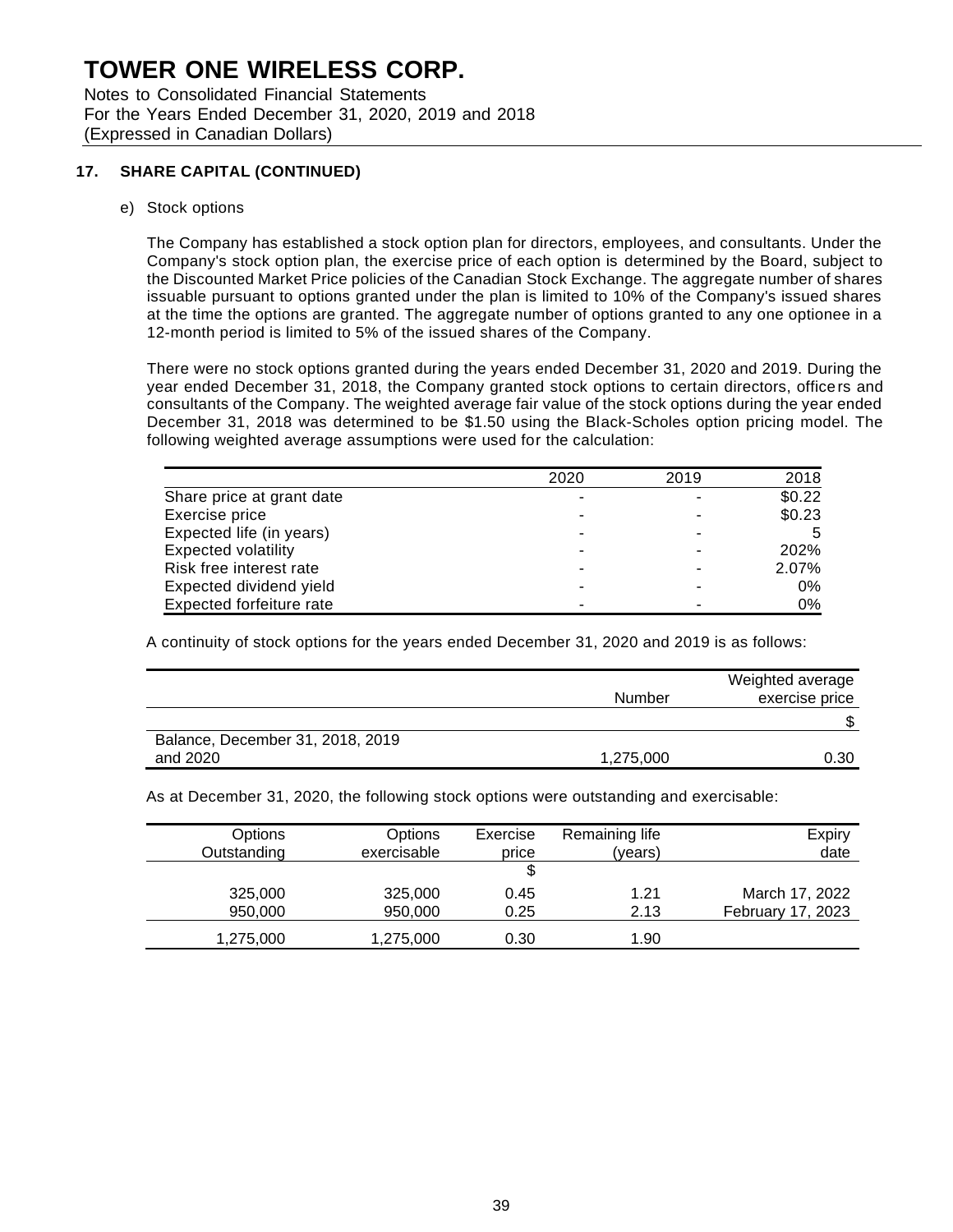Notes to Consolidated Financial Statements For the Years Ended December 31, 2020, 2019 and 2018 (Expressed in Canadian Dollars)

### **18. CAPITAL DISCLOSURE**

The Company manages its shareholders' deficiency, loans and convertible debts as capital. The Company's objective when managing capital is to safeguard the Company's ability to continue as a going concern in order to pursue the development of its assets and to maintain a flexible capital structure which optimizes the cost of capital at an acceptable risk. The Company manages the capital structure and adjusts it considering changes in economic conditions and the risk characteristics of the underlying assets. To maintain or adjust the capital structure, the Company may attempt to issue new shares, issue debt or acquire or dispose of assets. In order to facilitate the management of its capital requirements, the Company prepares expenditure budgets that are updated as necessary depending on various factors, including successful capital deployment and general industry conditions. As at December 31, 2020, the shareholders' deficiency was \$26,211,433 (2019 - \$23,585,459). The Company is not subject to any externally imposed capital requirements. The Company did not change its approach to capital management during the year ended December 31, 2020.

### **19. FINANCIAL INSTRUMENTS AND RISK**

As at December 31, 2020, the Company's financial instruments consist of cash, amounts receivable, accounts payable and accrued liabilities, customer deposits, interest payable, convertible debentures, loans payable, loans from related parties, bonds payable and lease liabilities.

The Company provides information about financial instruments that are measured at fair value, grouped into Level 1 to 3 based on the degree to which the inputs used to determine the fair value are observable.

- a. Level 1 fair value measurements are those derived from quoted prices in active markets for identical assets or liabilities.
- b. Level 2 fair value measurements are those derived from inputs other than quoted prices included within Level 1, that are observable either directly or indirectly.
- c. Level 3 fair value measurements are those derived from valuation techniques that include inputs that are not based on observable market data.

Cash is measured using level 1 fair value inputs. The carrying values of the amounts receivable, accounts payable and accrued liabilities, customer deposits, interest payable, convertible debentures and loans from related parties approximate their fair values because of the short-term nature of these instruments. The bond payable, loan payable and lease liabilities is classified as level 3.

The Company is exposed in varying degrees to a variety of financial instrument related risks. The Board of Directors approves and monitors the risk management processes, inclusive of documented investment policies, counterparty limits, and controlling and reporting structures. The type of risk exposure and the way in which such exposure is managed is provided as follows:

### *Credit Risk*

Credit risk is the risk of financial loss to the Company if a customer or counterparty to a financial instrument fails to meet its contractual obligations. Financial instruments that potentially subject the Company to concentrations of credit risk consist principally of cash. To minimize the credit risk the Company places cash with a high credit quality financial institution.

With respect to its accounts receivable, the Company assesses the credit rating of all customers and maintains provisions for potential credit losses, and any such losses to date have been within management's expectations. The Company's credit risk with respect to accounts receivable and maximum exposure thereto is \$1,166,502 (2019 - \$1,808,397). Accounts receivable are shown net of provision of credit losses of \$36,381 (2019 - \$179,868).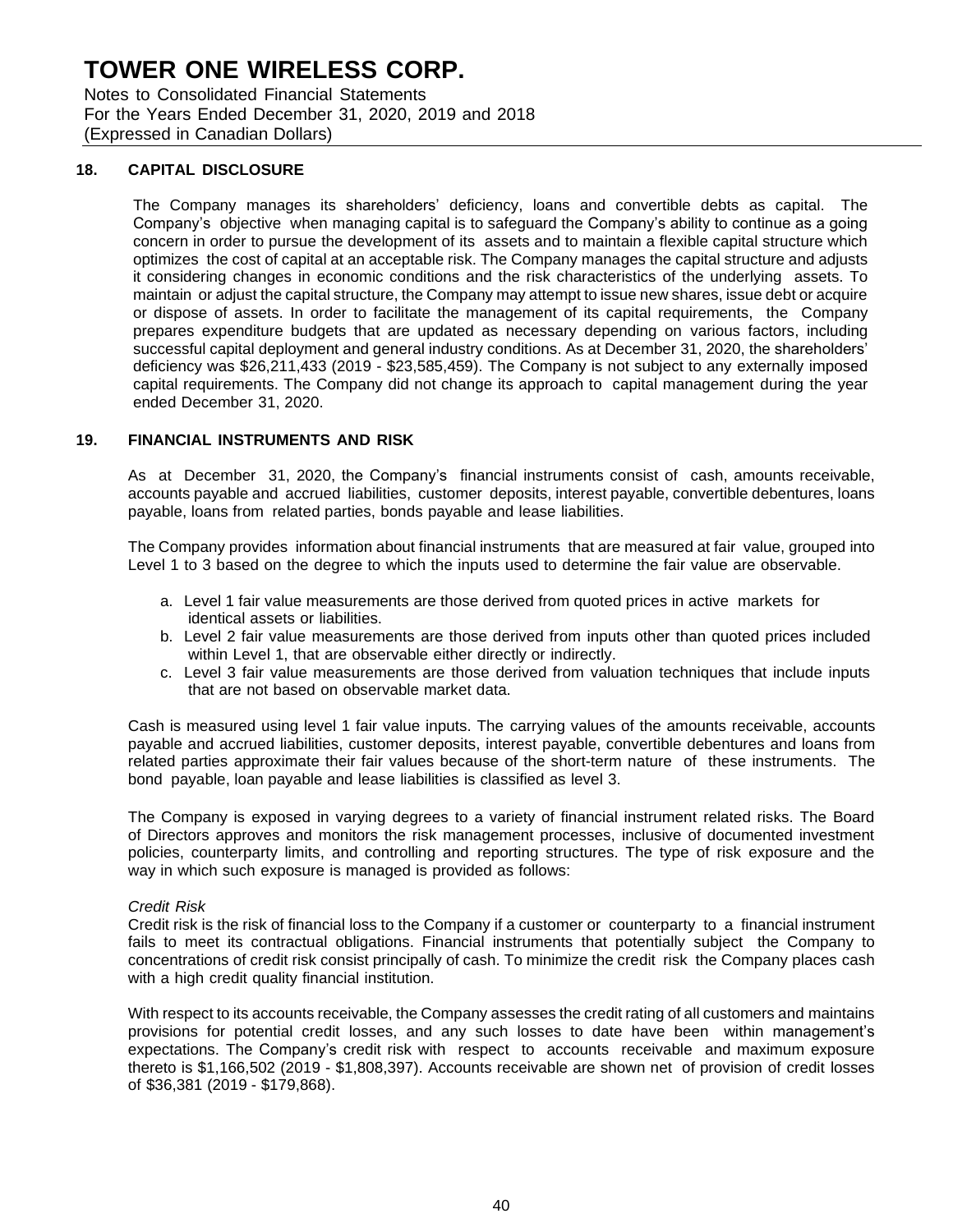Notes to Consolidated Financial Statements For the Years Ended December 31, 2020, 2019 and 2018 (Expressed in Canadian Dollars)

## **19. FINANCIAL INSTRUMENTS AND RISK (CONTINUED)**

### *Liquidity Risk*

Liquidity risk is the risk that the Company will not be able to meet its financial obligations as they fall due. The Company's objective in managing liquidity risk is to ensure that it has sufficient liquidity available to meet its liabilities when due. The Company uses cash to settle its financial obligations as they fall due.The ability to do this relies on the Company's ability to collect its revenue in a timely manner, continuous support from shareholders and investors and maintain sufficient cash on hand. To the extent that the Company does not believe it has sufficient liquidity to meet its current obligations, the Board of Directors considers securing additional funds through issuances of equity and debt or partnering transactions.

The Company monitors its risk of shortage of funds by monitoring the maturity dates of existing trade and other accounts payable. The following table summarizes the maturities of the Company's financial liabilities as at December 31, 2020 based on the undiscounted contractual cash flows:

|                                             | Carrying<br>amount | Contractual<br>cash flows | Less than<br>1 year | $1 - 3$<br>years | $4 - 5$<br>years         | After 5<br>vears |
|---------------------------------------------|--------------------|---------------------------|---------------------|------------------|--------------------------|------------------|
|                                             | \$                 | \$                        | \$                  | \$               | \$                       | \$               |
| Accounts payable and accrued<br>liabilities | 4,368,281          | 4,368,218                 | 4,368,281           |                  |                          |                  |
| Interest payable                            | 650,278            | 650,278                   | 650.278             |                  | $\overline{\phantom{a}}$ |                  |
|                                             |                    |                           |                     |                  |                          |                  |
| Loans payable                               | 3,588,352          | 3,588,352                 | 3,444,497           | 143,855          | $\blacksquare$           |                  |
| Loans from related parties                  | 3,866,983          | 3,866,983                 | 3,866,983           |                  |                          |                  |
| Bonds payable                               | 1,882,750          | 1,882,750                 | 1,882,750           | ٠                |                          |                  |
| Lease liability                             | 1,685,678          | 3,313,033                 | 507,403             | 1,160,875        | 773,033                  | 871,722          |
| Total                                       | 16,042,322         | 17,669,614                | 14,720,192          | 1,304,730        | 773,033                  | 871,722          |

The Company has a working capital deficiency as of December 31, 2020 of \$19,124,583. Customer deposits consist of funds received from customers in advance of towers sold. As of December 31, 2020, the Company received \$5,621,307 (2019 – \$8,526,085) in customer deposits.

### *Currency Risk*

The Company generates revenues and incurs expenses and capital expenditures primarily in Canada, Colombia, Argentina, USA and Mexico and is exposed to the resulting risk from changes in foreign currency exchange rates. Some administrative and head office related expenses are incurred in Canada. In addition, the Company holds financial assets and liabilities in foreign currencies that expose the Company to foreign exchange risks. Assuming all other variables remain constant, a 17% ( 2019 - 15%) weakening or strengthening of the Colombia Peso, Argentine Peso, US dollar and Mexican Peso against the Canadian dollar would result in approximately \$470,007 (2019 - \$1,021,871) foreign exchange loss or gain in the consolidated statement of comprehensive loss. The Company has not hedged its exposure to currency fluctuations.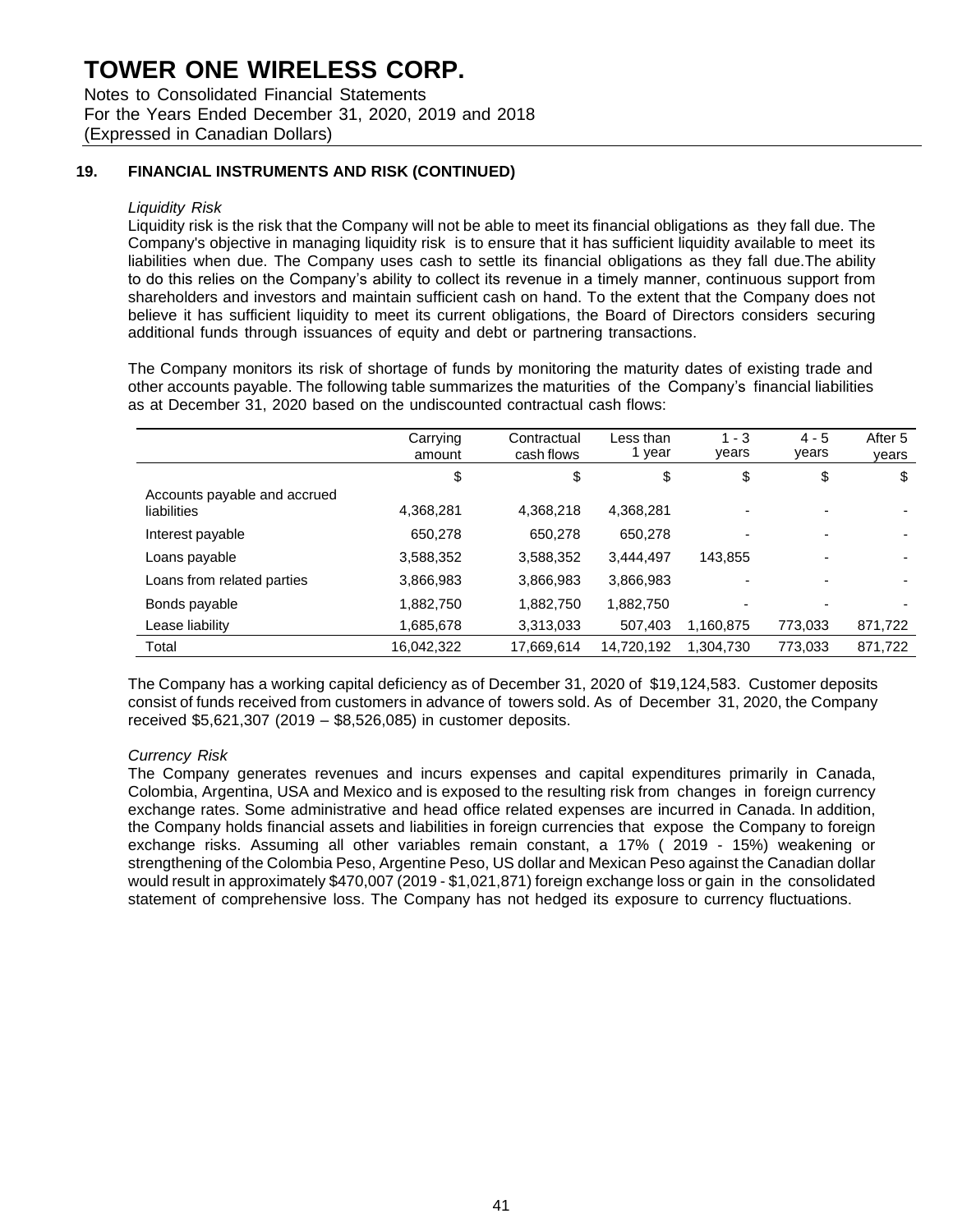Notes to Consolidated Financial Statements For the Years Ended December 31, 2020, 2019 and 2018 (Expressed in Canadian Dollars)

## **19. FINANCIAL INSTRUMENTS AND RISK (CONTINUED)**

At December 31, 2020, the Company had the following financial instruments denominated in foreign currencies:

|                                            | Argentine<br>Pesos | Colombian<br>Pesos | <b>Mexican Pesos</b> | <b>United States</b><br><b>Dollars</b> | Total       |
|--------------------------------------------|--------------------|--------------------|----------------------|----------------------------------------|-------------|
|                                            | \$                 | \$                 | \$                   | \$                                     | \$          |
| Cash                                       | 34,531             | 28,218             | 31,611               | (4, 454)                               | 89,907      |
| Amounts receivable<br>Accounts payable and | 90,045             | 144.491            | 364,285              |                                        | 598,821     |
| accrued liabilities                        | (442,629)          | (981, 541)         | (665, 231)           | (913, 195)                             | (3,002,597) |
| Interest payable                           |                    | (5,539)            |                      |                                        | (5,539)     |
| Lease liability                            | (576, 868)         | (1,006,160)        | (102, 650)           |                                        | (1,685,678) |
| Loans payable                              |                    | (1,614,063)        | (148, 245)           |                                        | (1,762,308) |
| Loans from related<br>parties              |                    | (18, 546)          |                      |                                        | (18, 546)   |
| <b>Net</b>                                 | (894,921)          | (3,453,141)        | (520,229)            | (917, 649)                             | (5,785,940) |

### *Interest Rate Risk*

Interest rate risk is the risk that future cash flows of the Company's assets and liabilities can change due to a change in interest rates. Loans payable have a fixed interest rate between 12% and 18%, and cash earns interest at a nominal rate. The Company is not exposed to significant interest rate risk.

Fair value estimates of financial instruments are made at a specific point in time, based on relevant information about financial markets and specific financial instruments. As these estimates are subjective in nature, involving uncertainties and matters of significant judgment, they cannot be determined with precision. Changes in assumptions can significantly affect estimated fair values.

### **20. ECONOMIC DEPENDENCE**

For the year ended December 31, 2020, 75% of total revenues were generated with two major customers (2019 – 70% with two major customers). The loss of one or more of these customers could have a material adverse effect on the Company's financial position and results of operations.

The following table represents sales to individual customers exceeding 10% of the Company's annual revenues:

|            |    | December 31, |  |  |
|------------|----|--------------|--|--|
|            |    | 2020         |  |  |
| Customer A | ۹E | 5,134,327    |  |  |
| Customer B | ъD | 1,871,092    |  |  |

|            | December 31, |  |  |
|------------|--------------|--|--|
|            | 2019         |  |  |
| Customer A | 3,069,670    |  |  |
| Customer B | 736,959      |  |  |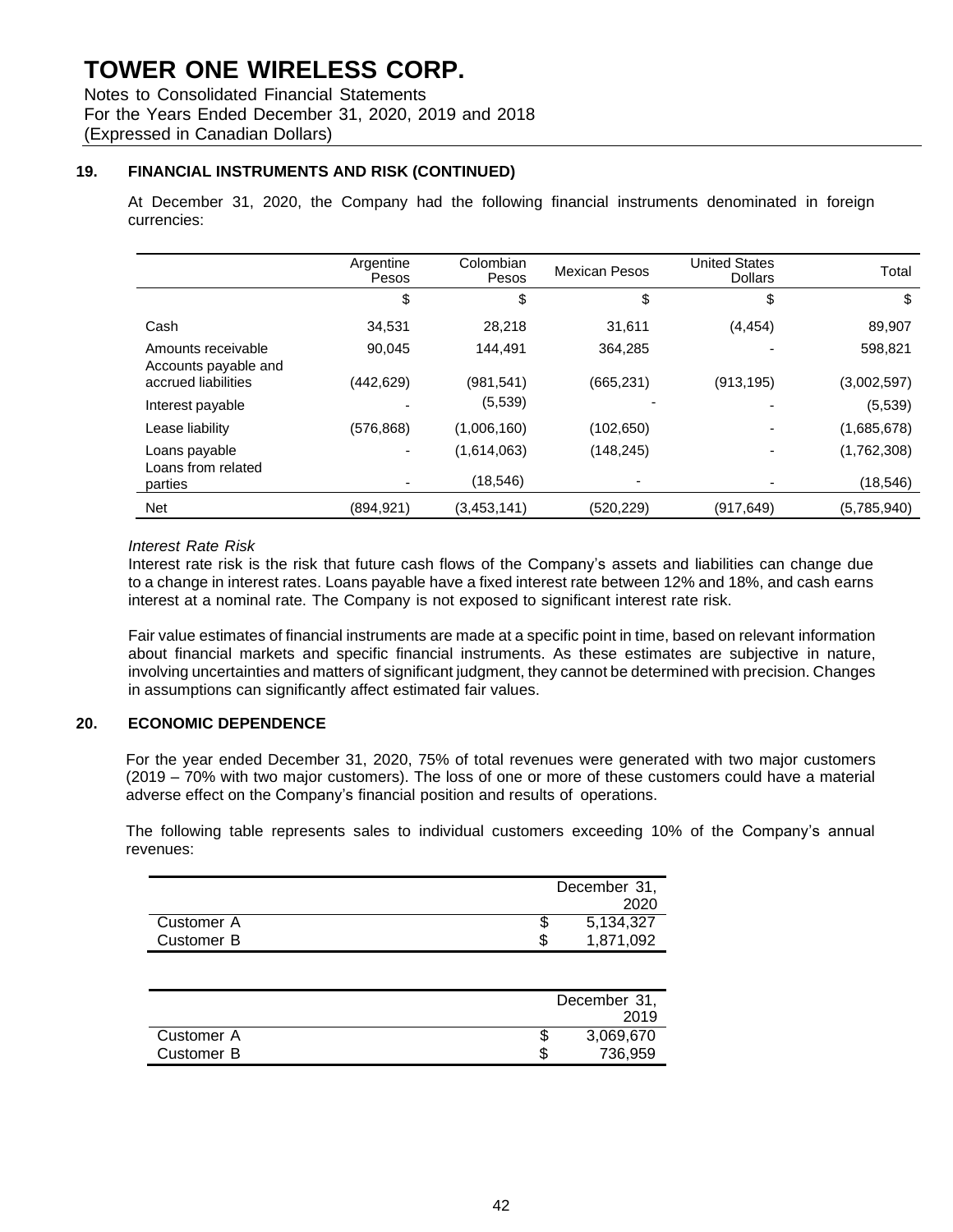Notes to Consolidated Financial Statements For the Years Ended December 31, 2020, 2019 and 2018 (Expressed in Canadian Dollars)

# **21. SEGMENTED INFORMATION**

The Company has three operating segments, which are the locations in which the Company operates. The reportable segments are the Company's Argentinian, Colombian, American and Mexican operations. A breakdown of revenues, short-term assets, long-term assets and net income for each reportable segment as at and for the years ended December 31, 2020 and 2019 is reported below.

|                          |             |           |            | United States of        |             |               |
|--------------------------|-------------|-----------|------------|-------------------------|-------------|---------------|
|                          | Argentina   | Colombia  | Mexico     | America                 | Other       | Total         |
|                          | \$          | \$        | \$         | \$                      | \$          | \$            |
| December 31, 2020:       |             |           |            |                         |             |               |
| <b>Current assets</b>    | 679,144     | 448,193   | 465,316    | 1,938                   | 96,650      | 1,691,241     |
| Property and equipment   | 2,680,675   | 2,989,580 | 437,596    | 51,278                  | 15,999      | 6,175,128     |
| Other non-current assets | 773,279     | 976,278   | 135,876    |                         | 1,357,658   | 3,243,091     |
| <b>Total assets</b>      | 4,133,098   | 4,414,051 | 1,038,787  | 53,216                  | 1,470,307   | 11,109,460    |
| Revenues:                |             |           |            |                         |             |               |
| Tower rental revenue     | 945,647     | 550,418   | 278,281    |                         |             | 1,774,346     |
| Service revenue          |             |           |            | 346,317                 | 626,319     | 972,636       |
| Sales revenue            | 1,244,773   | 14,439    | 5,119,888  |                         |             | 6,379,100     |
| Total revenues           | 2,190,420   | 564,857   | 5,398,169  | 346,317                 | 626,319     | 9,126,082     |
| Net income (loss)        | (2,388,551) | 328,258   | 1,078,190  | 1,261,084               | (3,953,285) | (3,674,304)   |
|                          |             |           |            | <b>United States of</b> |             |               |
|                          | Argentina   | Colombia  | Mexico     | America                 | Other       | Total         |
|                          | \$          | \$        | \$         | \$                      | \$          | \$            |
| December 31, 2019:       |             |           |            |                         |             |               |
| <b>Current assets</b>    | 1,846,046   | 532,959   | 298,605    | 268,518                 | 13,779      | 2,959,907     |
| Property and equipment   | 3,390,632   | 1,997,048 | 3,243,634  | 85,612                  | 15,120      | 8,732,046     |
| Other non-current assets | 669,687     | 808,973   | 1,204,380  | 5,328                   | 1,620,728   | 4,309,096     |
| <b>Total assets</b>      | 5,930,365   | 3,338,980 | 4,746,619  | 359,458                 | 1,649,627   | 16,001,049    |
| Revenues:                |             |           |            |                         |             |               |
| Tower rental revenue     | 1,102,810   | 292,848   | 244,978    |                         |             | 1,640,636     |
| Service revenue          |             |           |            | 561,759                 |             | 561,759       |
| Sales revenue            |             | 3,069,670 | 141,529    |                         |             | 3,211,199     |
| <b>Total revenues</b>    | 1,102,810   | 3,362,518 | 386,507    | 561,759                 |             | 5,413,594     |
| Net income (loss)        | (4,042,521) | 1,249,291 | (994, 550) | (1,322,940)             | (3,036,548) | (8, 147, 268) |
|                          |             |           |            |                         |             |               |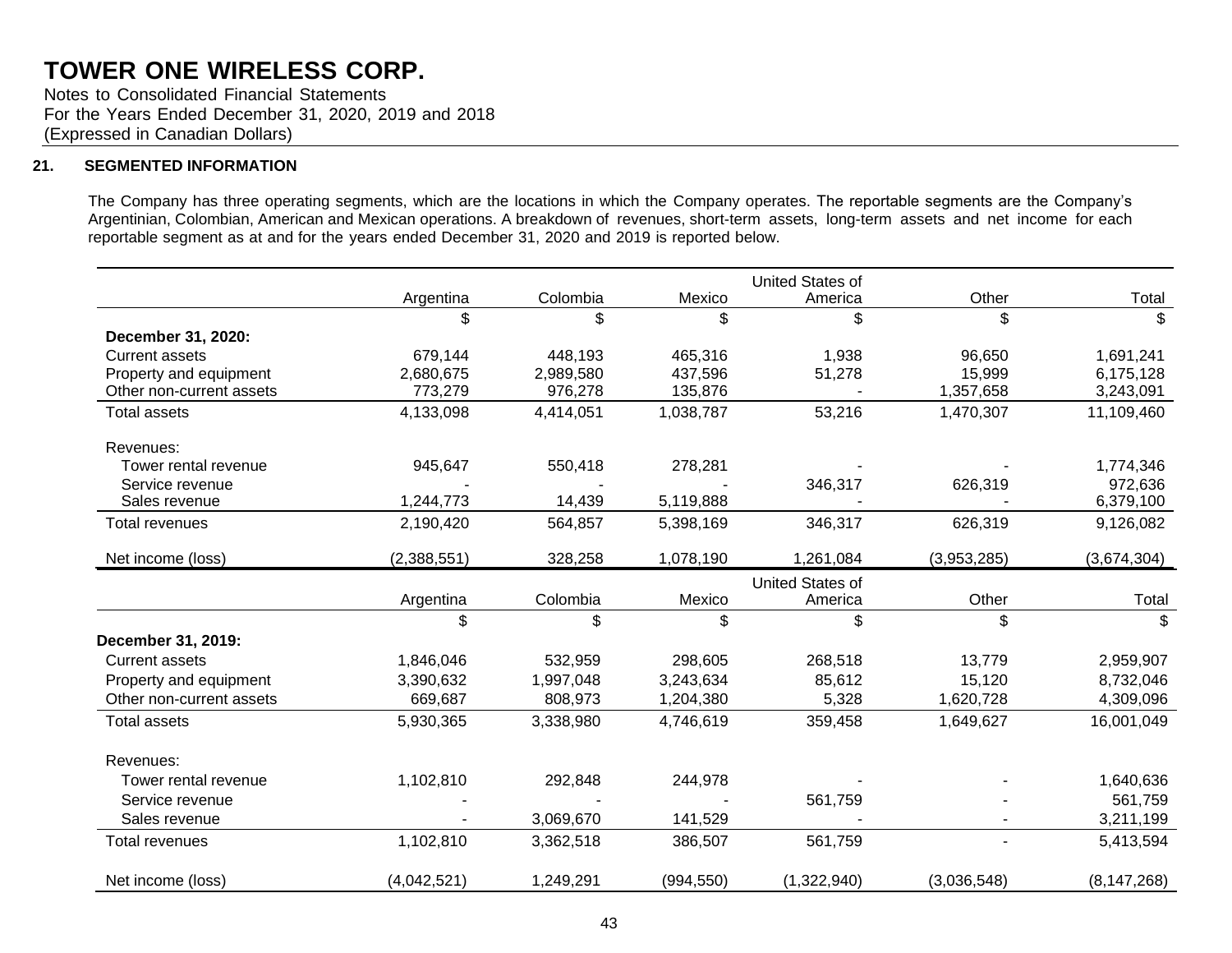Notes to Consolidated Financial Statements For the Years Ended December 31, 2020, 2019 and 2018 (Expressed in Canadian Dollars)

# **22. SUPPLEMENTAL CASH FLOW INFORMATION**

|                                            | 2020       | 2019        | 2018       |
|--------------------------------------------|------------|-------------|------------|
|                                            | \$         | \$          | \$         |
| Changes in non-cash working capital items: |            |             |            |
| Amounts receivable                         | 542,054    | (1,341,845) | (356,479)  |
| Prepaid expenses and deposits              | (131, 697) | 83.535      | (186, 290) |
| Unbilled revenues                          | 111,845    | (107,099)   |            |
| Other receivable                           |            | 67,143      | (277, 682) |
| Bank indebtedness                          |            | (39, 464)   | (8,632)    |
| Accounts payable and accrued liabilities   | 612.050    | (725, 292)  | 2,380,469  |
| Interest payable                           | 292.365    | 488.997     | 401,104    |
| Deferred revenue                           | (167,096)  | 259.182     | 178.668    |
| Customer deposits                          | 1,184,170  | 8,470,889   |            |
| Income tax payable                         | 247,500    | 373,196     |            |
|                                            | 2.691.191  | 7,529,242   | 2,131,158  |

### **23. LEGAL DISCLOSURE**

The cities of Quilmes, Bolivar and San Rafael filed claims against Evolution for dismantling towers in the respective cities. Quilmes is claiming a fine of \$29,780 (1,489,005 Argentine Pesos). The fines have been accrued by the Company. The outcome of these legal proceeding cannot be determined at December 31, 2020 and no additional amounts have been accrued.

## **24. INCOME TAXES**

The tax effect (computed by applying the federal and provincial/state statutory rates in the jurisdictionsthe Company and its subsidiary operate) of the significant temporary differences, which comprise deferred income tax assets and liabilities, are as follows:

|                                | 2020        | 2019          | 2018          |
|--------------------------------|-------------|---------------|---------------|
|                                | \$          | \$            | \$            |
| Net loss before income taxes   | (3,674,304) | (8, 147, 268) | (9, 131, 285) |
| Statutory income tax rate      | <b>27%</b>  | 27%           | 32%           |
| Income tax recovery            | (992,062)   | (2, 199, 762) | (2,922,011)   |
| Differences between Canadian   |             |               |               |
| and foreign tax rates          | (95, 362)   | (113, 858)    |               |
| Permanent differences and      |             |               |               |
| others                         | (76, 522)   | (706, 889)    | (303, 048)    |
| Impact of foreign exchange     | 142,767     | 509,162       |               |
| Under provided in prior years  |             |               |               |
|                                | 363,357     |               |               |
| Effect of change in income tax |             |               |               |
| rates                          | 164,204     |               | (37,000)      |
| Temporary differences          | 316,758     | 466,969       | 57,000        |
| Change in unrecognized losses  | 363,420     | 2,102,952     | 2,892,011     |
| Income tax expense (recovery)  | 186,560     | 58,574        | (313,048)     |
| Current income tax expense     | 186,560     | 380,863       |               |
| Deferred income tax recovery   |             | (322,289)     | (313, 048)    |
|                                | 186,560     | 58,574        | (313, 048)    |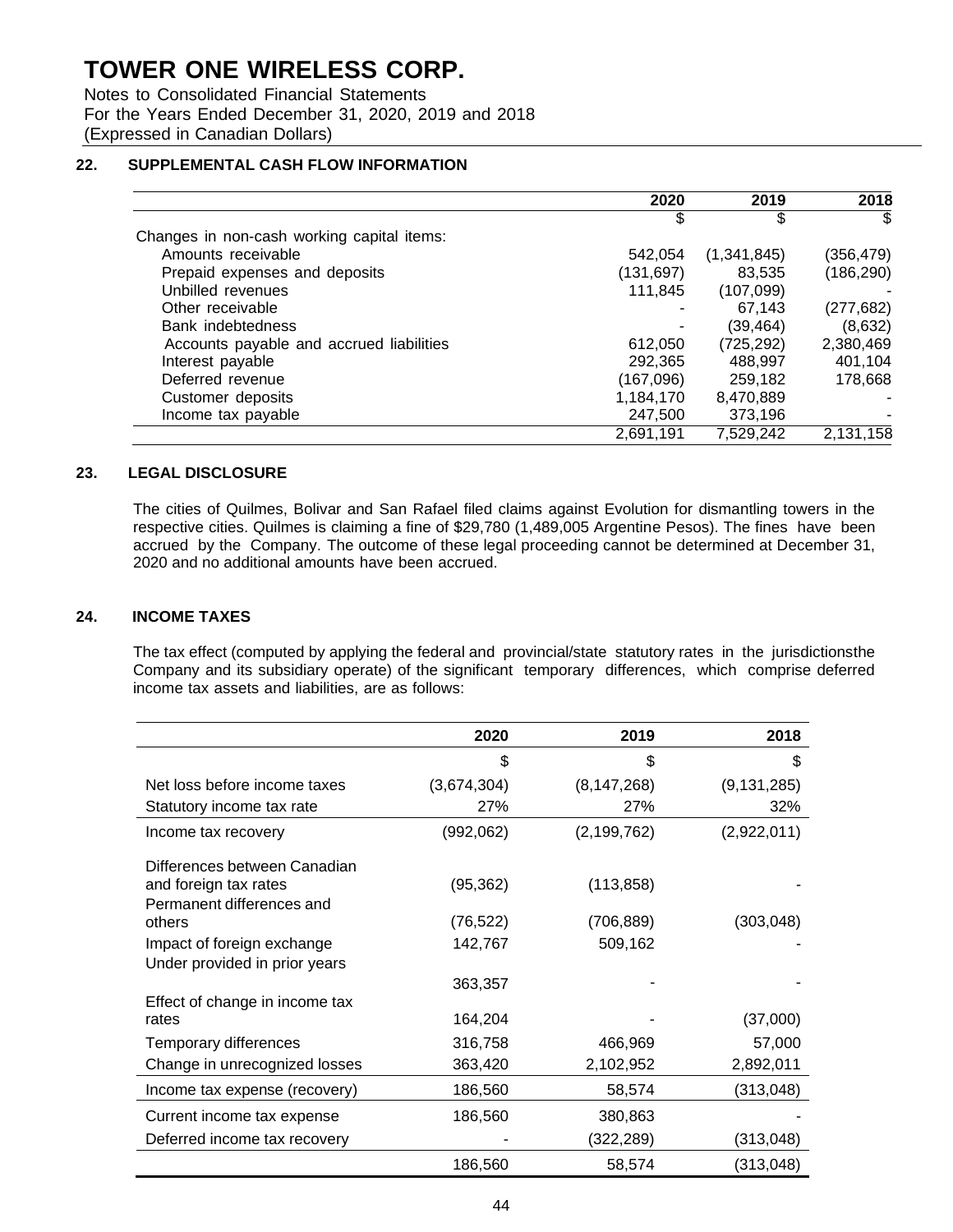Notes to Consolidated Financial Statements For the Years Ended December 31, 2020, 2019 and 2018 (Expressed in Canadian Dollars)

## **24. INCOME TAXES (CONTINUED)**

The tax effected items that give rise to significant portions of the deferred income tax assets and deferred income tax liabilities at December 31, 2020 and 2019 are as follows:

|                                                                                                                                      |     | 2020                    |    | 2019                     |
|--------------------------------------------------------------------------------------------------------------------------------------|-----|-------------------------|----|--------------------------|
| Deferred income tax assets<br>Non-capital loss carry-forwards<br>Lease liabilities                                                   | \$  | 487,721<br>501,470      | S  | 607,610<br>824,005       |
| Deferred income tax assets                                                                                                           | \$  | 989,191                 | \$ | 1,431,615                |
| Excess of carrying value over tax value<br>of right-of-use assets<br>Excess of carrying value over tax value of<br>intangible assets | \$  | (561, 508)<br>(389,728) | \$ | (852, 881)<br>(560, 756) |
| Excess of carrying value over tax value of bonds<br>payable<br>Excess of carrying value over property and<br>equipment               |     | (19, 317)<br>(18, 638)  |    | (17, 978)                |
| Deferred income tax liability                                                                                                        | \$. | (989, 191)              | \$ | (1,431,615)              |
| Net deferred tax asset (liability)                                                                                                   | \$  |                         |    |                          |

Significant unrecognized tax benefits and unused taxes for which no deferred tax assets are recognized as of December 31, 2020 and 2019 are as follows:

|                                               |    | 2020       |   | 2019       |
|-----------------------------------------------|----|------------|---|------------|
| Non-capital losses carried forward            | \$ | 24,441,678 | S | 19,451,150 |
| Property and equipment                        |    | 7.337      |   | 15,068     |
| Share issuance costs                          |    | 17.556     |   | 35,107     |
| Capital losses carried forward                |    | 3,294,836  |   | 3,294,836  |
| Lease liabilities                             |    | 36,157     |   | 36,157     |
| Unrecognized deductible temporary differences | S  | 27,797,564 | S | 22,832,318 |

As at December 31, 2020, the Company has non-capital losses carried forward of approximately \$26,814,000 (2019 – \$24,633,000) including \$19,956,000 (2019 - \$16,364,000) in Canada, \$4,012,000 (2019 - \$5,016,000) in Argentina, \$nil (2019 - \$1,453,000) in Mexico and \$2,846,000 (2019 - \$1,800,000) in the United States of America. These losses begin expiring in 2022.